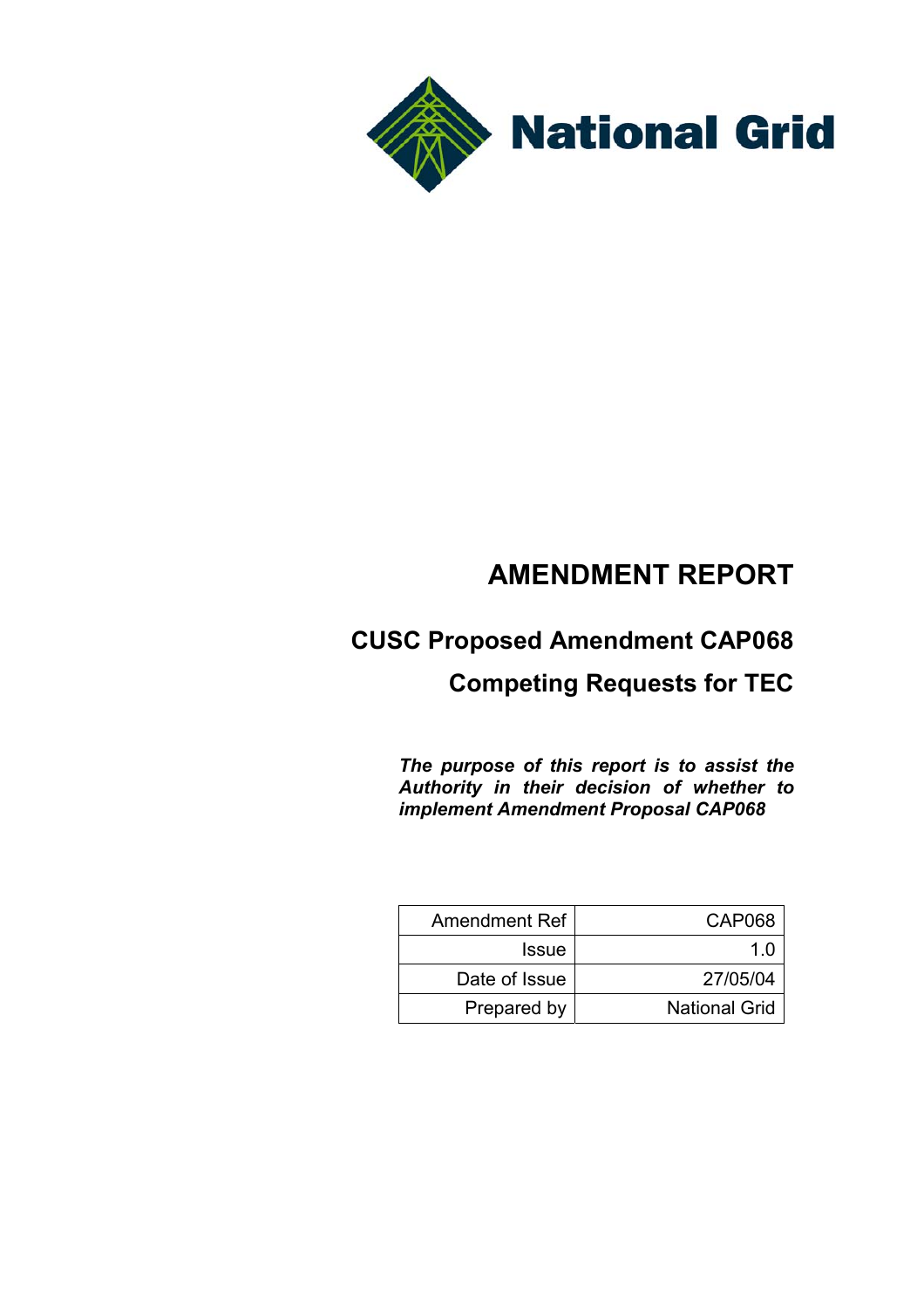## **I DOCUMENT CONTROL**

#### **a National Grid Document Control**

| <b>Version</b> | <b>Date</b> | <b>Author</b>        | <b>Change Reference</b>                        |
|----------------|-------------|----------------------|------------------------------------------------|
| 0.1            | 14/05/04    | <b>National Grid</b> | Draft for internal comment                     |
| 0.2            | 19/05/04    | <b>National Grid</b> | Draft for Industry comment                     |
| 1.0            |             | <b>National Grid</b> | Formal version for submission to the Authority |

## **b Document Location**

Nation Grid Website:

http://www.nationalgrid.com/uk/indinfo/cusc

## **c Distribution**

| <b>Name</b>                                | Organisation |
|--------------------------------------------|--------------|
| The Gas and Electricity Markets Authority  | Ofgem        |
| l CUSC Parties                             | Various      |
| <b>Panel Members</b>                       | Various      |
| National Grid Industry Information Website |              |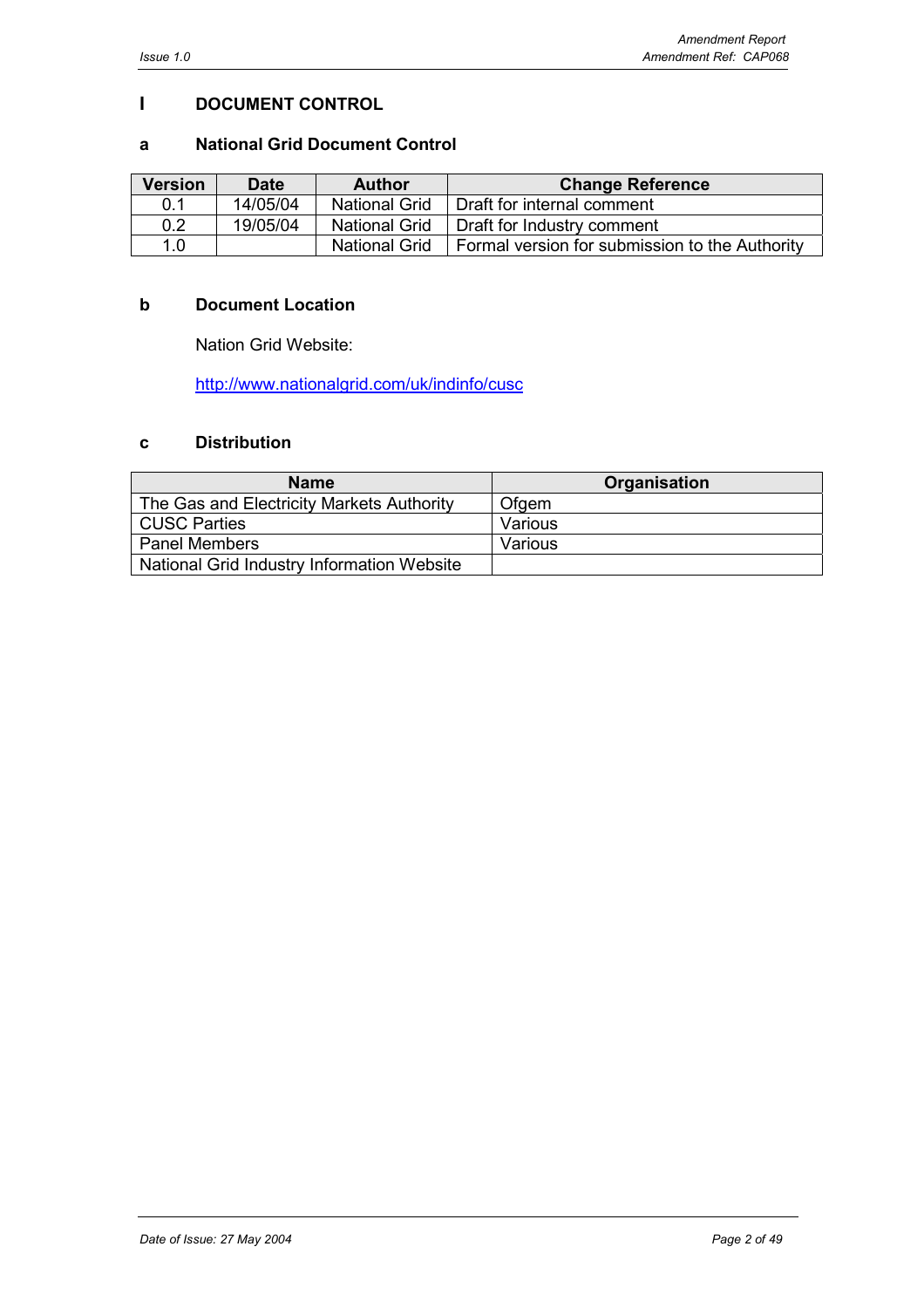# **II CONTENTS TABLE**

| $\mathbf{I}$ |                                                                                   |
|--------------|-----------------------------------------------------------------------------------|
| A<br>B<br>C  |                                                                                   |
| $\mathbf{I}$ |                                                                                   |
| 1.0          |                                                                                   |
| 2.0          |                                                                                   |
| 3.0          |                                                                                   |
| 4.0          |                                                                                   |
| 5.0          |                                                                                   |
| 6.0          | ASSESSMENT AGAINST APPLICABLE CUSC OBJECTIVES  8                                  |
| 7.0          |                                                                                   |
| 8.0          |                                                                                   |
| 9.0          |                                                                                   |
| 10.0         |                                                                                   |
| 11.0         |                                                                                   |
|              |                                                                                   |
|              |                                                                                   |
|              | PART B - TEXT TO GIVE EFFECT TO THE PROPOSED CONSULTATION ALTERNATIVE AMENDMENT24 |
|              | ANNEX 3 - COPIES OF REPRESENTATIONS RECEIVED TO CONSULTATION 27                   |
|              | ANNEX 4 - COPIES OF REPRESENTATIONS RECEIVED TO CONSULTATION                      |
|              | ANNEX 5 - COPIES OF COMMENTS RECEIVED ON THE DRAFT AMENDMENT REPORT               |
|              |                                                                                   |
|              |                                                                                   |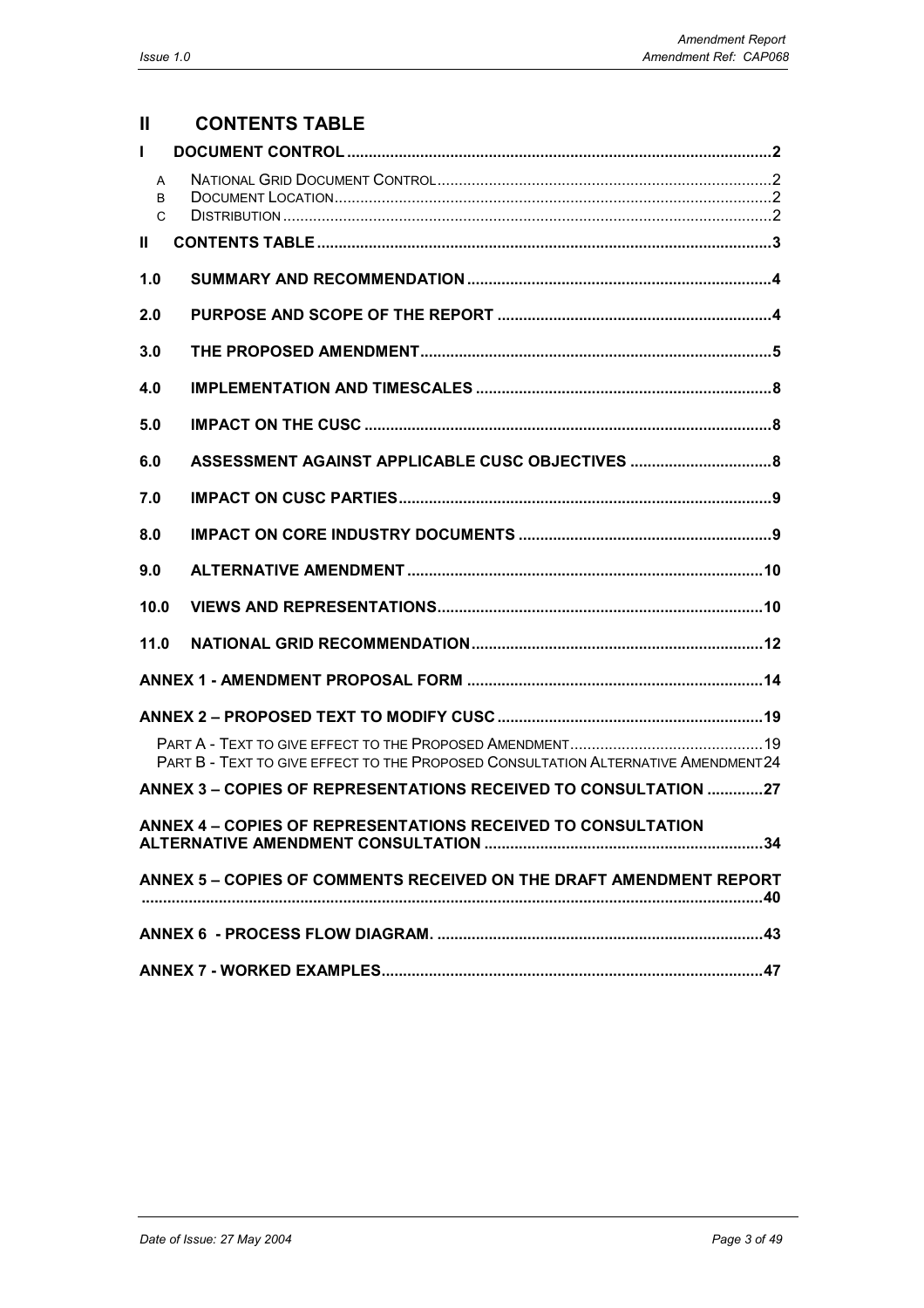# **1.0 SUMMARY AND RECOMMENDATION**

- 1.1 CAP068 was proposed by NGC and submitted to the CUSC Amendments Panel for consideration at their meeting on 21 November 2003. The Amendments Panel determined that CAP068 should be considered by a Working Group. The Working Group provided a final report to the Panel on 27 February 2004. The Panel agreed that the Working Group had fulfilled its Terms of Reference and it was appropriate to proceed to wider industry consultation by National Grid.
- 1.2 CAP068 proposes that NGC will develop and provide a bulletin board that publishes all offers for potential new generation and will introduce a Transmission Entry Capacity (TEC) trade facility to administer the trading of TEC between generators. The facilities will allow competing requests for TEC to be managed in an equitable and transparent manner.
- 1.3 National Grid received four responses to the CAP068 consultation. Three of the responses were supportive of the Amendment, and one was not. One of the three supportive respondents (CAP068-CR-02) provided comments on the legal text that constituted a Consultation Alternative Amendment. Revised legal text was developed and a second period of Consultation was undertaken to obtain views on Consultation Alternative Amendment (A).

## **National Grid Recommendation**

- 1.4 National Grid proposed CAP068 and considers that the Amendment proposal better facilitates the Applicable CUSC Objectives. The proposed Amendment would enable NGC to make better informed decisions in respect of multiple applications for TEC thus promoting more efficient use of the transmission systems. The proposed trade facility would further enable the trading of TEC between generators thus furthering the efficient use of the system and better facilitate competition in the generation and supply of electricity.
- 1.5 CAP068 increases transparency regarding available TEC and helps to facilitate trading. This enhanced visibility, will facilitate more efficient use of TEC, by enabling those who wish to either acquire TEC earlier, or to reduce their TEC to see more trading opportunities more clearly. National Grid believes that the Consultation Alternative Amendment provided by CAP068- CR-02, does not better facilitate the Applicable CUSC objectives. The Consultation Alternative Amendment deals with the same form of trade as the original proposal but reduces the transparency of the process when compared to the original by publishing at completion of the trade rather than at the offer stage. We therefore do not believe that the Alternative Amendment offers the same level of transparency and efficiency as the original proposal. Whilst there are elements of the Alternative proposal, which might warrant further consideration in the future, we do not believe that the current Alternative Amendment better facilitates the Applicable CUSC objectives. National Grid therefore supports CAP068 which it believes provides greater transparency and does not support the Consultation Alternative Amendment.

# **2.0 PURPOSE AND SCOPE OF THE REPORT**

2.1 This Amendment Report has been prepared and issued by National Grid under the rules and procedures specified in the Connection and Use of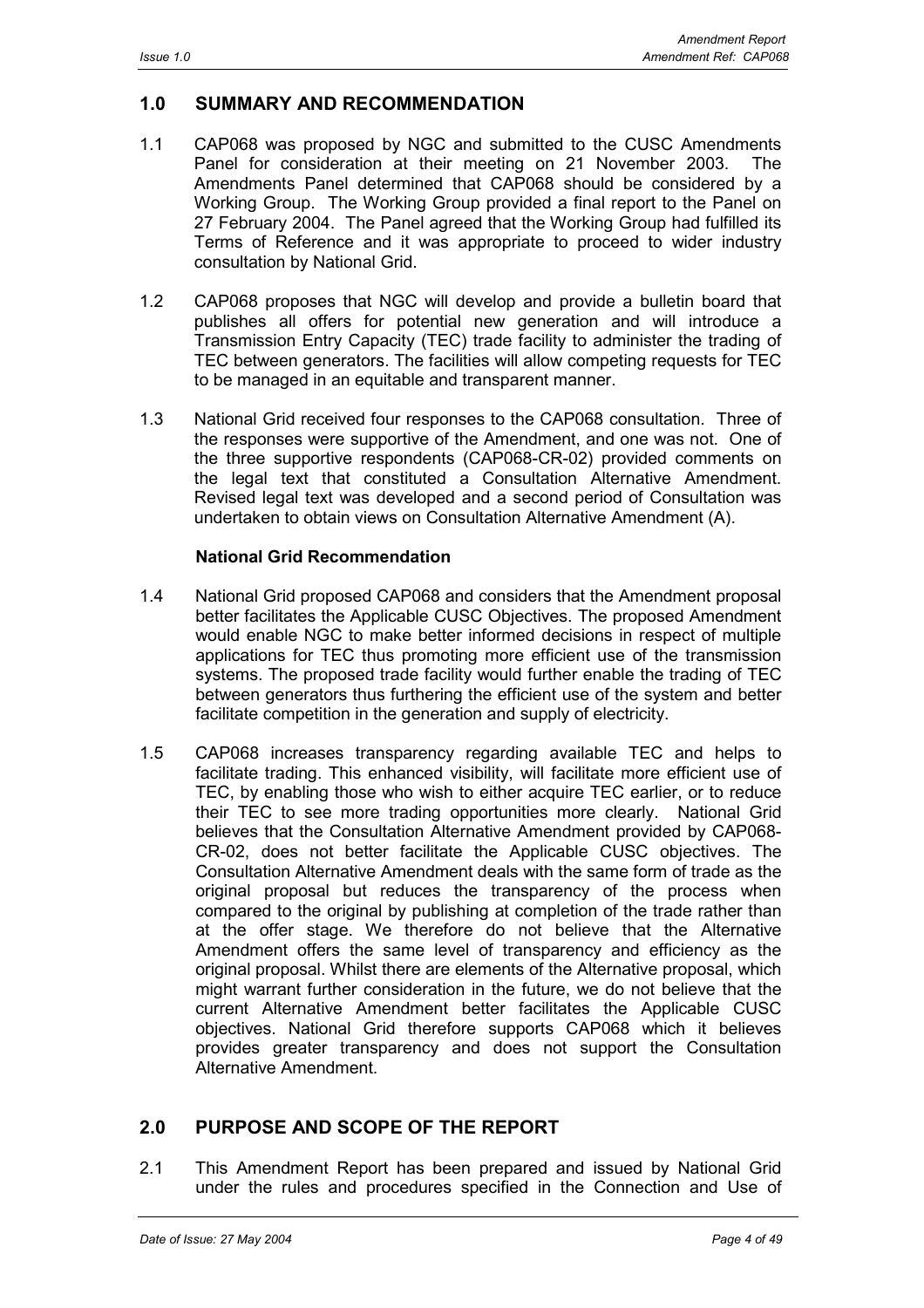System Code (CUSC) as designated by the Secretary of State. It addresses issues relating to dealing with competing requests for new Transmission Capacity during the Offer and Modification process.

- 2.2 Further to the submission of Amendment Proposal CAP068 (see Annex 1) and the subsequent wider industry consultation that was undertaken by National Grid, this document is addressed and furnished to the Gas and Electricity Markets Authority ("the Authority") in order to assist them in their decision whether to implement Amendment Proposal CAP068 or the Consultation Alternative Amendment.
- 2.3 This document outlines the nature of the CUSC changes that are proposed. It incorporates National Grid's recommendations to the Authority concerning the Amendment. Copies of all representations received in response to the consultation have been also been included and a 'summary' of the representations received is also provided. Copies of each of the responses to the consultation are included as Annex 3 to this document.
- 2.4 This Amendment Report has been prepared in accordance with the terms of the CUSC. An electronic copy can be found on the National Grid website, at http://www.nationalgrid.com/uk/indinfo/cusc

# **3.0 THE PROPOSED AMENDMENT**

## **The Proposed Amendment**

- 3.1 CAP068 envisages that, once an offer has been made to the generator, the details of the offer would be published on a web page attached to the Seven Year Statement web site. On trading, both the acquiring and selling generators would be required to submit their enquiries to NGC who would then respond, within timescales specified in the CUSC, and depending on any necessary works to the system represented by the enquiries. An "exchange rate" between the sites concerned would be calculated by NGC and provided to the parties on a chargeable basis.
- 3.2 CAP068 is concerned with raising the transparency of TEC and helping to facilitate trading - CEC will still need to be obtained by the generator as set out in CUSC. It is envisaged that TEC trades will occur between CUSC parties only in the circumstances when the existing transmission system is unable to immediately accept all the TEC from a new entrant for a defined period while system infrastructure work is completed. This could enable new entrants to gain earlier transmission access than would otherwise be the case if they were required to wait until new infrastructure was put in place. The exchange is predicated on the willingness of existing TEC holders to complete a trade.
- 3.3 TEC can be seen as a virtual 'bond' or 'property right', therefore, the maintenance of TEC by annual payment as in the present system is effectively the exercising of an option.
- 3.4 TEC in a negative zone could be seen as an asset as it generates payments, whereas in a positive zone it is a liability, requiring payments to maintain it. This does not affect the principle of trading, merely the arithmetic of valuation.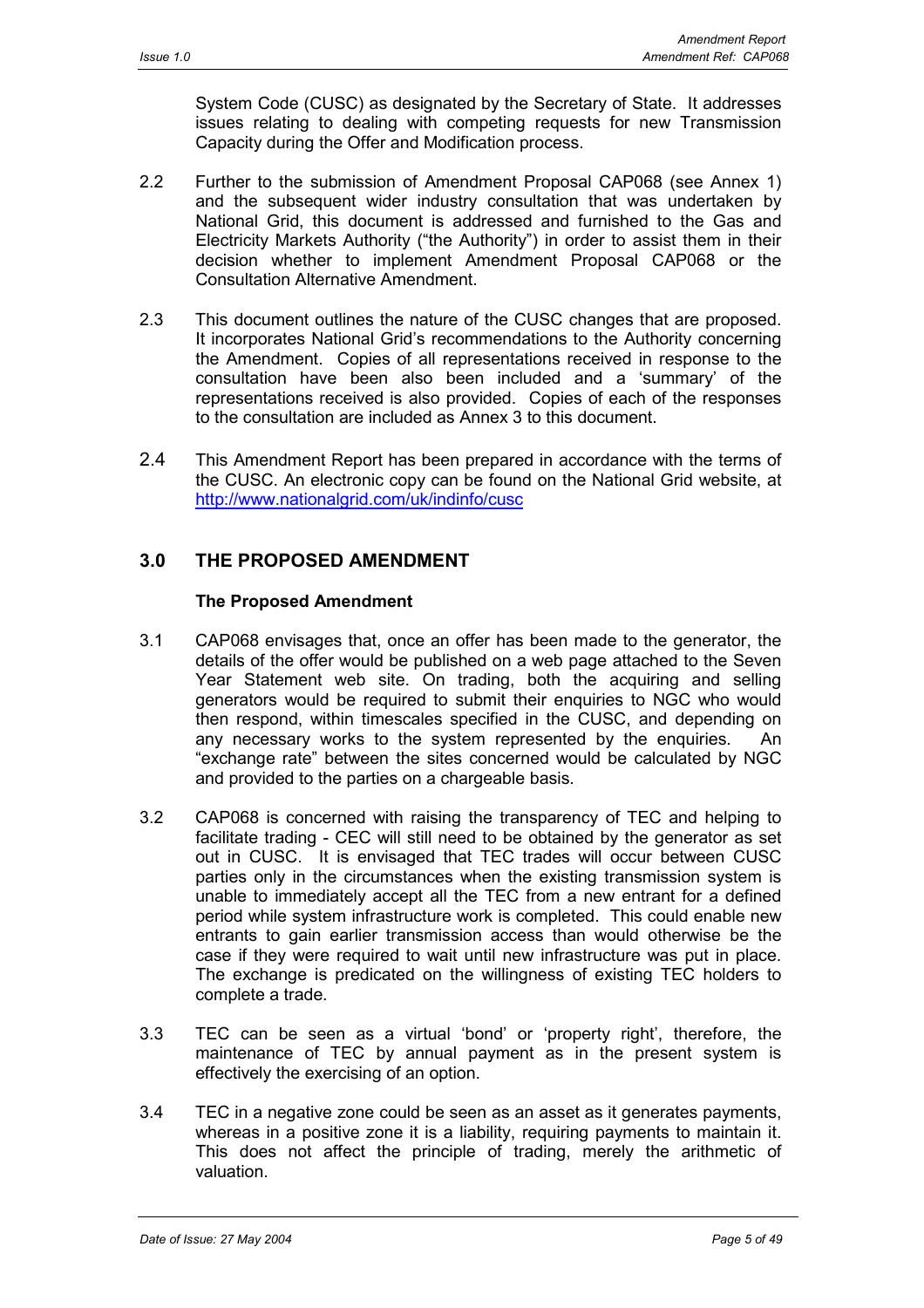- 3.5 One option of implementing a TEC trade is to have an agreement by the seller to declare their TEC to zero on a specific date, where the purchaser will be liable for the remainder of the year's TEC and inherits the option for the same TEC next year. After passing TEC on to other parties, the seller would lose all rights to the TEC and would have to try to obtain TEC from other parties should their circumstances change. The case(s) where the "sellers" are left with a non-zero TEC after the transaction were not considered, but either the seller continues to pay for the residual TEC, or releases it back to NGC. It is also the case that when a generator decommissions, their TEC returns to NGC and is then available to all users on a first come first served basis.
- 3.6 In the circumstance that there is more than one user seeking to increase or purchase new TEC, the first come first served principle of the existing connection process will be retained, i.e. the first user to approach NGC and complete an agreement with an approved TEC exchange rate offer will receive the TEC within the agreed timescales. For the avoidance of doubt, this might not be the first user who originally approached NGC for a connection or an increase in TEC.
- 3.7 The timing of the transfer must be contiguous so that there is no underrecovery of charges. In order to ensure that there is no double recovery of charges it is recognised that it is an important requirement for NGC to monitor the status and ownership of TEC for charging and operational purposes. As such some form of tracking process is required.
- 3.8 Embedded generators could also trade TEC in principle, as they have TEC but no connection assets.

## **Confidentiality**

- 3.9 Two issues have been identified with respect to confidentiality:
	- Confidentiality in CUSC
	- Confidentiality in the Business Flow Process

#### *CUSC Confidentiality*

- 3.10 The applicable references to confidentiality in CUSC are 6.15.1.1 & 6.15.1.2 (c) ii.
- 3.11 The Original Amendment proposal addresses this by suggesting an additional paragraph on the connection application form, suitably renumbered, giving the applicant's consent to the disclosure of information referred to in CUSC paragraph 6.30.3.
- 3.12 The Original Amendment proposal suggests early transparency at the application stage.

#### *Business Flow Process Confidentiality*

3.13 The business flow process was discussed in order to determine at what stages in the application process information became public, so that confidentiality issues could be reviewed. See attached Annex 6 - Process Flow Diagram.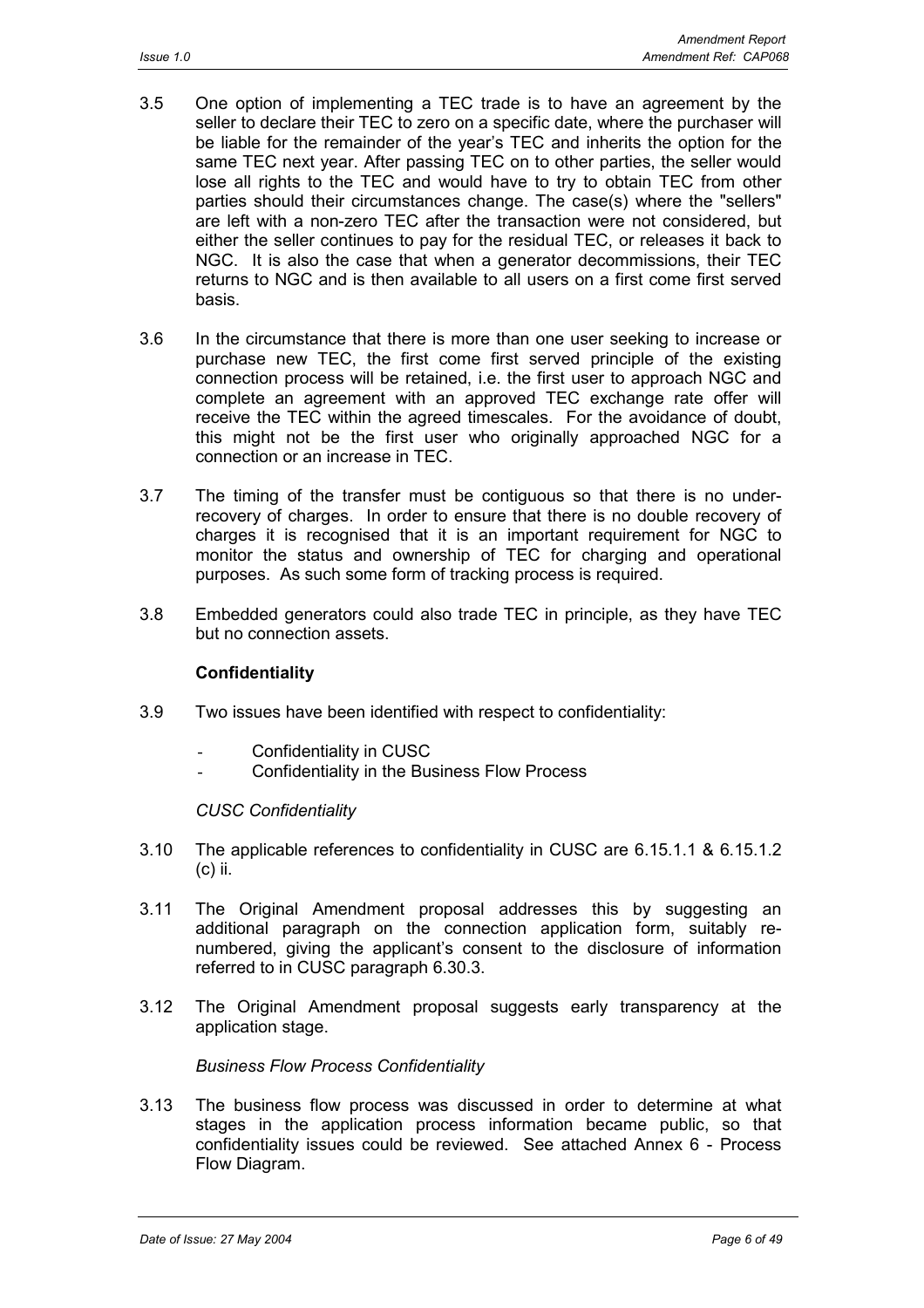## **Development of a Bulletin Board**

- 3.14 It is proposed that all the information to be posted on a bulletin board, is already available within existing sources in the public domain. The Seven Year Statement web site contains details of existing CEC and TEC associated with every CUSC member.
- 3.15 The Web URL for individual BM Units is : http://www.nationalgrid.com/uk/library/documents/sys\_03/dddownloaddisplay. asp?sp=sys\_Table3\_4. The TEC value is at a site level and not at an individual BM Unit level.
- 3.16 The Web Site URL for **externally** published information on the SYS site is www.nationalgrid.com/uk/library/documents/sys\_03/mysys/Update2003Octob er.pdf (This is updated every quarter, **Update2003October** therefore the most complete).

Note that there is an "underscore" in "sys\_03" and "Table3\_4"

- 3.17 BMU information is also available via the BMRS. It is therefore felt that the potential purchaser has sufficient information at hand to contact those who might be interested in trading TEC without the need to involve NGC in the process, or to develop a new bulletin board. It would still be necessary to apply to NGC for a conversion factor and for the transaction to be recorded for charging purposes.
- 3.18 The frequency at which the Seven Year Statement list of TECs is updated will be determined by the charging methodology used to implement the trading process.

## **The Worked Example Process**

3.19 Draft worked examples can be found in Annex 7.

#### *Intra GSP Existing*

3.20 Competition within the GSP between TEC sellers and/or buyers would be independent of NGC. That is, a buyer or seller is free to find available TEC and then ask NGC for approval and to provide the relevant exchange rate.

#### *Intra GSP Existing, but with multiple selling parties*

- 3.21 This is similar to the first example, but potentially provides opportunities for the purchaser to get a better price.
- 3.22 If there is more than one purchasing party and/or more than one Selling Party then it is up to Selling Parties and Purchasing Parties to do the deal and notify NGC.
- 3.23 It is arguable that the Selling party with the most TEC has arguably a better negotiating position than the selling party with less TEC available.

#### *Inter GSP Trades*

- 3.24 For inter-GSP trades, TEC has a different conversion value, depending on where the seller is located in relation to the buyer.
- 3.25 A difference in the income recovery of NGC was identified where a large TEC at a remote GSP is traded at a sub unity conversion factor. The converted TEC would generate charges at the new level, but the difference would need to be recovered in the following year in the standard way [kT effect].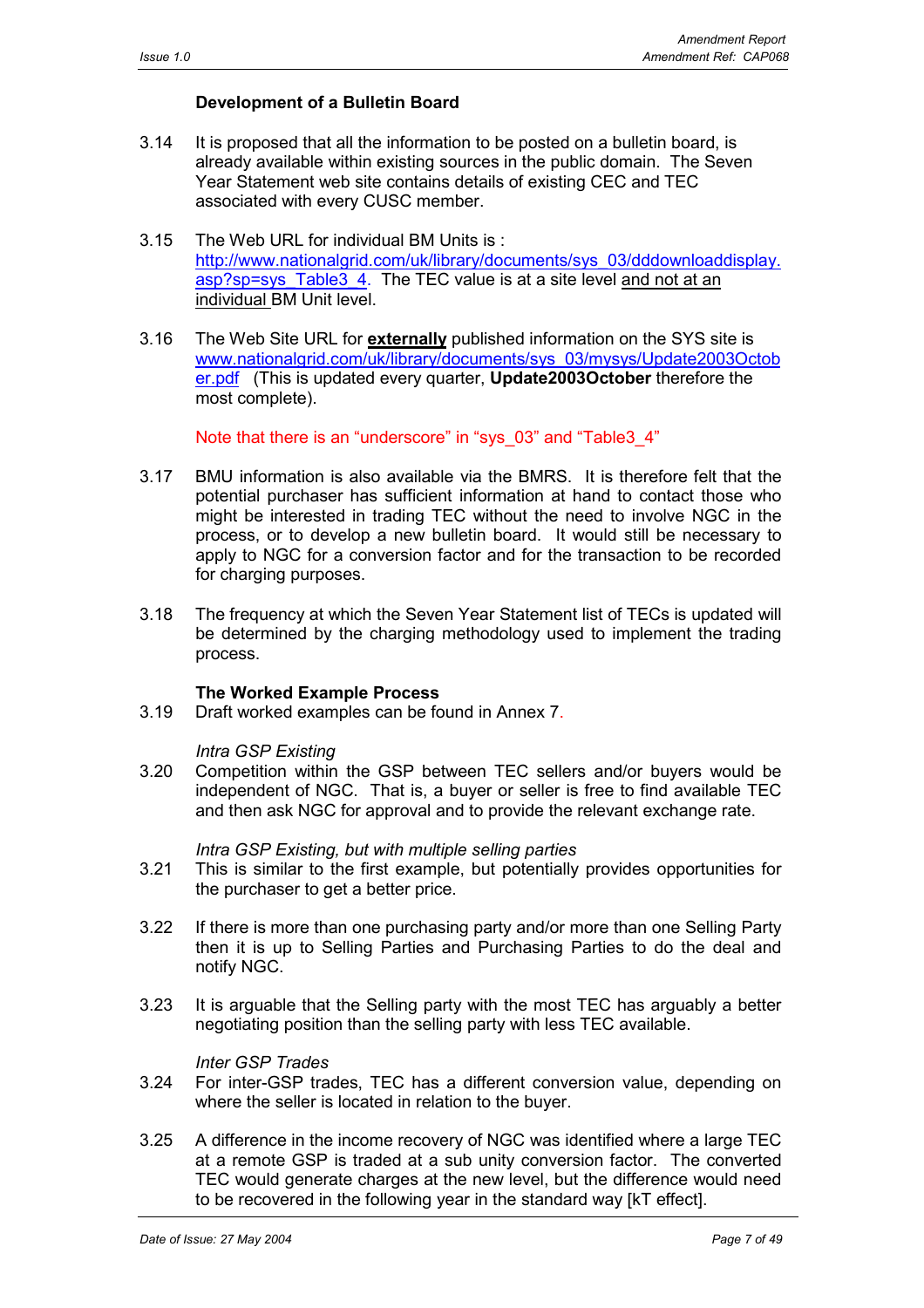## *Negative zones*

3.26 As being located in a negative zone, the likelihood is that there will not be a lack of TEC. However, the calculation is the same, except that the SP has a positive income stream from TNUoS.

The assumptions behind the worked examples are:-

- I. That hoarding of TEC in a negative zone would be rare but this was being addressed in the charging forum.
- II. A generator who operates routinely is usually in a similar situation in a positive zone to a negative zone except TNUoS is positive, not negative.
- $III. TEC = CEC.$
- IV. Where proven TEC is a lot less than Registered TEC, then the generator that has registered that TEC has reserved a free option to operate up to its registered TEC. This is only a problem if the TEC producer will not relinquish to new generator and needs to be considered outside of the working group.

## **4.0 IMPLEMENTATION AND TIMESCALES**

4.1 National Grid recommends that CAP068 is implemented from 1<sup>st</sup> April 2005. This however, would be dependent on a decision from the Authority being received by December 2004. In the event that an Authority decision is after December 2004, implementation would be possible from 1 April 2006, providing an Authority decision was received by December 2005.

## **5.0 IMPACT ON THE CUSC**

- 5.1 CAP068 seeks to amend 6.30 (Revision of Transmission Entry Capacity), and introduce 6 new paragraphs. In addition 5 new definitions are to proposed for inclusion in Section 11 and the modification of Exhibit B (Connection Application), Exhibit D (Use of System Application) and Exhibit I (Modification Application).
- 5.2 The amended CUSC text to give effect to CAP068 is contained in Annex 2, Part A.

## **6.0 ASSESSMENT AGAINST APPLICABLE CUSC OBJECTIVES**

- 6.1 The Applicable CUSC Objectives are defined in Paragraph 1 of Condition C7F of National Grid's Transmission Licence and can be summarised as follows:
	- The efficient discharge by National Grid of the obligations imposed on it by the Act and the Transmission Licence; and
	- Facilitating effective competition in the generation and supply of electricity and (so far as consistent therewith) facilitating such competition in the sale, distribution and purchase of electricity.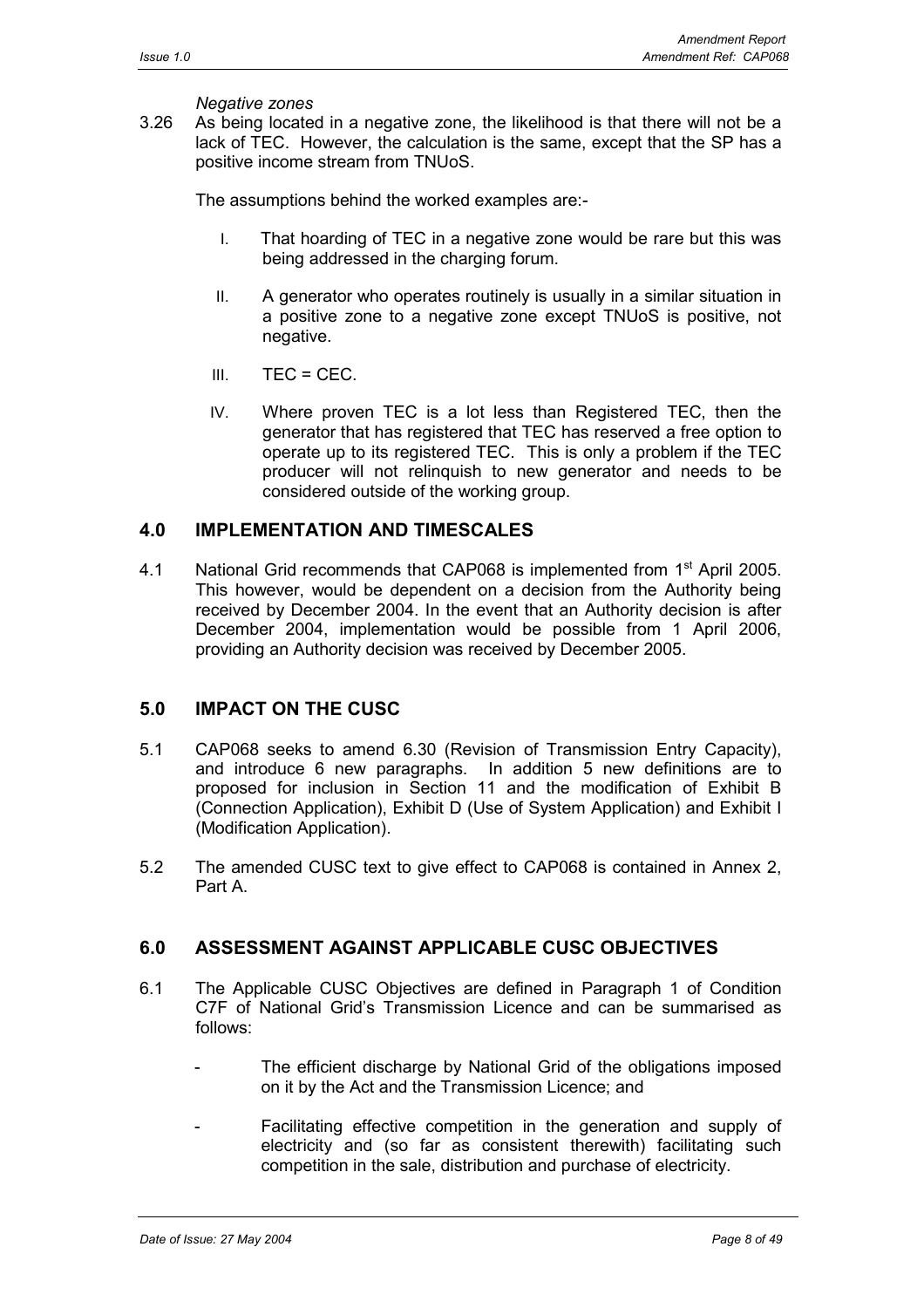- 6.2 The Working Group assessed the proposed Amendment against the Applicable CUSC Objectives and it was agreed that the Amendment Proposal would better facilitate the Applicable CUSC Objectives as described.
- 6.3 The proposed Amendment would enable NGC to make better informed decisions in respect of multiple applications for TEC thus promoting more efficient use of the transmission systems.
- 6.4 The proposed trade facility would further enable the trading of TEC between generators thus furthering the efficient use of the system and better facilitate competition in the generation and supply of electricity.
- 6.5 Concerns were raised with respect to confidentiality of Commercial information under CAP068, however, it is believed these have been addressed through the inclusion of a paragraph in the Agreements which confirms the Applicant is aware of the information is to be disclosed and agrees to its usage in this manner.

## **7.0 IMPACT ON CUSC PARTIES**

7.1 CUSC Parties would need to be aware of the disclosure of information relating to potential TEC Trades. This would be achieved through the amendment of the Connection Applications, Use of System Applications and Modification Applications and the signature required by applicants to confirm agreement of disclosure.

## **8.0 IMPACT ON CORE INDUSTRY DOCUMENTS**

## **Proposed Amendment**

8.1 No impact on core industry documents was highlighted with the proposed CAP068 Amendment.

#### **Alternative Amendment**

8.2 No impact on core industry documents was highlighted with the CAP068 Consultation Alternative Amendment.

#### **Changes required to Core Industry Documents to give effect to the Proposed Amendment and Alternative Amendment**

8.3 Both the Original Amendment and the CAP068 Consultation Alternative will require an amendment to the Statement of Use of System Charges to address charging for the Exchange Rate Calculations.

#### **Changes and/or developments required to central computer systems and processes used for arrangements established under Core Industry Documents**

8.4 No changes required for either the Original Amendment or the Consultation Alternative Amendment.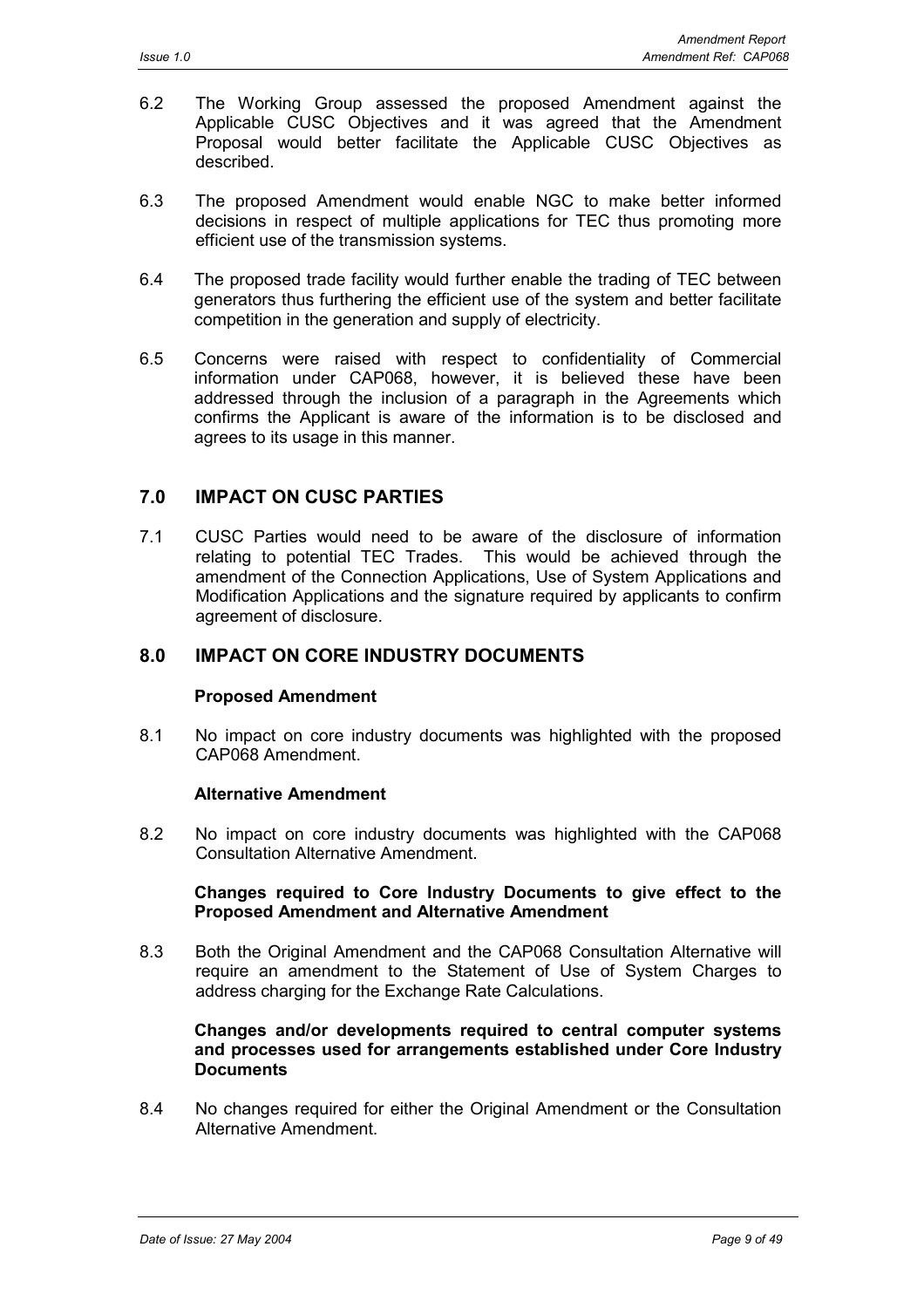## **9.0 ALTERNATIVE AMENDMENT**

#### **Description of Alternative Amendment**

- 9.1 CAP068 Consultation Alternative Amendment proposes to post trades on the bulletin board after the completion of the trade as opposed to at the Offer stage. In addition, to setting timescales for revision of agreements and the publishing of the fee payable for the Exchange Rate Request.
- 9.2 Should the existing TEC bulletin board be updated only once every three months (as per current arrangements) and the TEC trade had been processed during this period, as suggested by the Consultation Alternative Amendment, the issue of confidentiality would be less crucial than were it to be at the offer stage as suggested by the Original Amendment proposal.

#### **Impact of Alternative Amendment on CUSC**

- 9.3 CAP068 Consultation Alternative Amendment seeks to amend 6.30 (Revision of Transmission Entry Capacity), and introduce 6 new paragraphs. In addition 5 new definitions are to proposed for inclusion in Section 11 and the modification of Exhibit B (Connection Application), Exhibit D (Use of System Application) and Exhibit I (Modification Application).
- 9.4 The text to give effect to the Consultation Alternative Amendment is given in Annex 2, Part B.

#### **Assessment against Applicable CUSC Objectives**

- 9.5 The proposer of CAP068 Consultation Alternative believes that it better facilitates the Applicable CUSC Objectives as it does not compromise Commercial confidentiality.
- 9.6 It is National Grid's view that the key element of transparency of trades proposed by CAP068 promotes more efficient use of the transmission system and also better facilitates competition. The Consultation Alternative Amendment reduces this transparency and it is National Grid's view that this would therefore not better facilitate the Applicable CUSC Objectives.

## **10.0 VIEWS AND REPRESENTATIONS**

10.1 This section contains a summary of the views and representations made by consultees during the consultation period in respect of the Proposed Amendment and the Alternative Amendment.

#### **Views of Panel Members**

10.2 One panel member responded to the CAP068 Consultation, they were in favour of the Amendment in principle, although they felt that some further clarification would have been useful.

## **View of Core Industry Document Owners**

10.3 No responses to the CAP068 Consultation were received from Core Industry Document Owners.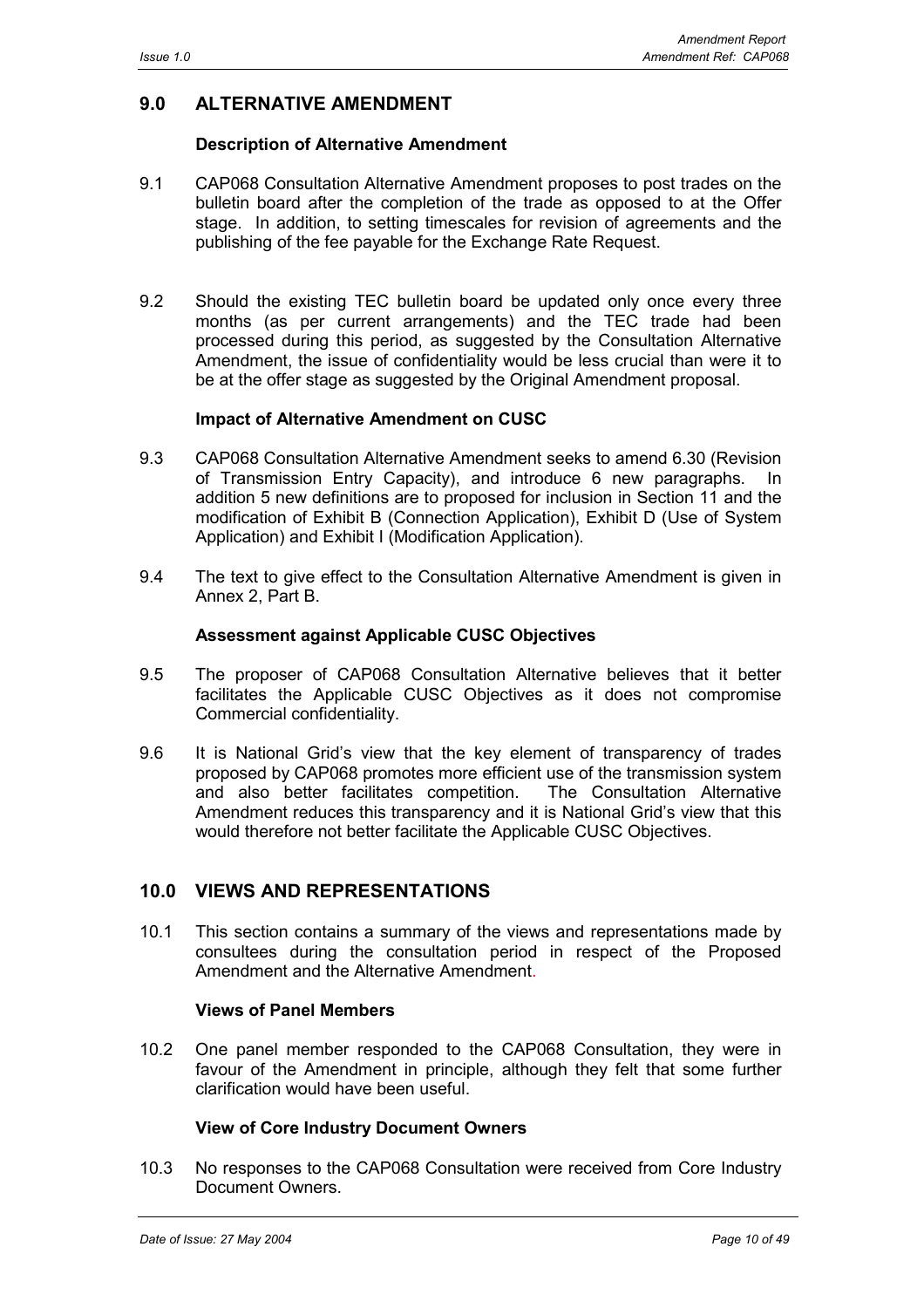## **Responses to Consultation**

10.4 The following table provides an overview of the representations received in response to the CAP068 Consultation. Copies of the representations are attached as Annex 3.

| <b>Reference</b> | Company               | <b>Supportive</b> | <b>Comments</b>                                                                            |
|------------------|-----------------------|-------------------|--------------------------------------------------------------------------------------------|
| CAP068-CR-01     | PowerGen              | Yes               | Conditional support. Some issues<br>would have benefited from<br>additional clarification. |
| CAP068-CR-02     | Centrica              | Yes               | Conditional support. Provided<br>Consultation Alternative for legal<br>text.               |
| CAP068-CR-03     | FDF                   | Yes               | Supportive                                                                                 |
| CAP068-CR-04     | <b>British Energy</b> | No                | Not supportive                                                                             |

- 10.5 The respondent CAP068-CR-01 was in favour of CAP068 in principle, but considered that due to the absence of information relating to how competing requests would be dealt with by National Grid, that they were unable to make a firm judgement on whether it was beneficial to competition. They also believed that an indicative charge for the Exchange Rate Request should be published, additionally a time-scale should be provided for the time that National Grid has to revise an Offer. As these comments could have constituted a proposal for an Alternative Amendment the respondent was contacted and they requested an Alternative was not raised on this basis, instead they should be taken as points where the Amendment would have benefited from clarification. The respondent did point out a erroneous reference in paragraph 6.30.3.1, which was corrected in the final version of the legal text.
- 10.6 The respondent CAP068-CR-02 was in favour of CAP068 in principle, but expressed a concern that use of the service may be inhibited by the ability for National Grid to charge for the calculation of an Exchange Rate. They also believed that the text should address who was responsible for paying the Exchange Rate Request fee, and submit the application. National Grid's view is that as a joint request these details are likely to form part of the negotiations between the two parties that National Grid is not a party to.
- 10.7 Respondent CAP068-CR-03 was supportive of the Amendment. They acknowledged that whilst an option allowing within year exchanges would present a more flexible approach that the introduction of BETTA and subsequent inclusion of the Scottish generators would create an additional layer of complexity that may result in an inefficient market.
- 10.8 The final respondent CAP068-CR-04 was not supportive of the Amendment on the grounds that they believed it did not better facilitate the Applicable CUSC Objectives. Firstly they believed that due to concerns over posting confidential Offer data on the bulletin board, that this aspect of the Amendment had not been taken forward. Therefore they consider this Amendment is detrimental to competition as it compromises commercial confidentiality. They further believe that under the current CUSC baseline, CEC and TEC are already updated on a quarterly basis and additionally there is nothing that precludes TEC trades from taking place as described therefore the Amendment is not providing anything more than the existing situation. The respondent also considers that the absence of a Working Group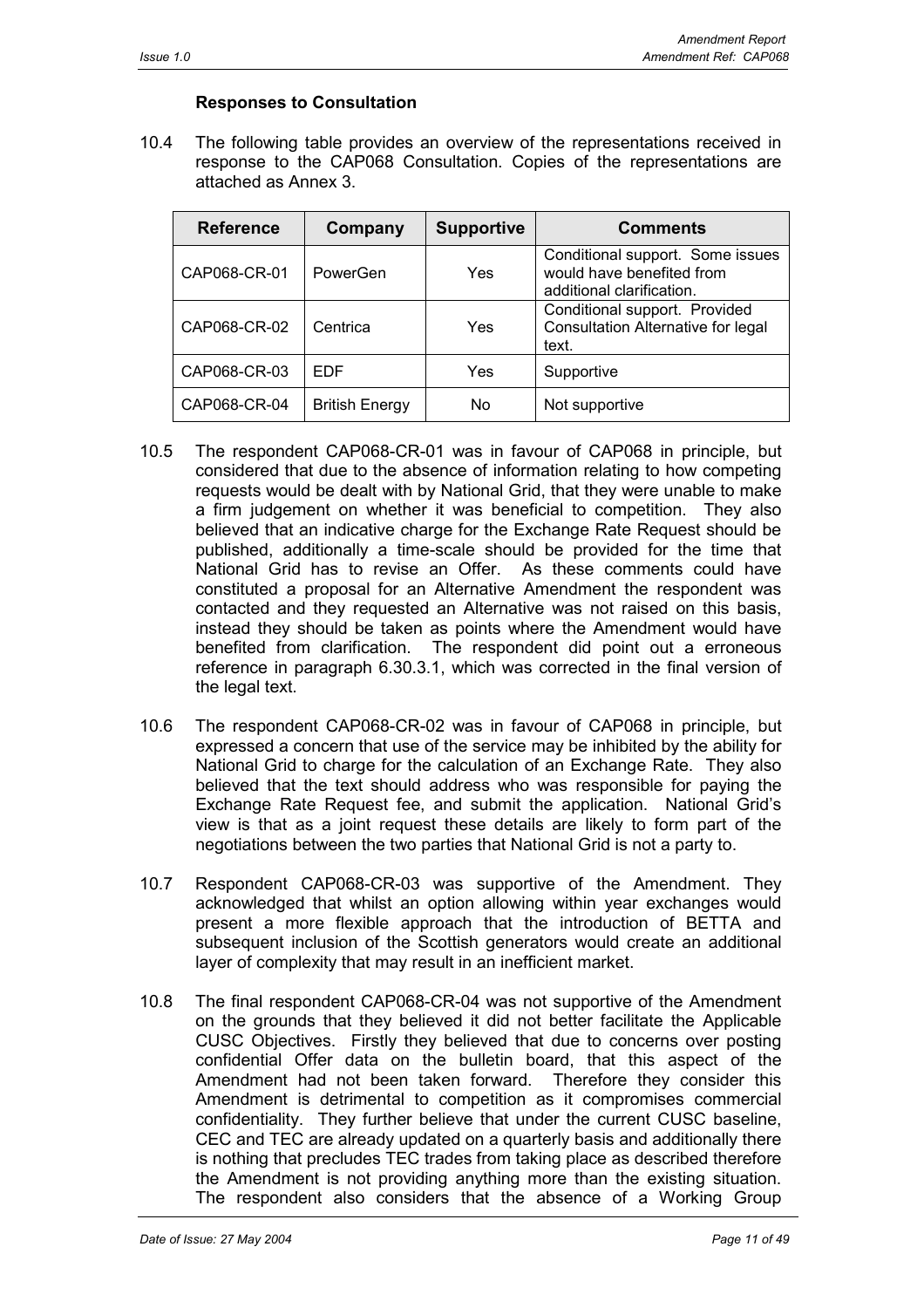Alternative, despite the view that aspects of the Amendment were not acceptable, undermines the Original Amendment. Overall they are not in support of the Amendment as they consider that a marginal improvement in transparency is more than offset by the additional complexity the Amendment introduces.

#### **Responses to Consultation Alternative Amendment Consultation**

10.9 The following table provides an overview of the representations received in response to the Consultation Alternative Amendment Consultation. Copies of the representations are attached as Annex 4.

| <b>Reference</b> | Company               | <b>Supportive</b> | <b>Comments</b>                                          |
|------------------|-----------------------|-------------------|----------------------------------------------------------|
| CAP068-CAAC-01   | Centrica              | Yes               | <b>Proposer of Consultation</b><br>Alternative Amendment |
| CAP068-CAAC-02   | <b>British Energy</b> | No                |                                                          |
| CAP068-CAAC-03   | PowerGen              | Yes               |                                                          |

- 10.10 The respondent CAP068-CAAC-01 as proposer of the Consultation Alternative Amendment supported the Alternative and believed it better facilitated the Applicable CUSC Objectives.
- 10.11 Respondent CAP068-CAAC-02 believes that CAP068 Alternative Amendment compromises commercial confidentiality and that the CAP068 Alternative Amendment adds no more to the current CUSC baseline than is already available. These comments were also raised as part of their response to the Original CAP068 Consultation.
- 10.12 The respondent CAP068-CAAC-03 believed that the CAP068 Alternative Amendment was an improvement on the Original Amendment as it removes concerns over confidentiality by only publishing details on the completion of transactions, further more they considered that the inclusion of information on the Exchange Rate Request Fee and its publication in the Charging Methodologies was an improvement on the Original Amendment. Overall, the respondent welcomed CAP068 Alternative Amendment and considered it to be an improvement on the Original Amendment, however, the respondent did consider that neither the Original Amendment or the Alternative Amendment adequately addressed the mechanism of how competing requests would be prioritised which they considered to be an important aspect of the Amendment proposal.

## **11.0 NATIONAL GRID RECOMMENDATION**

11.1 National Grid recommends that the original CAP068 amendment be implemented in line with the implementation time-scales detailed in paragraph 4.1.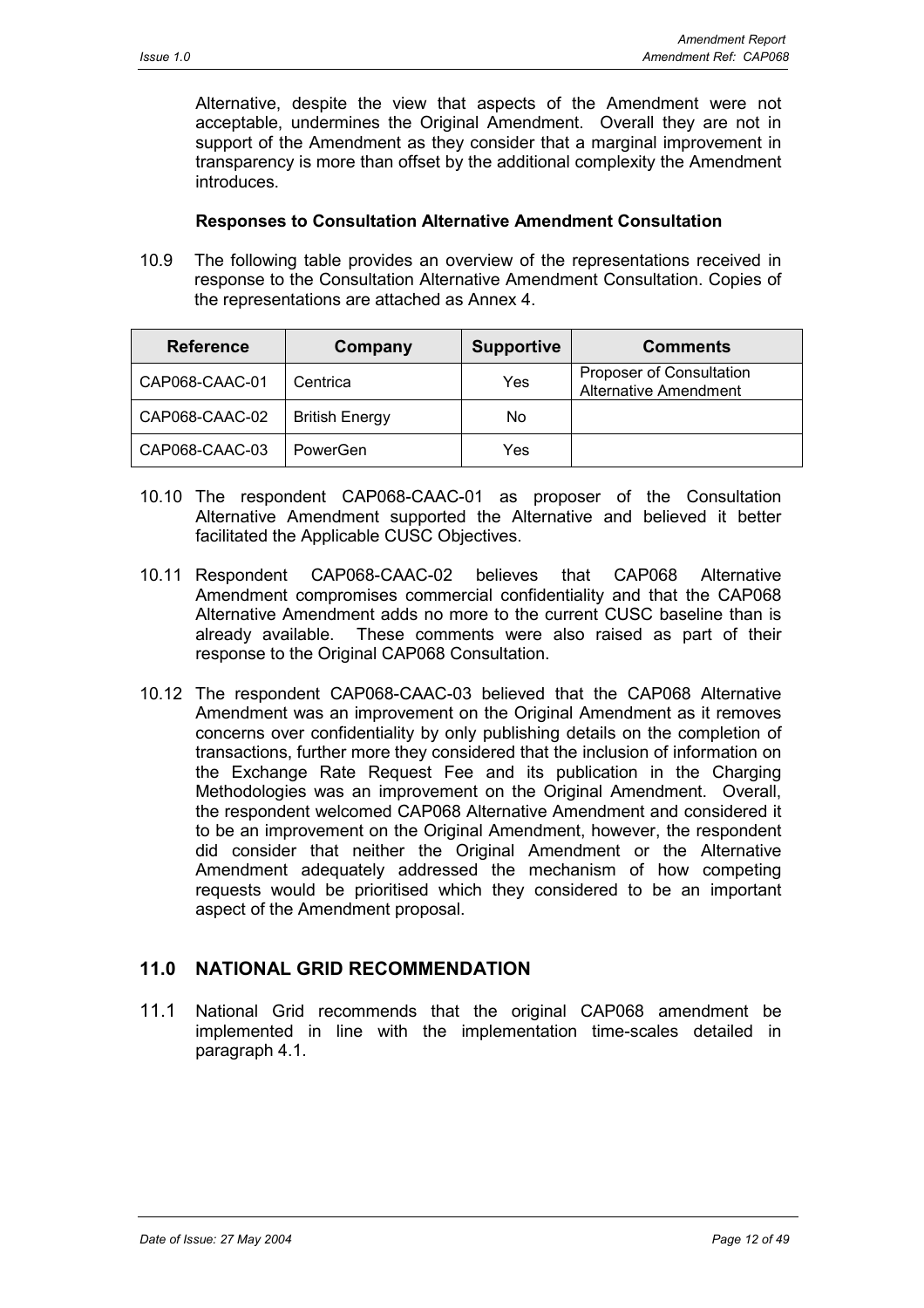# **12.0 COMMENTS ON DRAFT AMENDMENT REPORT**

12.1 National Grid received 1 response following the publication of the draft Amendment Report. The following table provides an overview of the representation. A copy of the representation is attached as Annex 5.

| <b>Reference</b> | Company               | <b>Summary of Comments</b>                                             |
|------------------|-----------------------|------------------------------------------------------------------------|
| CAP068-AR-01     | <b>British Energy</b> | Not supportive of CAP068 or the Consultation<br>Alternative Amendment. |

- 12.2 The respondent CAP068-AR-01 re-confirmed the view, represented in their submissions to the CAP068 consultations, that neither CAP068 nor the Consultation Alternative Amendment better facilitated the Applicable CUSC Objectives. They raised concerns that neither option provided additional information to National Grid, additionally, they believed both options undermined competition and commercial confidentiality, the respondent further believed that the process did not effectively allow competing requests for TEC to be managed in a more equitable manner. They conclude therefore that the proposed changes create complexity which is not outweighed by the benefits and so the Applicable CUSC Objectives are not better facilitated.
- 12.3 With regard to the summary of respondents views, respondent CAP068-AR-01 considered that all four of the respondents disagreed with the publication of offers to new connectees (see submissions from: CAP068-CR-01, CAP068-CR-02 and CAP068-CR-04). Additionally, they believed that all four Consultation respondents considered that the amendment did not address the issue of competing requests for TEC, only the availability of TEC for both new and existing connectees (see submissions from: CAP068-CR-01 and CAP068-CAAC-03).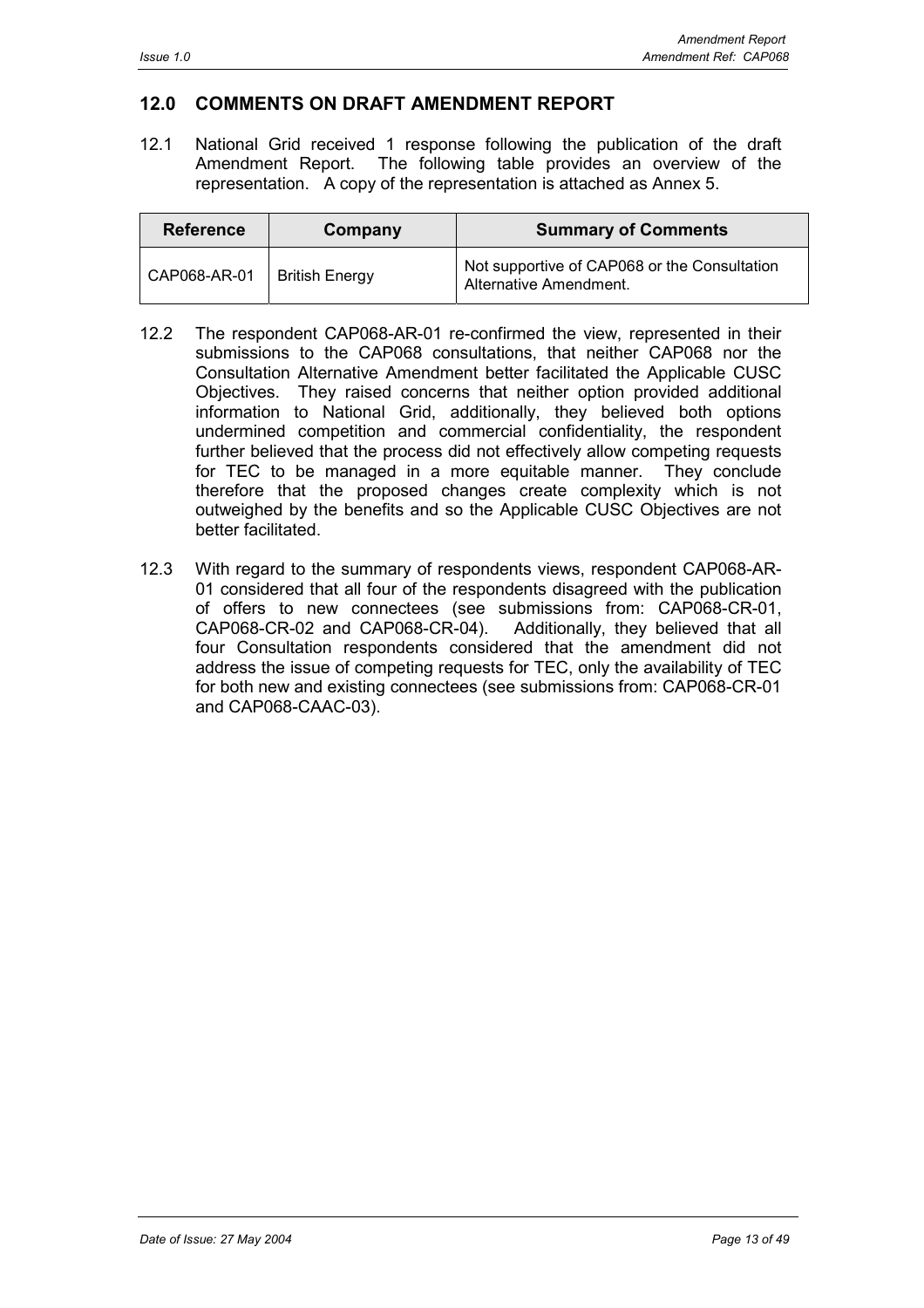# **Annex 1 - Amendment Proposal Form**

# **CUSC Amendment Proposal Form CAP:068**

## **Title of Amendment Proposal:**

Competing Requests for TEC

**Description of the Proposed Amendment** (*mandatory by proposer*):

NGC will develop and provide a bulletin board that publishes all offers for potential new generation and will introduce a Transmission Entry Capacity (TEC) trade facility to administer the trading of TEC between generators. The facilities will allow competing requests for TEC to be managed in an equitable and transparent manner.

Users will be expected to inform NGC of applications for TEC in accordance with existing arrangements described in the CUSC. When an offer for TEC is made by NGC, the details of such offer (e.g generating plant, date, quantity of TEC) will be published on a web page attached to the Seven Year Statement Web-site.

The proposal would allow trading of TEC (for example from moth-balled plant to new generators) on a one – one basis at the same GSP or, subject to a satisfactory exchange rate determination by NGC, between relevant GSPs. Both the acquiring and selling generator would submit the enquiry to NGC, who would then be expected to reply within timescales, as set out in CUSC and depending on the extent of any necessary works to the system. The process of determining an exchange rate will be a chargeable service.

**Description of Issue or Defect that Proposed Amendment seeks to Address** *(mandatory by proposer):*

Early publication of information regarding new offers for TEC is not enabled by CUSC at present.

Trading of TEC within generating zones is limited thus restricting potential return of mothballed plant for use by new generators which could be perceived to limit the efficient allocation of resources across the system.

**Impact on the CUSC** *(this should be given where possible)*:

Introduction of new paragraphs within Section 6 of the CUSC to provide for NGC to make applications for TEC published on an external web-site. Changes to be incorporated to the application forms for TEC to allow for disclosure of certain information.

**Impact on Core Industry Documentation** *(this should be given where possible)*:

Although not a core industry document, the above changes will not impact on NGT's Statement of the Use of System Charging Methodology, the calculation of exchange rates and charges for applications for TEC would be via existing charging methodology.

**Impact on Computer Systems and Processes used by CUSC Parties** *(this should be given where possible):*

Development of bulletin board, via web-based technology. Development of trade facility

**Details of any Related Modifications to Other Industry Codes** *(where known):*

CUSC Amendment Proposal 043 (CAP043): Transmission Access - Definition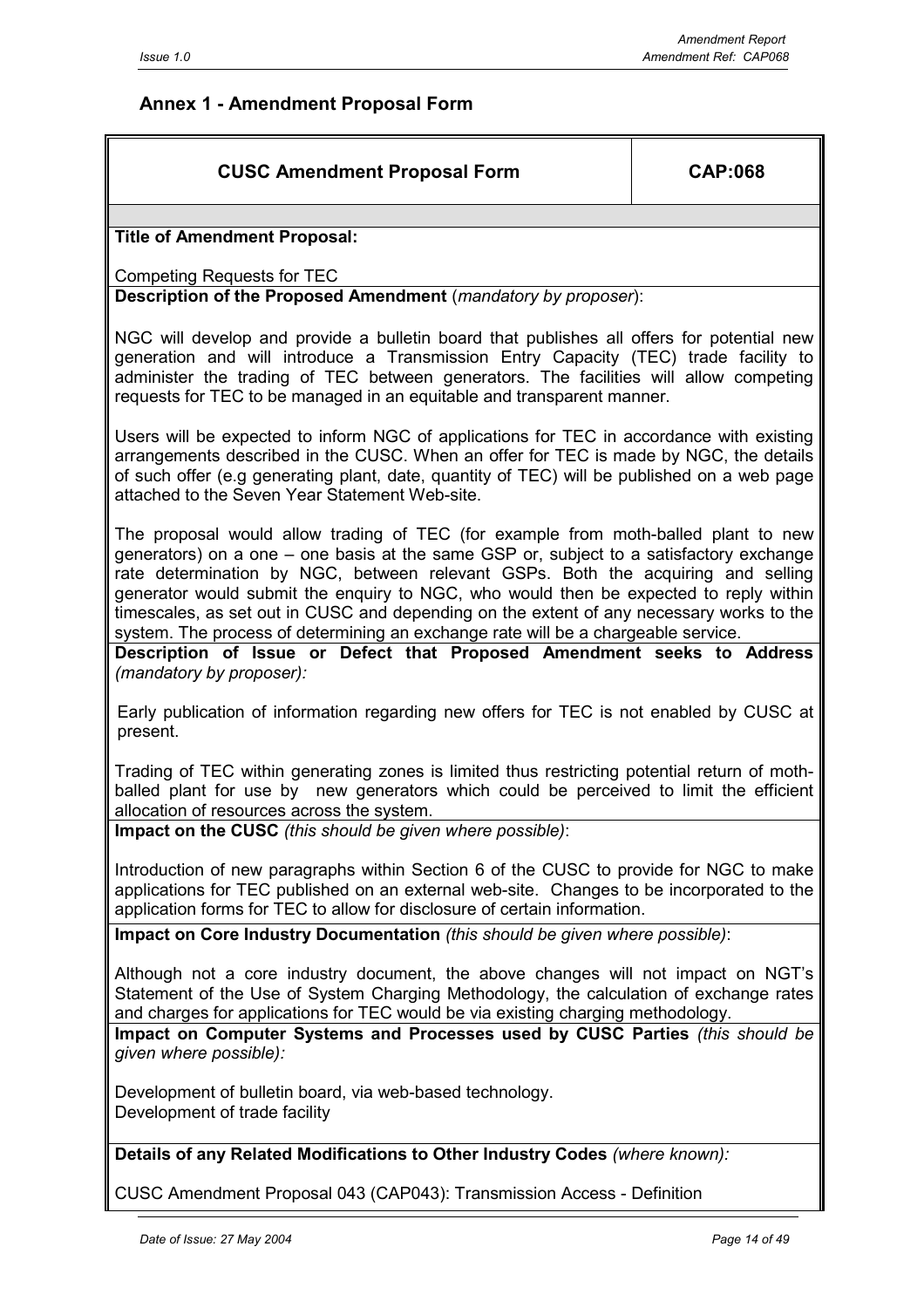## **Justification for Proposed Amendment with Reference to Applicable CUSC Objectives\*\*** *(mandatory by proposer):*

This amendment will enable NGC to make better informed decisions in respect of multiple applications for TEC thus promoting more efficient use of the transmission system. The proposed trade facility would further enable the trading of TEC between generators thus furthering the efficient use of the system and better facilitate competition in the generation and supply of electricity.

| <b>Details of Proposer:</b><br>Organisation's Name:                                                              | <b>National Grid</b>         |  |
|------------------------------------------------------------------------------------------------------------------|------------------------------|--|
| <b>Capacity in which the Amendment</b><br>is being proposed.<br>(i.e. CUSC Party, BSC Party or<br>"energywatch") | <b>CUSC Party</b>            |  |
| <b>Details of Proposer's</b>                                                                                     |                              |  |
| <b>Representative:</b>                                                                                           | <b>Russel Cooper</b>         |  |
| Name:                                                                                                            | <b>National Grid Transco</b> |  |
| Organisation:                                                                                                    | 01926 656029                 |  |
| Telephone Number:                                                                                                | mike.calviou@ngtuk.com       |  |
| Email Address:                                                                                                   |                              |  |
| <b>Details of Representative's</b>                                                                               |                              |  |
| Alternate:                                                                                                       | Andy Balkwill                |  |
| Name:                                                                                                            | <b>National Grid Transco</b> |  |
| Organisation:                                                                                                    | 01926 656144                 |  |
| Telephone Number:                                                                                                | russell.cooper@ngtuk.com     |  |
| Email Address:                                                                                                   |                              |  |
| <b>Attachments (Yes/No): Yes</b>                                                                                 |                              |  |
| If Yes, Title and No. of pages of each Attachment: Legal Text                                                    |                              |  |
|                                                                                                                  |                              |  |

## **Notes:**

- *1. Those wishing to propose an Amendment to the CUSC should do so by filling in this "Amendment Proposal Form" that is based on the provisions contained in Section 8.15 of the CUSC. The form seeks to ascertain details about the Amendment Proposal so that the Amendments Panel can determine more clearly whether the proposal should be considered by a Working Group or go straight to wider National Grid Consultation.*
- *2. The Panel Secretary will check that the form has been completed, in accordance with the requirements of the CUSC, prior to submitting it to the Panel. If the Panel Secretary accepts the Amendment Proposal form as complete, then he will write back to the Proposer informing him of the reference number for the Amendment Proposal and the date on which the Proposal will be considered by the Panel. If, in the opinion of the Panel Secretary, the form fails to provide the information required in the CUSC, then he may reject the Proposal. The Panel Secretary will inform the Proposer of the rejection and report the matter to the Panel at their next meeting. The Panel can reverse the Panel Secretary's decision and if this happens the Panel Secretary will inform the Proposer.*

The completed form should be returned to: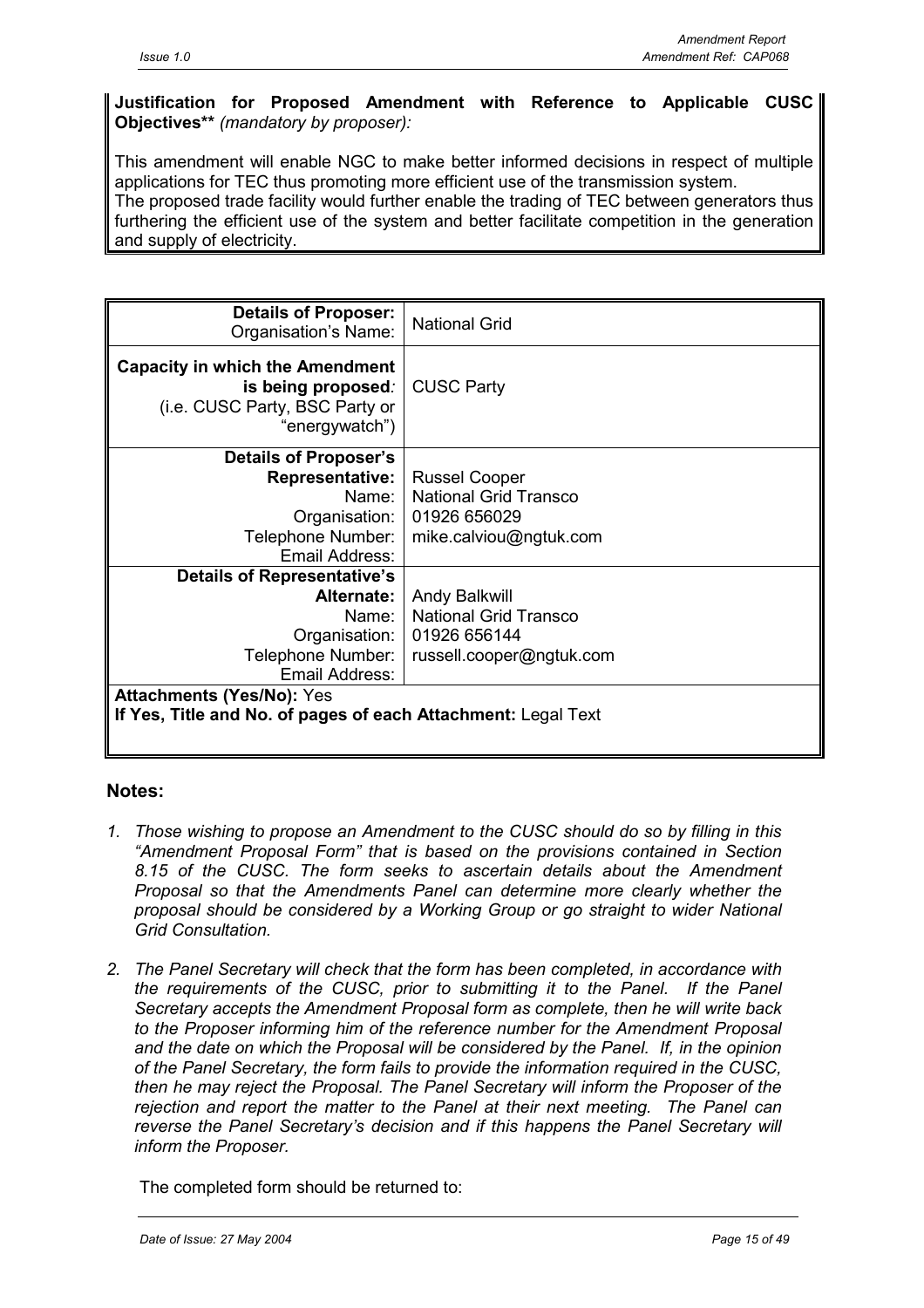Richard Dunn Panel Secretary Commercial Development National Grid Company plc National Grid House Kirby Corner Road Coventry, CV4 8JY Or via e-mail to: CUSC.Team@uk.ngrid.com

(Participants submitting this form by email will need to send a statement to the effect that the proposer acknowledges that on acceptance of the proposal for consideration by the Amendments Panel, a proposer which is not a CUSC Party shall grant a licence in accordance with Paragraph 8.15.7 of the CUSC. A Proposer that is a CUSC Party shall be deemed to have granted this Licence).

3. Applicable CUSC Objectives\*\* - These are defined within the National Grid Company Transmission Licence under Section C7F, paragraph 15. Reference should be made to this section when considering a proposed amendment.

#### CAP 068 DRAFT LEGAL TEXT

Delete the words "Revision of" from the heading to Paragraph 6.30 of **CUSC** and amend the contents page to Section 6 accordingly.

Add the following as Paragraph 6.30.3

- 6.30.3 **Exchange Rate Requests**
- 6.30.3.1 **NGC** shall establish and maintain a **TEC Register** published on the **NGC Website** recording the details set out in 6.10.5.2.
- 6.30.3.2 The **TEC Register** shall set out the name of the **Applicant**, the **Connection Site** (or in the case of an **Embedded Generator** site of connection), the **Transmission Entry Capacity** offered, the year of connection to (or in the case of an **Embedded Generator** the year for use of) the **NGC Transmission System** in respect of any outstanding **Connection Offers**, **Use of System Generation Offers** or any **Modification Offers** in respect of a change in a **User's Transmission Entry Capacity**.
- 6.30.3.3 The details of the **Connection Offers, Use of System Generation Offers** and **Modification Offers** shall be recorded on the **TEC Register** within 5 **Business Days** of such offers being made by **NGC.** The **TEC Register** shall also be updated periodically to remove those cases where a **Connection Offer, Use of System Generation Offers** or **Modification Offer** has been signed or has lapsed.
- 6.30.3.4 Subject to the payment of its **Reasonable Charges, NGC** shall, as soon as reasonably practicable after receipt of an **Exchange Rate Request** calculate the **Exchange Rate**.
- 6.30.3.5 In the event that the parties wish to proceed with a **TEC Trade** on the basis of the **Exchange Rate** then the **Applicant** shall notify **NGC** and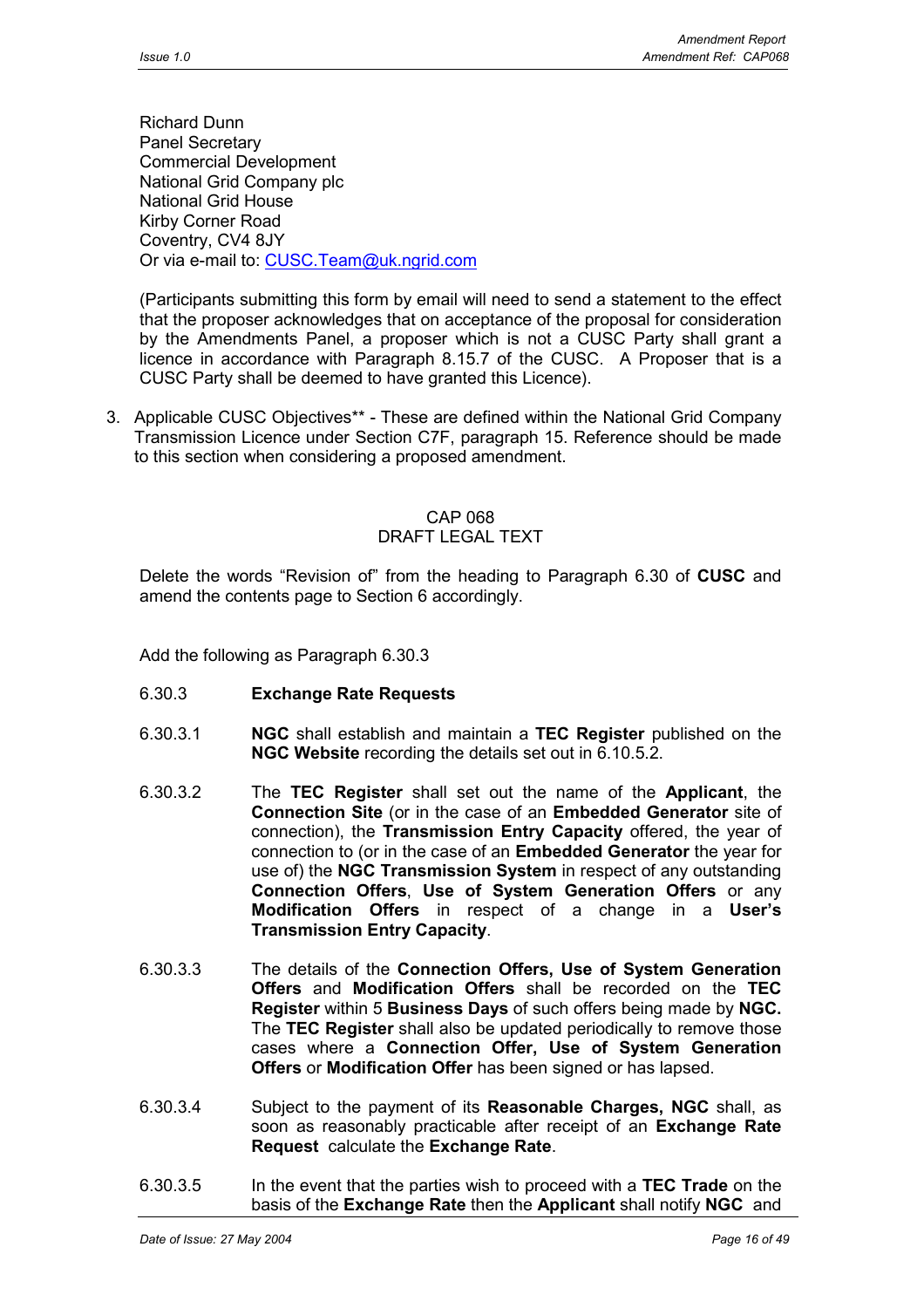**NGC** shall revise the **Applicants Connection Offer, Use of System Generation Offer** or **Modification Offer** (as appropriate) to reflect and conditional upon such **TEC Trade.** This revised offer shall remain open for acceptance by the **User** for the remainder of the original offer period.

The following new definitions shall be added to Section 11 of CUSC

| <b>Exchange Rate</b>                  | The Transmission Entry Capacity<br>available to a specific party as a direct<br>result of a specific reduction in the                                      |
|---------------------------------------|------------------------------------------------------------------------------------------------------------------------------------------------------------|
|                                       | Transmission<br>Entry<br>Capacity<br>available to another party.                                                                                           |
| <b>Exchange Rate Request</b>          | a joint request from an Applicant and<br>another User or Applicant to calculate<br>the Exchange Rate that would apply<br>were they to agree to a TEC Trade |
| <b>TEC Register</b>                   | The register set up by NGC pursuant to<br>Paragraph 6.30.3.1                                                                                               |
| <b>TEC Trade</b>                      | their<br>a trade between<br>parties of<br>respective Transmission<br>Entry<br>Capacity.                                                                    |
| <b>Use of System Generation Offer</b> | A Use of System Offer in substantially<br>the form of Exhibit E to CUSC                                                                                    |

The notes within CUSC Exhibit B (Connection Application) shall be amended by the addition of the paragraph below and the following paragraphs renumbered accordingly;

9 In accordance with Paragraph 6.30.3 of **CUSC NGC** will need to disclose certain information contained in the application and shall need authorisation from the **Applicant** in respect of this.

The signature page of CUSC Exhibit B (Connection Application) shall be amended by the addition of the paragraph below and the following paragraphs renumbered accordingly;

5 We confirm our agreement to the disclosure in the manner set out in Paragraph 6.30.3 of **CUSC** of the information specified in such Paragraph.

The notes within CUSC Exhibit D (Use of System Application) shall be amended by the addition of the paragraph below and the following paragraphs renumbered accordingly;

10 In accordance with Paragraph 6.30.3 of **CUSC NGC** will need to disclose certain information contained in the application and shall need authorisation from the **Applicant** in respect of this.

The signature page of CUSC Exhibit D (Use of System Application) shall be amended by the addition of the paragraph below and the following paragraphs renumbered accordingly;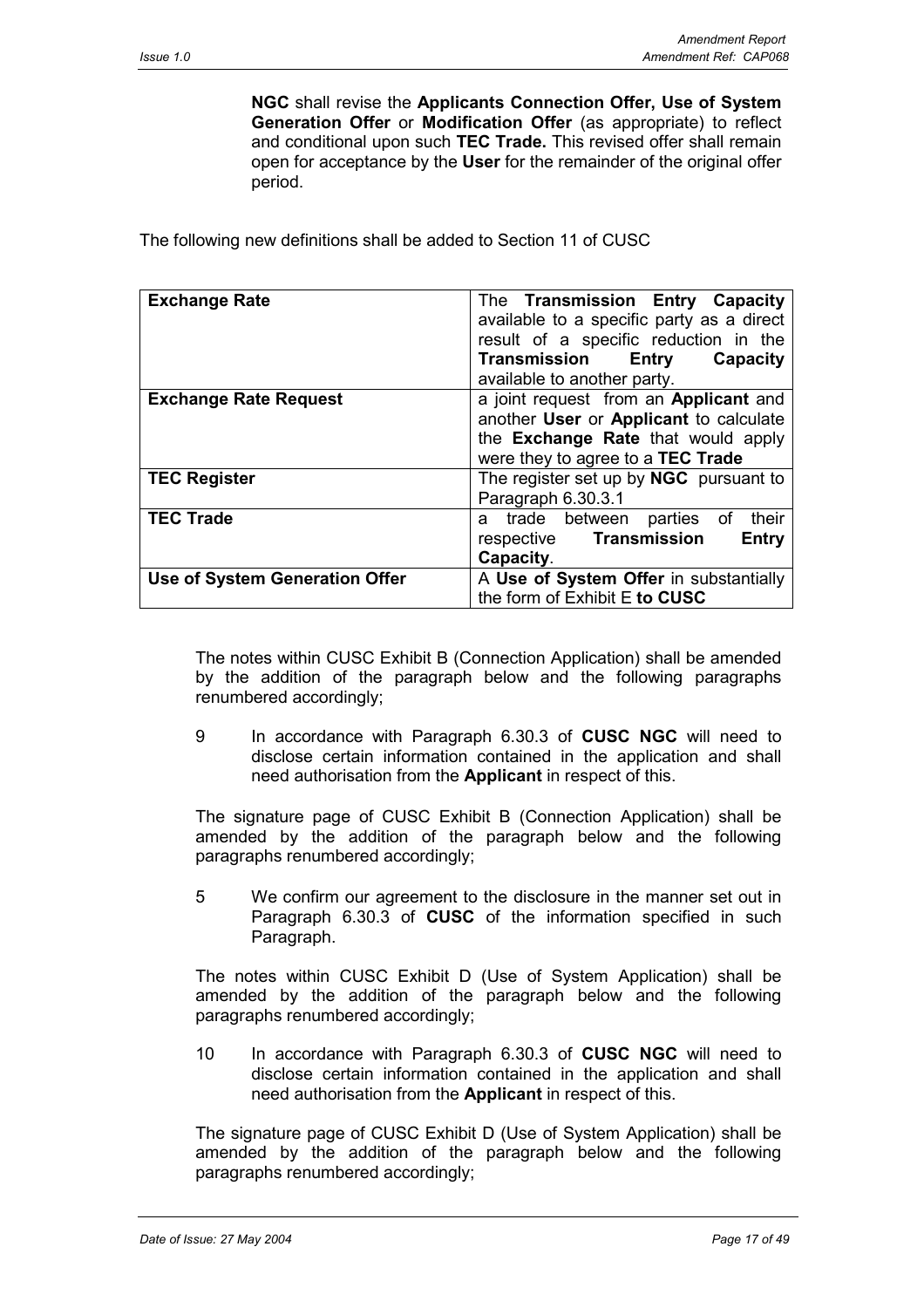5 We confirm our agreement to the disclosure in the manner set out in Paragraph 6.30.3 of **CUSC** of the information specified in such Paragraph.

The notes within CUSC Exhibit I (Modification Application) shall be amended by the addition of the paragraph below and the following paragraphs renumbered accordingly;

9 In accordance with Paragraph 6.30.3 of **CUSC NGC** will need to disclose certain information contained in the application and shall need authorisation from the **Applicant** in respect of this.

The signature page of CUSC Exhibit I (Modification Application) shall be amended by the addition of the paragraph below and the following paragraphs renumbered accordingly;

5 We confirm our agreement to the disclosure in the manner set out in Paragraph 6.30.3 of **CUSC** of the information specified in such Paragraph.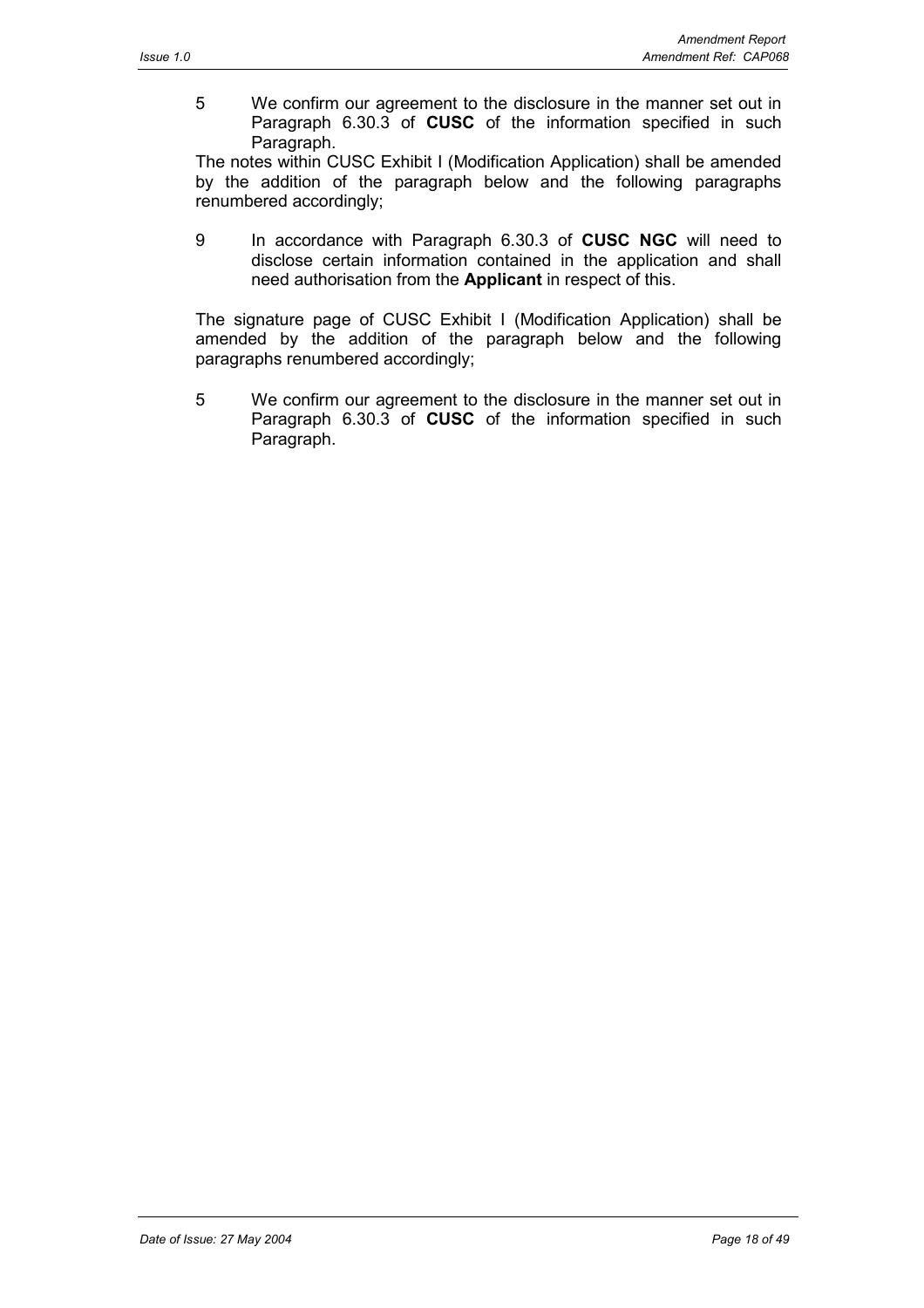# **Annex 2 – Proposed Text to modify CUSC**

## **Part A - Text to give effect to the Proposed Amendment**

For the avoidance of doubt, the proposed changes are indicated with coloured text only. Coloured underlined text will be inserted, and coloured strikethrough text will be deleted.

## **Change Marked Version**

## **Section 6 – General Provisions**

#### **REVISION OF TRANSMISSION ENTRY CAPACITY**

- 6.30.1 Text unchanged
- 6.30.2 Text unchanged
- **6.30.3 Exchange Rate Requests**
- 6.30.3.1 **NGC** shall establish and maintain a **TEC Register** published on the **NGC Website** recording the details set out in 6.30.3.2.
- 6.30.3.2 The **TEC Register** shall set out the name of the **Applicant**, the **Connection Site** (or in the case of an **Embedded Generator** site of connection), the **Transmission Entry Capacity** offered, the year of connection to (or in the case of an **Embedded Generator** the year for use of) the **NGC Transmission System** in respect of any outstanding **Connection Offers**, **Use of System Generation Offers** or any **Modification Offers** in respect of a change in a **User's Transmission Entry Capacity.**
- 6.30.3.3 The details of the **Connection Offers**, **Use of System Generation Offers** and **Modification Offers** shall be recorded on **the TEC Register** within 5 **Business days** of such offers being made by **NGC**. The **TEC Register** shall also be updated periodically to remove those cases where a **Modification Offer** has been signed or has lapsed.
- 6.30.3.4 Subject to the payment of its **Reasonable Charges, NGC** shall, as soon as reasonably practicable after receipt of an **Exchange Rate Request** calculate the **Exchange Rate**.
- 6.30.3.5 In the event that parties wish to proceed with a **TEC Trade** on the basis of the **Exchange Rate** then the **Applicant** shall notify **NGC** and **NGC** shall revise the **Applicants Connection Offer**, **Use of System Generation Offer** or **Modification Offer** (as appropriate) to reflect and conditional upon such **TEC Trade**. This revised offer shall remain open for acceptance by the **User** for the remainder of the original offer period.

## **Section 11.3 – Definitions**

| <b>Exchange Rate</b> |  |                                              | The Transmission Entry Capacity             |
|----------------------|--|----------------------------------------------|---------------------------------------------|
|                      |  |                                              | I available to a specific party as a direct |
|                      |  |                                              | result of a specific reduction in the       |
|                      |  | <b>Transmission Entry Capacity available</b> |                                             |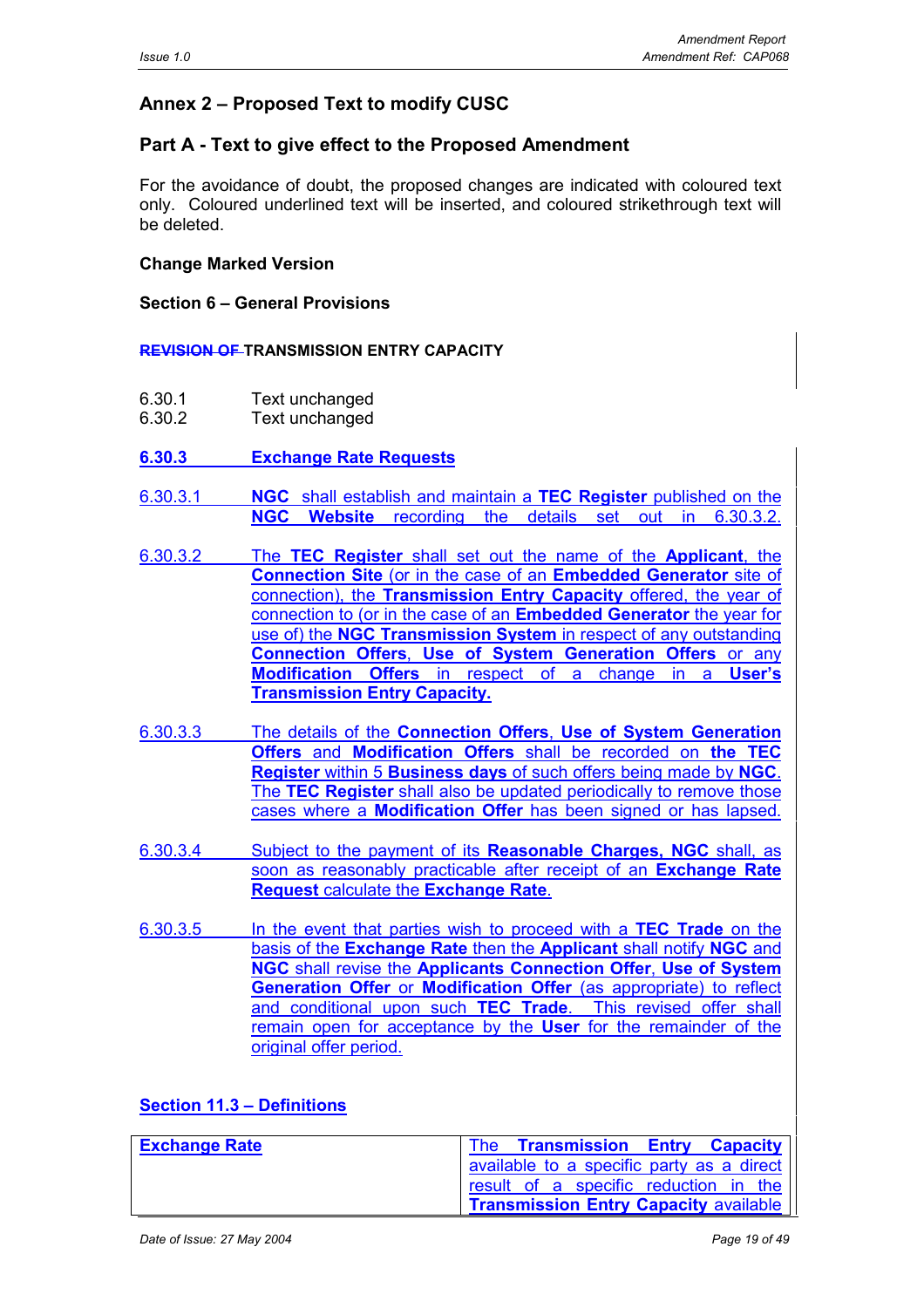|                                       | to another party.                                 |  |  |
|---------------------------------------|---------------------------------------------------|--|--|
| <b>Exchange Rate Request</b>          | A joint request from an Applicant and             |  |  |
|                                       | another User or Applicant to calculate            |  |  |
|                                       | the <b>Exchange Rate</b> that would apply         |  |  |
|                                       | were they to agree to a TEC Trade.                |  |  |
| <b>TEC Register</b>                   | The register set up by NGC pursuant to            |  |  |
|                                       | Paragraph 6.30.3.1.                               |  |  |
| <b>TEC Trade</b>                      | their<br>parties<br>between<br>trade<br>⊟ of      |  |  |
|                                       | <b>Transmission</b><br><b>Entry</b><br>respective |  |  |
|                                       | <b>Capacity.</b>                                  |  |  |
| <b>Use of System Generation Offer</b> | A Use of System Offer in substantially            |  |  |
|                                       | the form of Exhibit E to CUSC                     |  |  |

The notes within CUSC Exhibit B (Connection Application) shall be amended by the addition of the paragraph below and the following paragraphs renumbered accordingly;

9 In accordance with Paragraph 6.30.3 of **CUSC**, **NGC** will need to disclose certain information contained in the application and shall need authorisation from the **Applicant** in respect of this.

The signature page of CUSC Exhibit B (Connection Application) shall be amended by the addition of the paragraph below and the following paragraphs renumbered accordingly;

5 We confirm our agreement to the disclosure in the manner set out in Paragraph 6.30.3 of **CUSC** of the information specified in such Paragraph.

The notes within CUSC Exhibit D (Use of System Application) shall be amended by the addition of the paragraph below and the following paragraphs renumbered accordingly;

10 In accordance with Paragraph 6.30.3 of **CUSC**, **NGC** will need to disclose certain information contained in the application and shall need authorisation from the Applicant in respect of this.

The signature page of CUSC Exhibit D (Use of System Application) shall be amended by the addition of the paragraph below and the following paragraphs renumbered accordingly;

5 We confirm our agreement to the disclosure in the manner set out in Paragraph 6.30.3 of **CUSC** of the information specified in such Paragraph.

The notes within CUSC Exhibit I (Modification Application) shall be amended by the addition of the paragraph below and the following paragraphs renumbered accordingly;

9 In accordance with Paragraph 6.30.3 of **CUSC**, **NGC** will need to disclose certain information contained in the application and shall need authorisation from the **Applicant** in respect of this.

The signature page of CUSC Exhibit I (Modification Application) shall be amended by the addition of the paragraph below and the following paragraphs renumbered accordingly;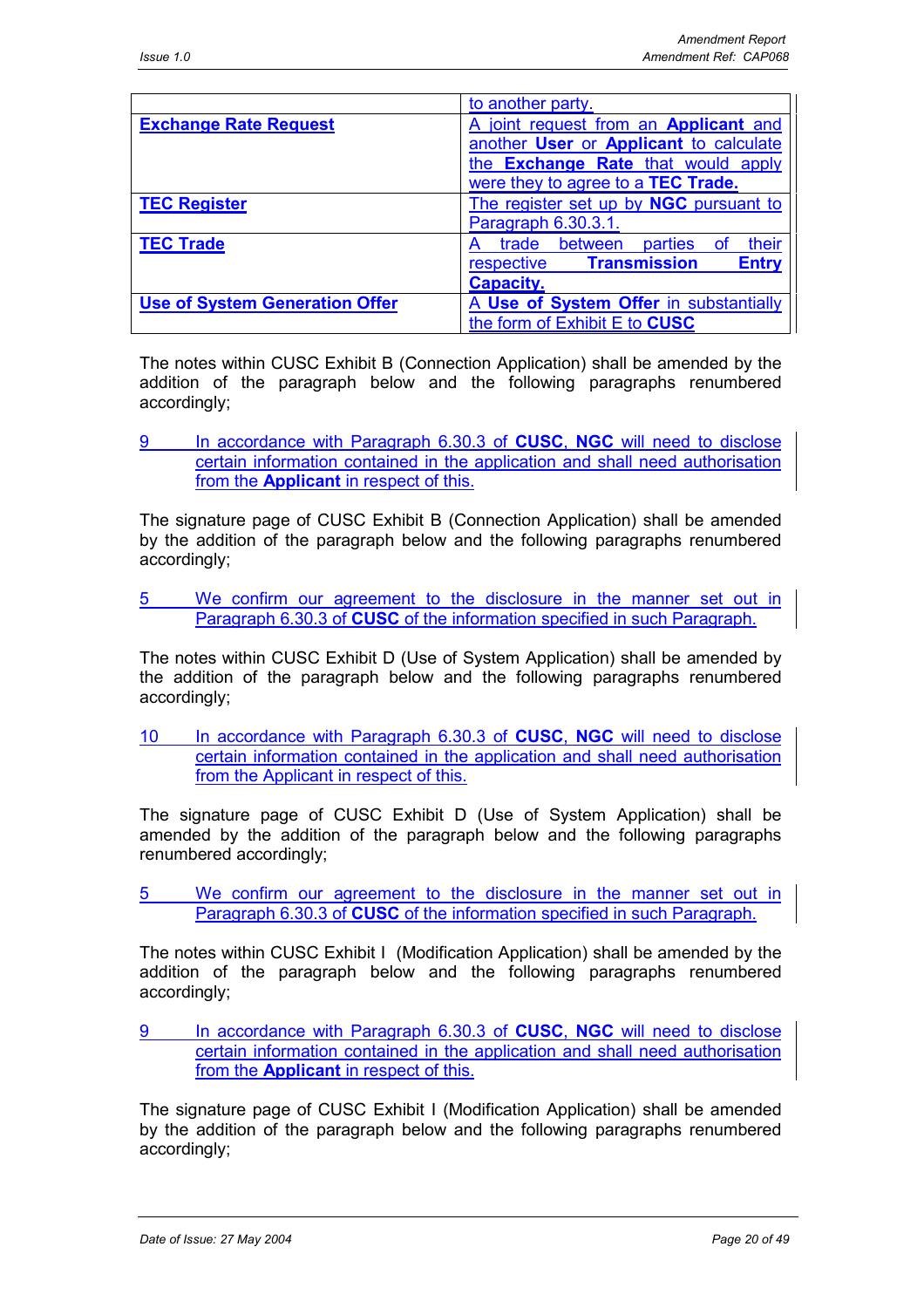#### 5 We confirm our agreement to the disclosure in the manner set out in Paragraph 6.30.3 of **CUSC** of the information specified in such Paragraph.

#### **Clean Version**

#### **Section 6 – General Provisions**

- **6.30 TRANSMISSION ENTRY CAPACITY**
- 6.30.1 Text unchanged
- 6.30.2 Text unchanged

#### **6.30.3 Exchange Rate Requests**

- 6.30.3.1 **NGC** shall establish and maintain a **TEC Register** published on the **NGC Website** recording the details set out in 6.30.3.2.
- 6.30.3.2 The **TEC Register** shall set out the name of the **Applicant**, the **Connection Site** (or in the case of an **Embedded Generator** site of connection), the **Transmission Entry Capacity** offered, the year of connection to (or in the case of an **Embedded Generator** the year for use of) the **NGC Transmission System** in respect of any outstanding **Connection Offers**, **Use of System Generation Offers** or any **Modification Offers** in respect of a change in a **User's Transmission Entry Capacity.**
- 6.30.3.3 The details of the **Connection Offers**, **Use of System Generation Offers** and **Modification Offers** shall be recorded on **the TEC Register** within 5 **Business days** of such offers being made by **NGC**. The **TEC Register** shall also be updated periodically to remove those cases where a **Modification Offer** has been signed or has lapsed.
- 6.30.3.4 Subject to the payment of its **Reasonable Charges, NGC** shall, as soon as reasonably practicable after receipt of an **Exchange Rate Request** calculate the **Exchange Rate**.
- 6.30.3.5 In the event that parties wish to proceed with a **TEC Trade** on the basis of the **Exchange Rate** then the **Applicant** shall notify **NGC** and **NGC** shall revise the **Applicants Connection Offer**, **Use of System Generation Offer** or **Modification Offer** (as appropriate) to reflect and conditional upon such **TEC Trade**. This revised offer shall remain open for acceptance by the **User** for the remainder of the original offer period.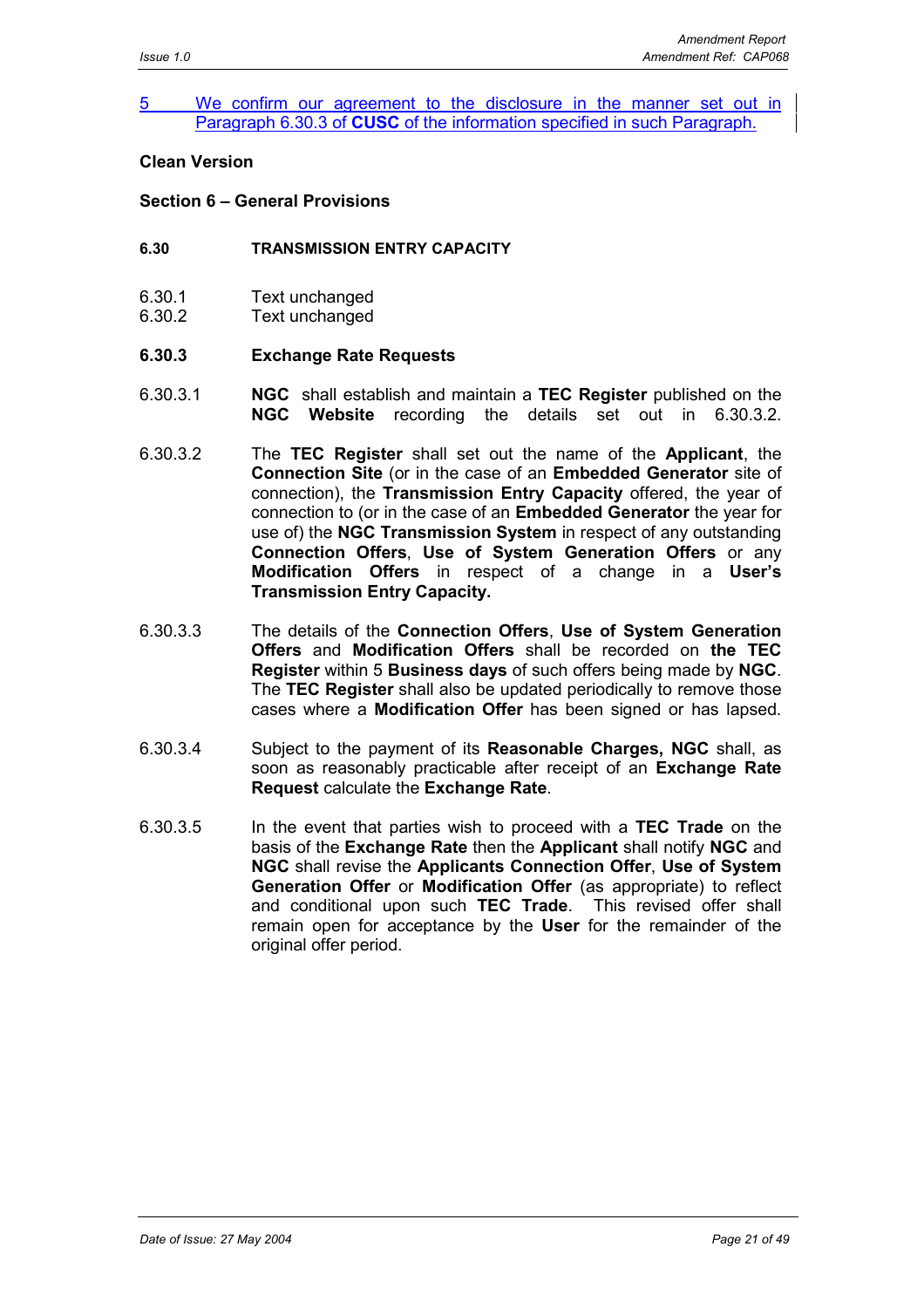## **Section 11.3 – Definitions**

| <b>Exchange Rate</b>           | The Transmission Entry Capacity<br>available to a specific party as a direct<br>result of a specific reduction in the<br><b>Transmission Entry Capacity available</b><br>to another party. |
|--------------------------------|--------------------------------------------------------------------------------------------------------------------------------------------------------------------------------------------|
| <b>Exchange Rate Request</b>   | A joint request from an Applicant and<br>another User or Applicant to calculate<br>the <b>Exchange Rate</b> that would apply<br>were they to agree to a TEC Trade.                         |
| <b>TEC Register</b>            | The register set up by <b>NGC</b> pursuant to<br>Paragraph 6.30.3.1.                                                                                                                       |
| <b>TEC Trade</b>               | their<br>A trade between parties of<br>respective Transmission<br>Entry<br>Capacity.                                                                                                       |
| Use of System Generation Offer | A Use of System Offer in substantially<br>the form of Exhibit E to CUSC                                                                                                                    |

## **CUSC Exhibit B – Connection Application**

*The notes within CUSC Exhibit B (Connection Application) shall be amended by the addition of the paragraph below and the following paragraphs renumbered accordingly;*

11 In accordance with Paragraph 6.30.3 of **CUSC**, **NGC** will need to disclose certain information contained in the application and shall need authorisation from the **Applicant** in respect of this.

*The signature page of CUSC Exhibit B (Connection Application) shall be amended by the addition of the paragraph below and the following paragraphs renumbered accordingly;*

6 We confirm our agreement to the disclosure in the manner set out in Paragraph 6.30.3 of **CUSC** of the information specified in such Paragraph.

## **CUSC Exhibit D – Use of System Application**

*The notes within CUSC Exhibit D (Use of System Application) shall be amended by the addition of the paragraph below and the following paragraphs renumbered accordingly;*

12 In accordance with Paragraph 6.30.3 of **CUSC**, **NGC** will need to disclose certain information contained in the application and shall need authorisation from the Applicant in respect of this.

*The signature page of CUSC Exhibit D (Use of System Application) shall be amended by the addition of the paragraph below and the following paragraphs renumbered accordingly;*

6 We confirm our agreement to the disclosure in the manner set out in Paragraph 6.30.3 of **CUSC** of the information specified in such Paragraph.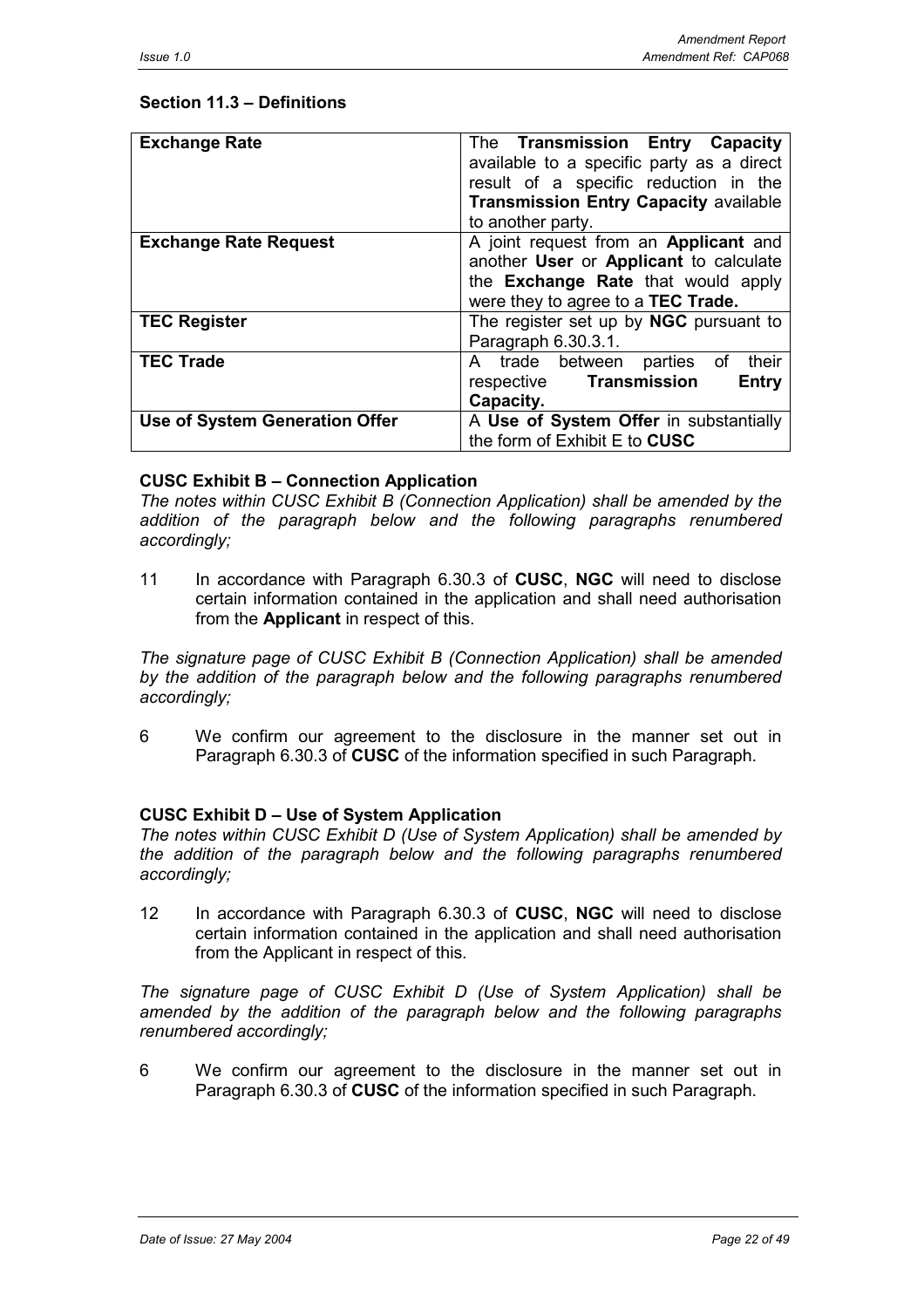## **CUSC Exhibit I – Modification Application**

*The notes within CUSC Exhibit I (Modification Application) shall be amended by the addition of the paragraph below and the following paragraphs renumbered accordingly;*

10 In accordance with Paragraph 6.30.3 of **CUSC**, **NGC** will need to disclose certain information contained in the application and shall need authorisation from the **Applicant** in respect of this.

*The signature page of CUSC Exhibit I (Modification Application) shall be amended by the addition of the paragraph below and the following paragraphs renumbered accordingly;*

5 We confirm our agreement to the disclosure in the manner set out in Paragraph 6.30.3 of **CUSC** of the information specified in such Paragraph.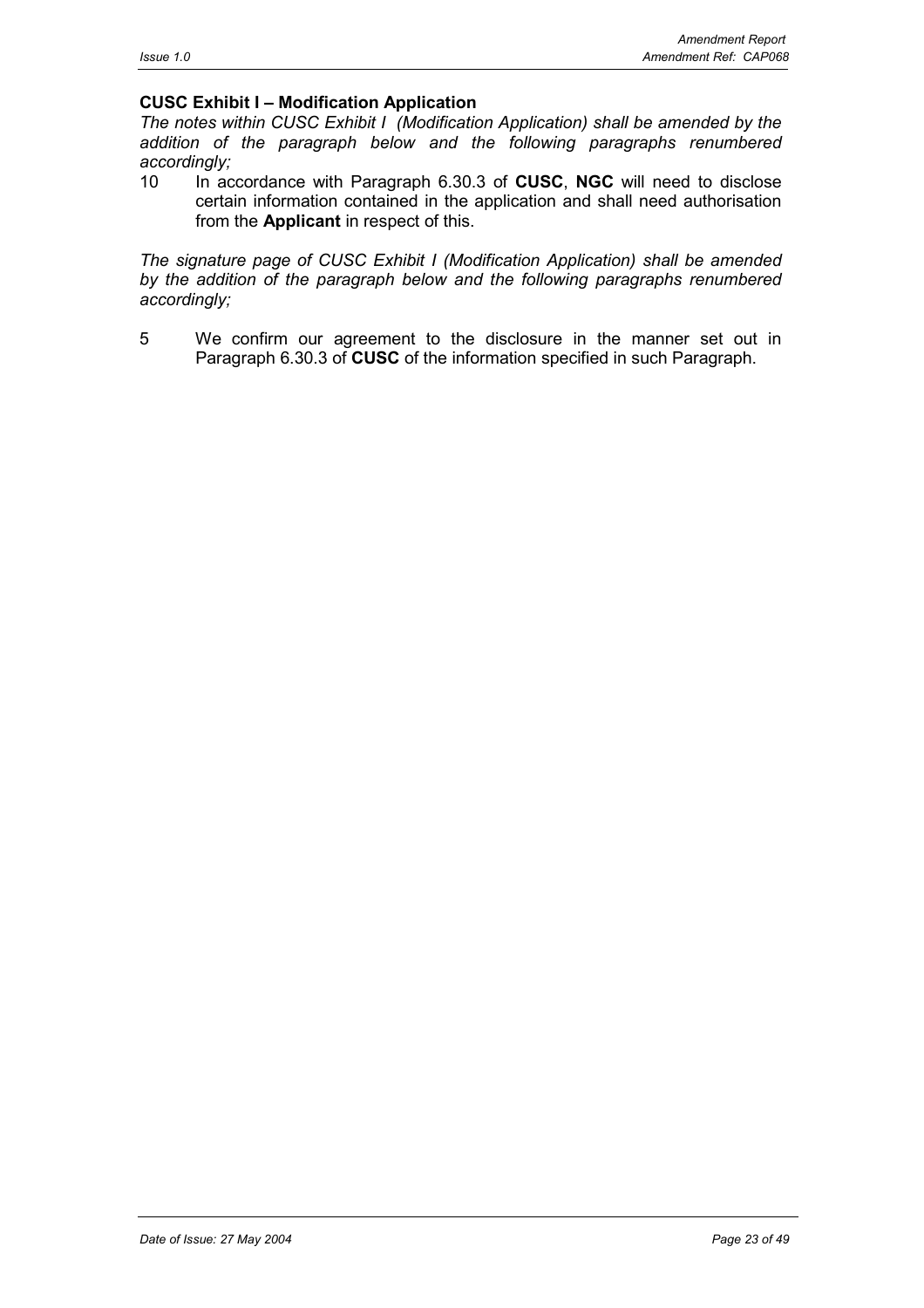## **Part B - Text to give effect to the Proposed Consultation Alternative Amendment**

#### **Change Marked Version**

#### **Section 6 – General Provisions**

- **6.30 TRANSMISSION ENTRY CAPACITY**
- 6.30.1 Text unchanged
- 6.30.2 Text unchanged

## **6.30.3 Exchange Rate Requests**

- 6.30.3.1 **NGC** shall establish and maintain a **TEC Register** published on the **NGC Website** recording the details set out in 6.30.3.2.
- 6.30.3.2 The **TEC Register** shall set out the name of the **User,** the **Connection Site**) or in the case of an **Embedded Generator** site of connection), the **Transmission Entry Capacity**, the year of connection to (or in the case of an **Embedded Generator** the year of use of) the **NGC Transmission System** in respect of any **Bilateral Agreements** or agreements to change a **User's Transmission Entry Capacity**.
- 6.30.3.3 The details of the **Bilateral Agreement** or agreements to change a **User's Transmission Entry Capacity** shall be recorded on **the TEC Register** within 5 **Business Days** of the completion of such agreements.
- 6.30.3.4 Subject to the payment of the fee as outlined in the **Charging Methodology Statements**, **NGC** shall, after receipt of an **Exchange Rate Request** calculate the **Exchange Rate** as soon as practicable but in any event not more than 3 months after such request is received.
- 6.30.3.5 In the event that the parties wish to proceed with a **TEC Trade** on the basis of the **Exchange Rate** then the **User** shall notify **NGC** and effective from the following 1 April, NGC shall revise the **Bilateral Agreements** (as appropriate) provided.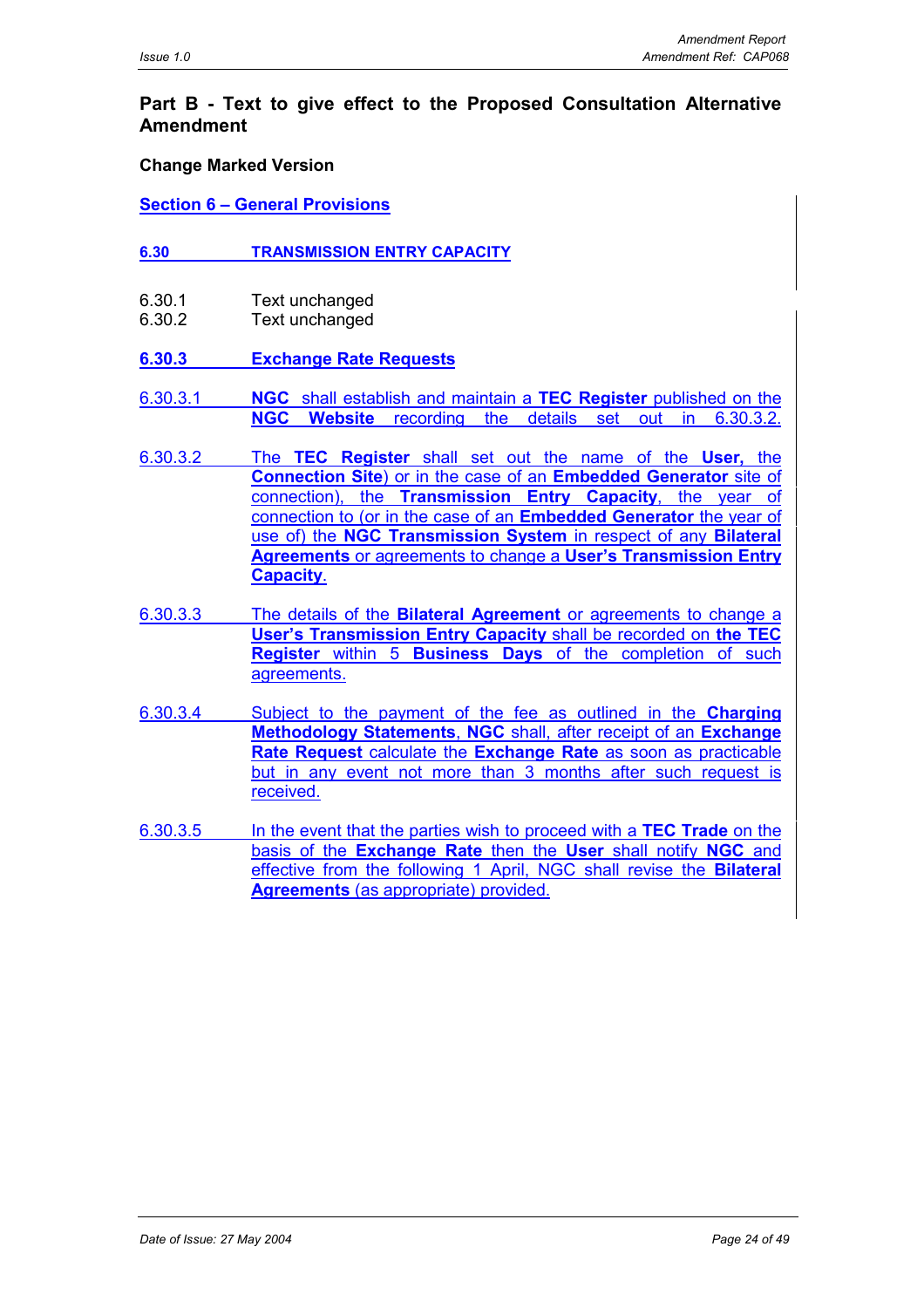The following new definitions shall be added to Section 11 of CUSC

| <b>Exchange Rate</b>         | <b>Transmission Entry Capacity</b><br>The         |
|------------------------------|---------------------------------------------------|
|                              | available to a specific party as a direct         |
|                              | result of a specific reduction in the             |
|                              | <b>Transmission Entry Capacity available</b>      |
|                              | to another party.                                 |
| <b>Exchange Rate Request</b> | A joint request from a User and another           |
|                              | <b>User to calculate the Exchange Rate that</b>   |
|                              | would apply were they to agree to a TEC           |
|                              | Trade.                                            |
| <b>TEC Register</b>          | The register set up by NGC pursuant to            |
|                              | Paragraph 6.30.3.1.                               |
| <b>TEC Trade</b>             | their<br>parties<br>between<br>trade<br>Ωt        |
|                              | <b>Entry</b><br><b>Transmission</b><br>respective |
|                              | <b>Capacity.</b>                                  |

The notes within CUSC Exhibit B (Connection Application) shall be amended by the addition of the paragraph below and the following paragraphs renumbered accordingly;

9 In accordance with Paragraph 6.30.3 of **CUSC NGC** will need to disclose details of **Bilateral Agreements** entered into and shall need authorisation from the **Applicant** in respect of this.

The signature page of CUSC Exhibit B (Connection Application) shall be amended by the addition of the paragraph below and the following paragraphs renumbered accordingly

We confirm our agreement to the disclosure in the manner set out in Paragraph 6.30.3 of **CUSC** of the information specified in such Paragraph.

The notes within CUSC Exhibit D (Use of System Application) shall be amended by the addition of the paragraph below and the following paragraphs renumbered accordingly;

10 In accordance with 6.30.3 of CUSC NGC will need to disclose details of the **Bilateral Embedded Generation Agreement** entered into and shall need authorisation from the **Applicant** in respect of this

The signature page of CUSC Exhibit D (Use of System Application) shall be amended by the addition of the paragraph blow and the following paragraphs renumbered accordingly;

We confirm our agreement to the disclosure in the manner set out in Paragraph 6.30.3 of **CUSC** of the information specified in such Paragraph.

The notes within CUSC Exhibit I (Modification Application) shall be amended by the addition of the paragraph below and the following paragraphs renumbered accordingly;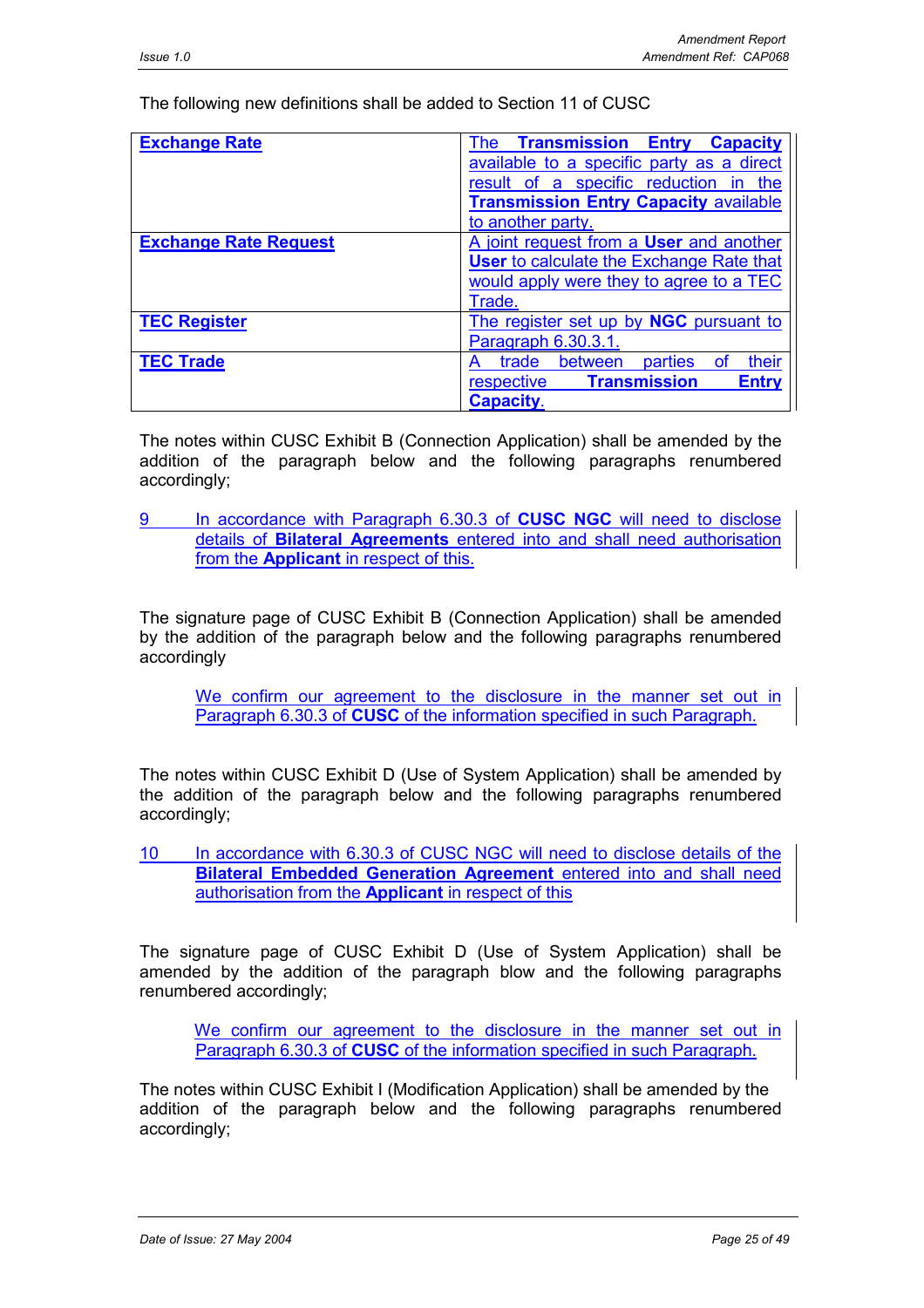9 In accordance with Paragraph 6.30.3 of **CUSC**, **NGC** will need to disclose details of any agreement to vary **Bilateral Agreement** and shall need authorisation from the **Applicant** in respect of this.

The signature page of CUSC Exhibit I (Modification Application) shall be amended by the addition of the paragraph blow and the following paragraphs renumbered accordingly;

We confirm our agreement to the disclosure in the manner set out in Paragraph 6.30.3 of **CUSC** of the information specified in such Paragraph.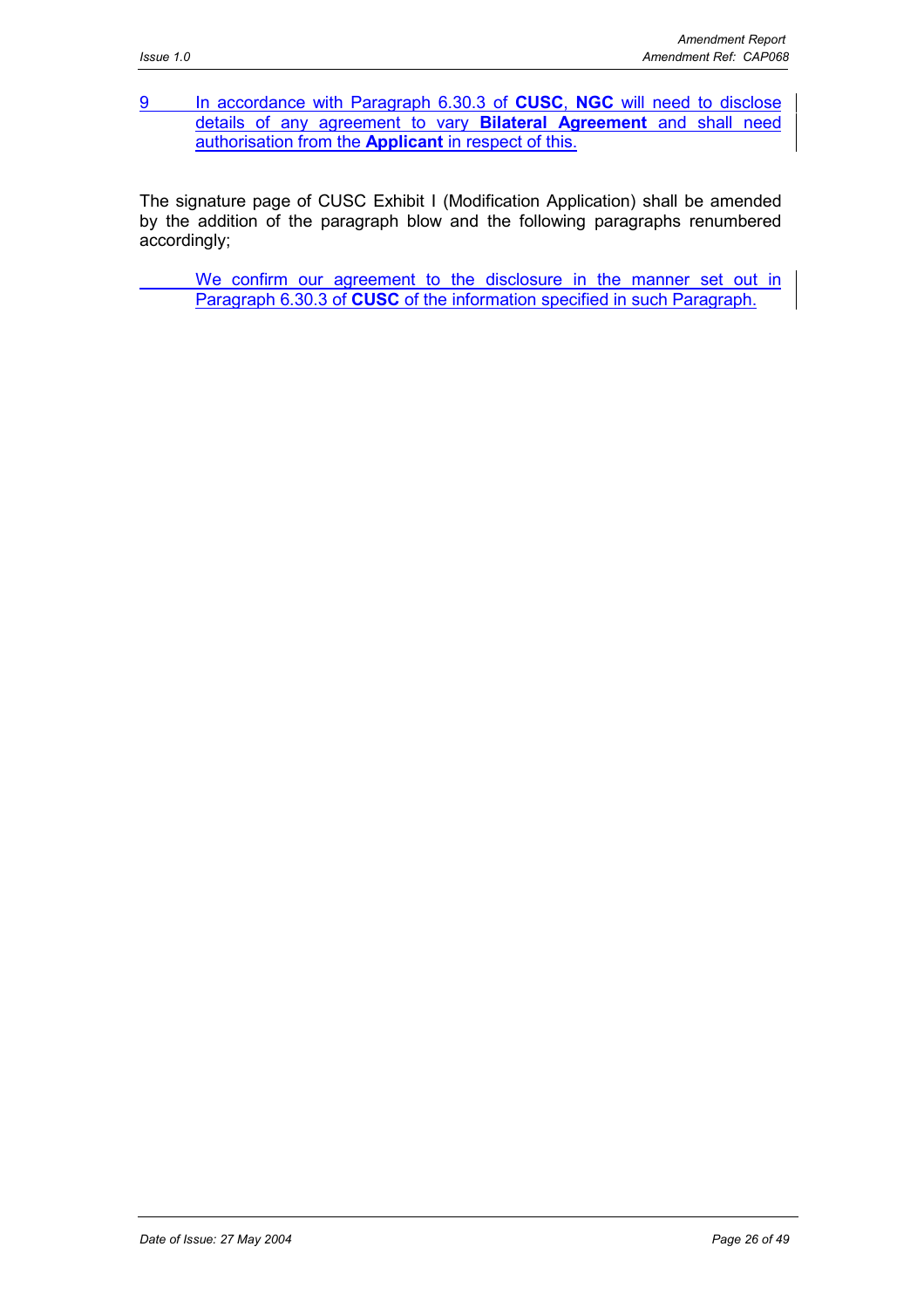# **Annex 3 – Copies of Representations Received to Consultation**

This Annex includes copies of any representations received following circulation of the Consultation Document (circulated on 15th March 2004, requesting comments by close of business on 16th April 2004).

Representations were received from the following parties:

| No. | Company               | <b>File Number</b> |
|-----|-----------------------|--------------------|
|     | PowerGen              | CAP068-CR-01       |
| っ   | Centrica              | CAP068-CR-02       |
| ົ   | FDF                   | CAP068-CR-03       |
| 4   | <b>British Energy</b> | CAP068-CR-04       |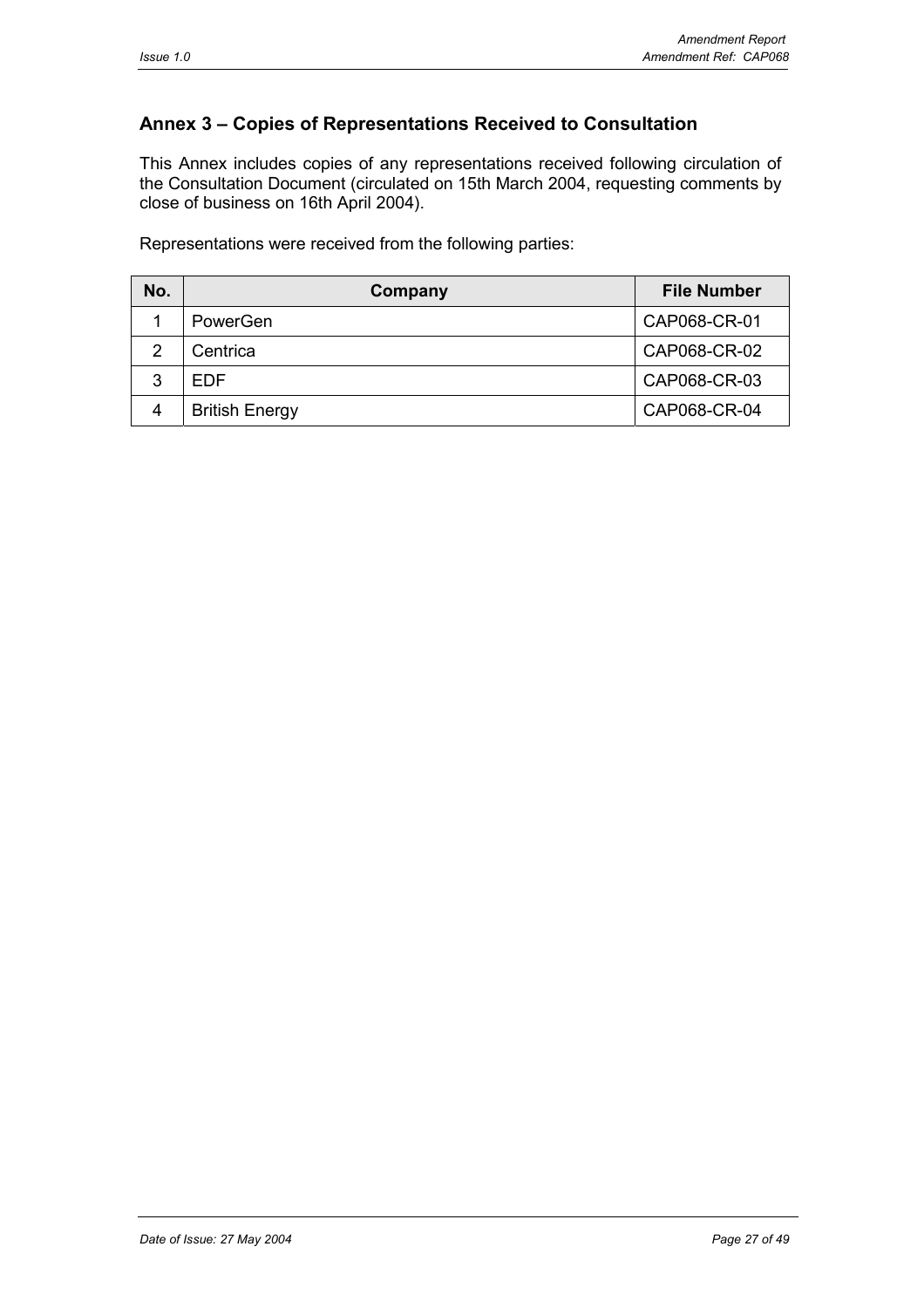| <b>Reference</b> | $\vert$ CAP068-CR-01 |
|------------------|----------------------|
| Company          | PowerGen             |

# **Please see attached PDF file.**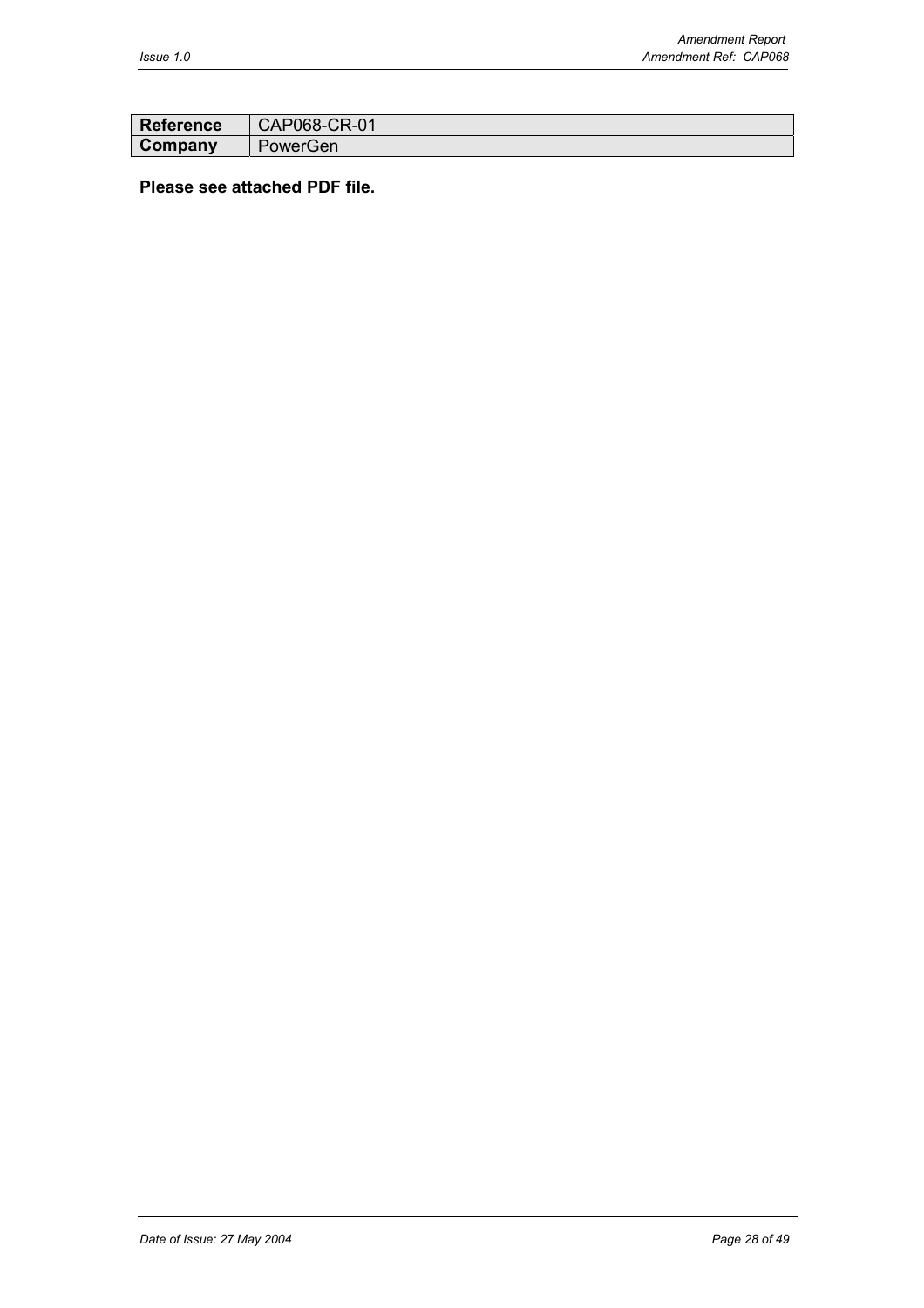| <b>Reference</b> | CAP068-CR-02 |
|------------------|--------------|
| Company          | Centrica     |



# **Centrica Energy**

**Millstream East, Maidenhead Road, Windsor, Berkshire SL4 5GD**

Tel. (01753) 431156 Fax (01753) 431150 www.centrica.com Our Ref. Cap68 160404 Your Ref. 16 April 2004

**Lindsey Paradine Commercial National Grid Company NGC House Warwick Technology Park Gallows Hill Warwick CV34 6DA**

Dear Lindsey

## **CUSC Amendment Proposal CAP068: Competing Requests for TEC**

Centrica are pleased to provide comments on the consultation for CAP068. Although this proposal will only be useful to a limited number of parties, we support this amendment being made to the CUSC and agree that this amendment will better facilitate the applicable CUSC objectives. This proposal represents a small step towards a more flexible regime for TEC and transmission charging.

We believe that use of this service will be inhibited by the requirement of NGC to charge for every application for an exchange of TEC. Whilst we recognise that calculating the 'exchange rates' and system implications may constitute work undertaken over and above that which is done now, we are concerned that the cumulative cost of the initial application for connection, the calculation for charging and the cost of the TEC may prove uneconomic. This is particularly true if more than one iteration is required before the right solution is found.

It is also unclear from the amendment proposal, and associated legal text, who would be responsible for payment of the charge and submission of the application: the seller of TEC or the buyer. It would seem most appropriate for the buyer to be responsible for payment of the charge but this must be made distinct, particularly as the application must be submitted jointly by both buyer and seller.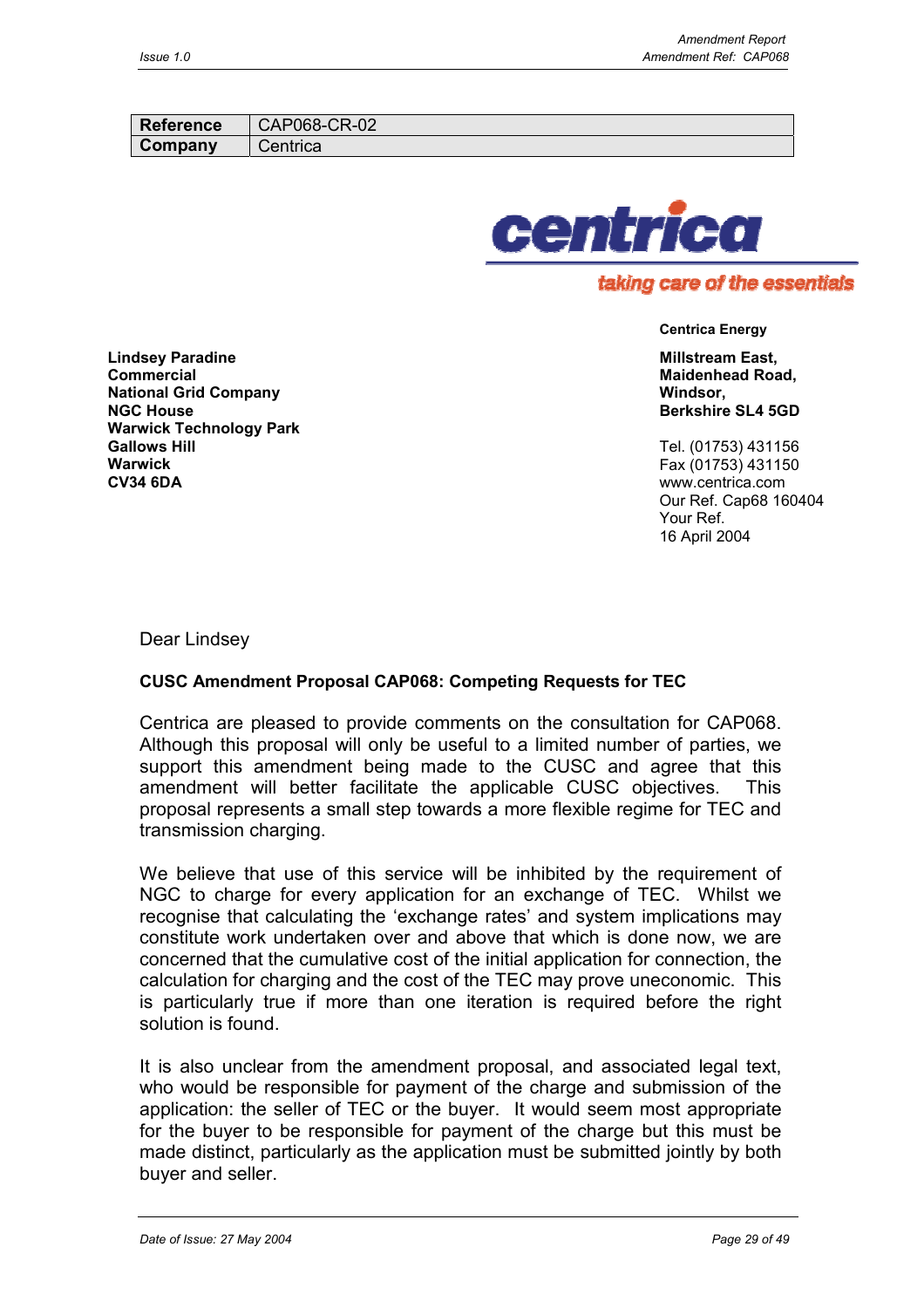We are disappointed that NGC were unable to come forward with more detail of their alternative at this time, particularly considering almost 6 months has elapsed since this proposal was first considered by the CUSC Panel. Centrica believe it is inevitable that changes to the Charging Methodologies will be required for the true benefits of this proposal to be obtained by those parties involved. In seeking to avoid changes to the Charging Methodologies NGC has introduced inflexibility into the proposal as changes can only take place from 1 April of each year, and must last for a minimum of a year, without causing discrepancies in the charging recovery.

Regarding the legal text provided, we have the following points to make:

- We are surprised that the text has not been amended to include the change of the timing of publication of TEC trade updates to post transaction rather than on application. The Working Group agreed this change, and, as it has not been presented as an Alternative Amendment it must be assumed that NGC agreed that this was a minor amendment to the original proposal. As such the relevant change should have been made to the draft legal text.
- For clarity, the legal text should state that it is the new connectee, or existing TEC holder, who is responsible for payment of the exchange rate charge.
- The text should set a limit on the time that NGC has to provide an exchange rate, e.g. 30 business days, as opposed to 'as soon as reasonably practicable'. This approach is in line with the process for applications for new connections and will improve the efficiency of the process, ensuring NGC cannot unduly frustrate the application.
- If it is accepted that NGC are able to charge for the exchange rate calculations, it is essential that the charges that NGC intend to levy are transparent and published, if not in CUSC, then as part of the Charging Methodology statements. It is not appropriate for these charges to be applied on an *ad hoc* basis. This requirement should be stated in the legal text.

We trust that these comments have been useful. Should you wish to discuss any of the issues raised further please do not hesitate to contact me.

Yours sincerely

Danielle Lane Contracts Manager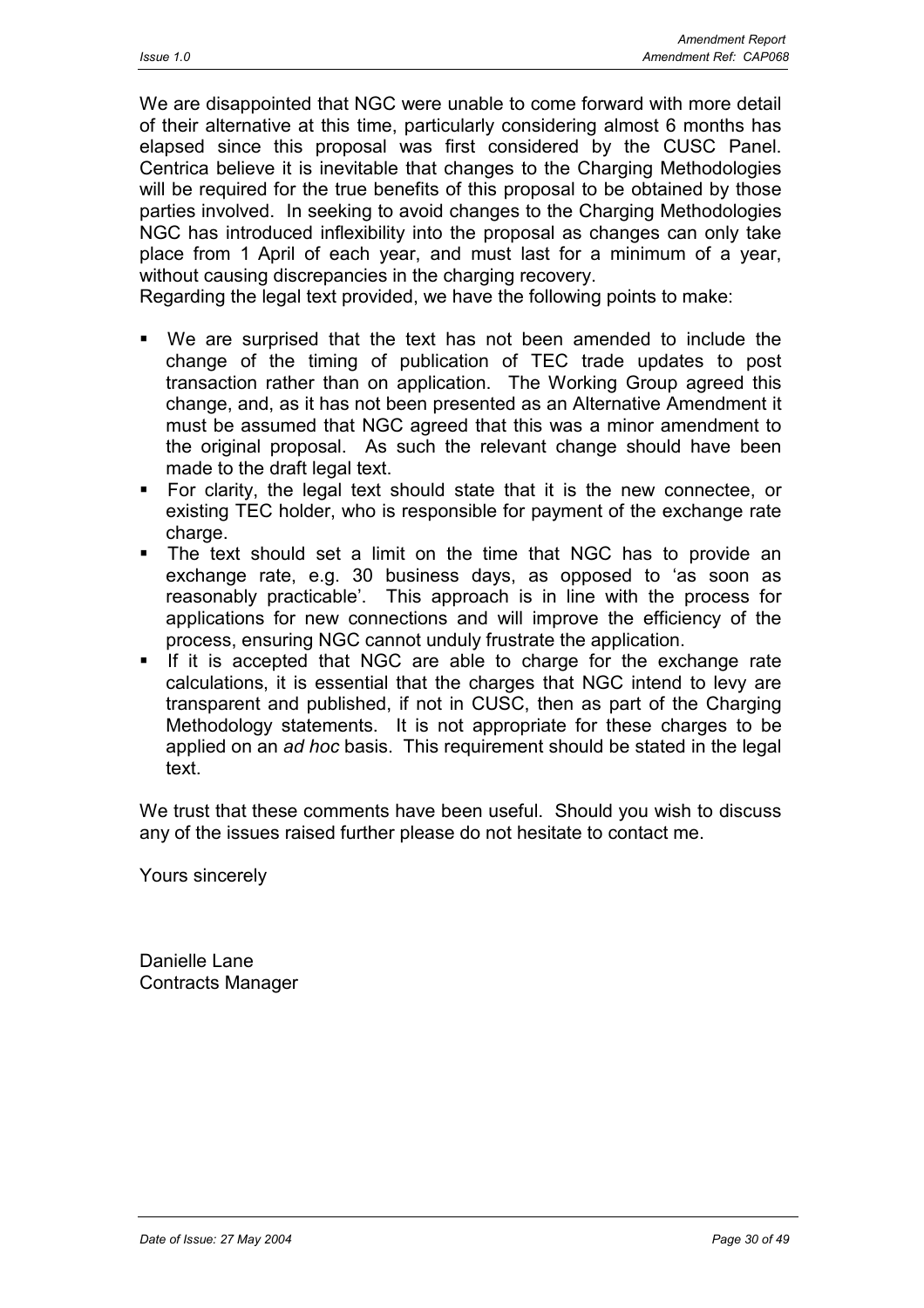| <b>Reference</b> | 2068-CR-03<br>JAPC |
|------------------|--------------------|
| Company          | EDF                |

Lindsey Paradine **Commercial** National Grid Company plc NGT House Warwick Technology Park Gallows Hill **Warwick** CV34 6DA



Date 16<sup>th</sup> April 2004

Dear Lindsey,

## **EDF Energy Response to CUSC Amendment Proposal CAP068 – "Competing Requests for TEC"**

Thank you for giving EDF Energy the opportunity to respond to this CUSC Amendment Proposal 068 "Competing Requests for TEC".

EDF Energy supports CUSC Amendment Proposal CAP068. EDF Energy agrees that the amendment proposal better facilitates the achievement of the applicable CUSC objectives. By assisting NGC in making more informed decisions with regard to TEC applications and enabling TEC to be traded between parties promotes both efficient use of the transmission system and effective competition.

Since all the information that Users require in order to determine available opportunities to trade TEC with other parties is already in the public domain through various web sites and publications, an additional page on the NGT web site with the required links should assist Users in accessing the data.

The proposals as outlined in this consultation document enables exchanges of TEC to be completed on 1<sup>st</sup> April each year. Although within year exchanges does have merits and are possibly a more flexible alternative, it would require a pricing consultation and would create additional complexity. With BETTA development going ahead and TEC values being calculated and negotiated for Scottish generators such a change might not presently be efficient for the market.

We hope our comments have been useful in helping Ofgem assess the merits of this proposal but please contact me if you would like to discuss further.

Regards

Russell Hill Regulation and Market Infrastructure EDF Energy

*Date of Issue: 27 May 2004 Page 31 of 49*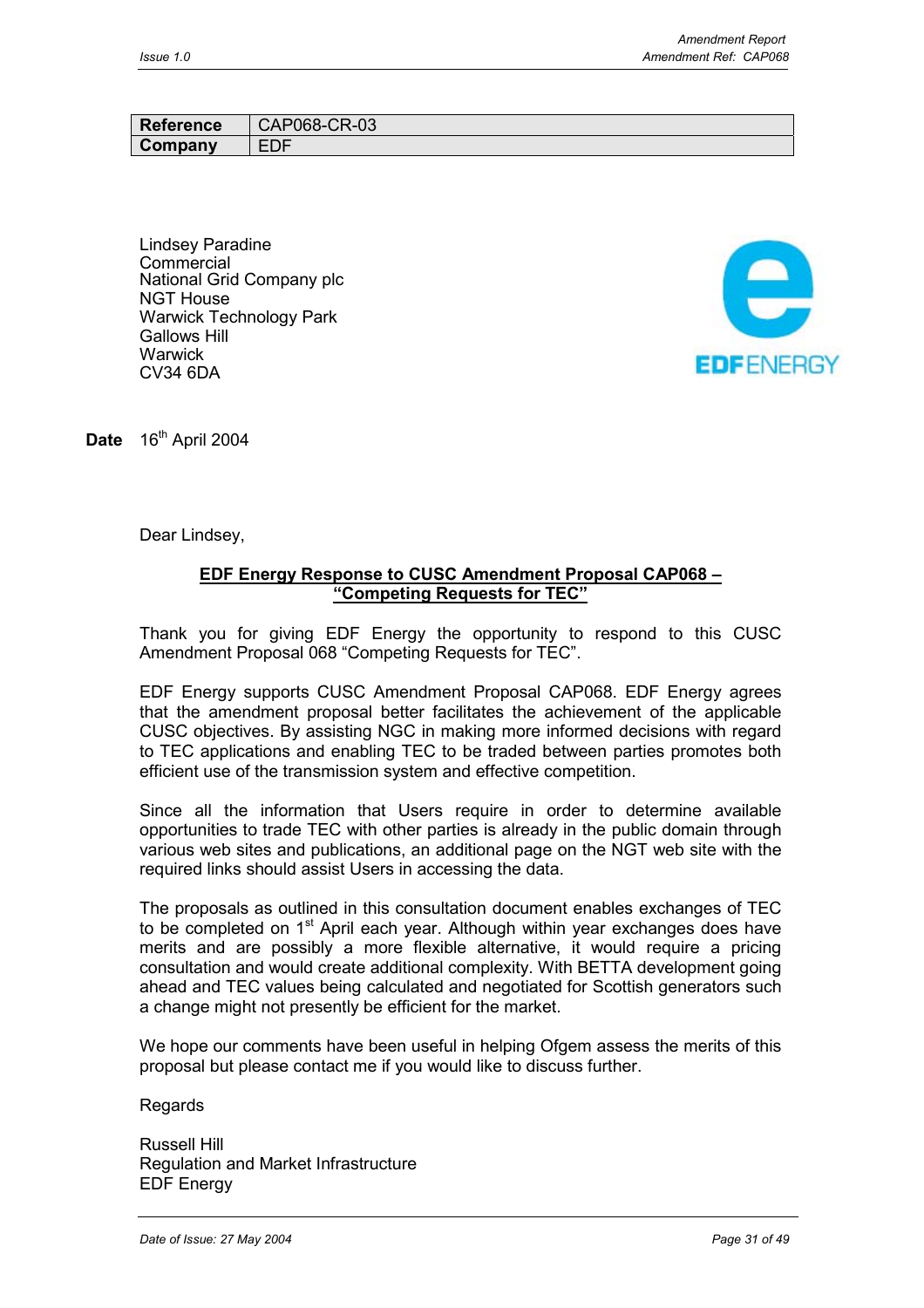| <b>Reference</b> | CAP068-CR-04          |
|------------------|-----------------------|
| Company          | <b>British Energy</b> |
|                  |                       |



15<sup>th</sup> April 14, 2004

Lindsey Paradine **Commercial** National Grid Company plc National Grid Transco House Warwick Technology Park Gallows Hill **Warwick** CV34 6DA

Dear Lindsey,

## **CUSC Consultation Document CAP068: Competing Requests for TEC**

Thank you for the opportunity to comment on the CAP068 amendment proposal.

**British Energy does not support this proposal, our comments below set out our rational for this view.**

#### **British Energy does not consider that the proposals set out in the CAP068 Amendment Report to improve on the present CUSC baseline to a sufficient extent to better facilitate CUSC objectives (a) or (b).**

The amendment proposal required the development of a bulletin board and a TEC trade facility to allow competing requests for TEC to be managed in an equitable and transparent manner. When an offer of TEC was made it was the intention that details of this offer would be published on the Seven Year Statement web-site. It was suggested that this would allow the trading of TEC on a one-to-one basis or facilitated by NGT.

Taking each of these elements in turn:

Firstly a suitable public bulletin already exists on the NGT external Seven Year Statement web site. While the original intention was for offer details to be displayed concerns relating to confidentiality raised by users has resulted in this element being dropped. The updating of TEC and CEC data as now on quarterly basis was considered acceptable. Hence the amendment proposal provides nothing new in respect of this element and this was why the Working Group concluded that this approach would be inappropriate. However, the legal draft of the amendment would still implement the bulletin board of connection applications approach, as there is no

*Date of Issue: 27 May 2004 Page 32 of 49*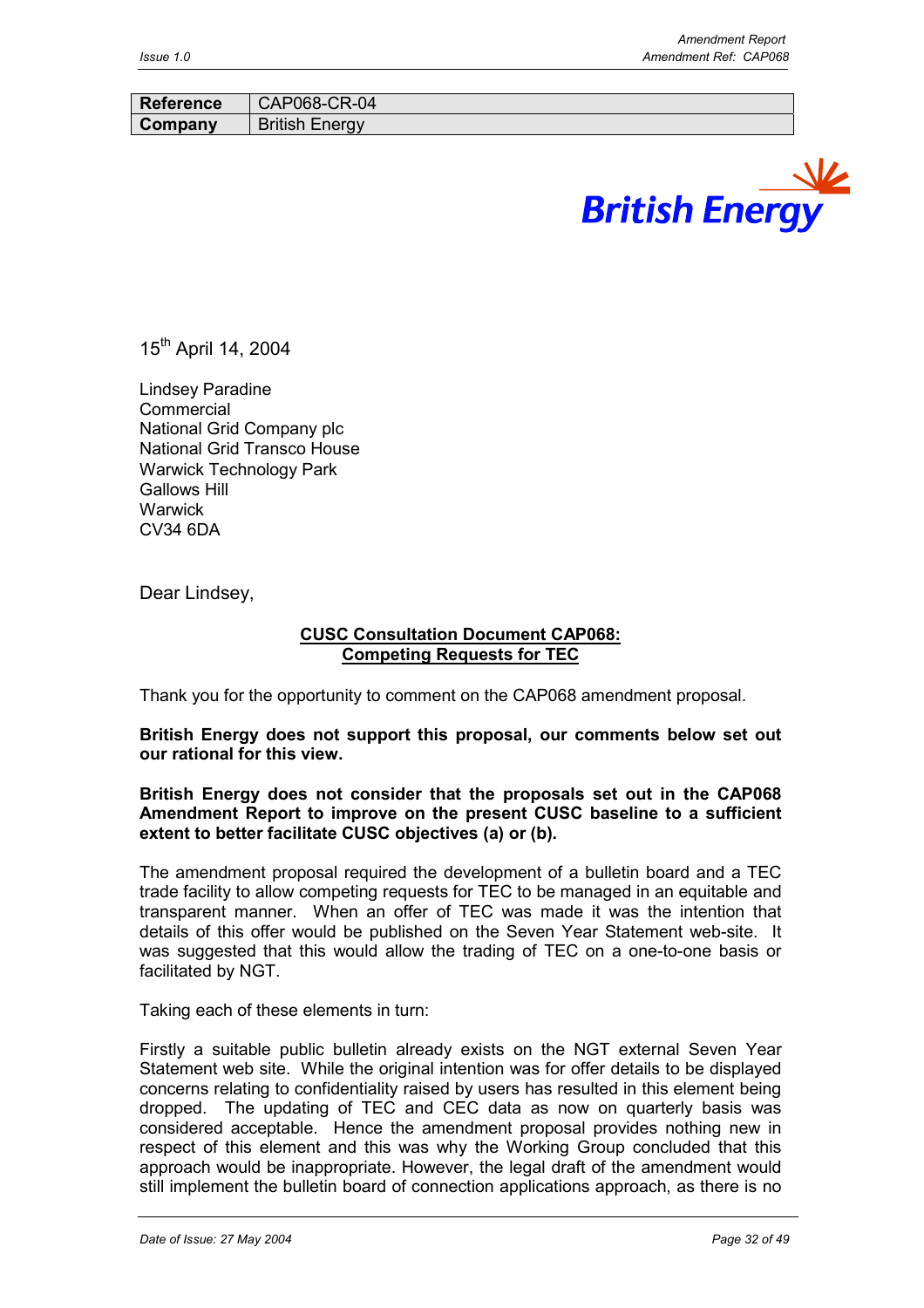option offered by the provision of an alternative. This approach does not facilitate competition as it compromises the commercial confidentiality required to build projects of this nature and size.

Secondly, while we accept the principle of TEC trades between CUSC members, for example in the situation where it avoids new users waiting a prolonged period for their TEC due to network reinforcement works in circumstances where there are willing sellers of TEC (e.g. mothballed generators). There is nothing, however, to prevent such trading from taking place under the present CUSC baseline now. This would necessarily involve NGT whether the trade was done at the same connection site where a one-to-one TEC transfer could take place or at a more remote site where NGT could determine an exchange rate. Hence, again, the amendment as proposed provides nothing that is not presently available.

In the light of the above we consider that the amendment proposal does not better facilitate CUSC objectives as any marginal improvement in transparency that might be gained is more than offset by the additional complexity and hence overall lack of efficiency inherent to this amendment change.

With regard to the application of the process for Amendments to the CUSC there are several points to be raised.

Firstly the Working Group has not provided any alternative amendments to be considered at this time despite concluding that certain elements of the Amendment as proposed were not required and needed to be removed. This certainly undermines the original amendment.

Also NGT has stated in this consultation that it is considering some alternatives to this amendment but they have not yet been brought to the industry. If NGT themselves think that there is a requirement for an alternative perhaps it should have been included with this consultation in order to provide industry participants with an opportunity to comment. This could have been done at the Working Group stage of which NGT was a part to allow proper consideration by industry of any alternatives. It would certainly be unfortunate if such an amendment only came to light now during this late stage of assessment.

Overall British Energy does not support this amendment, as it does not better facilitate the applicable CUSC objectives as it does not raise transparency nor does it better facilitate competition in the generation and transmission of electricity.

Regards

**Gavle** 

forle les

**Gayle Cairns**

## **Trading Consultant British Energy Power and Energy Trading**

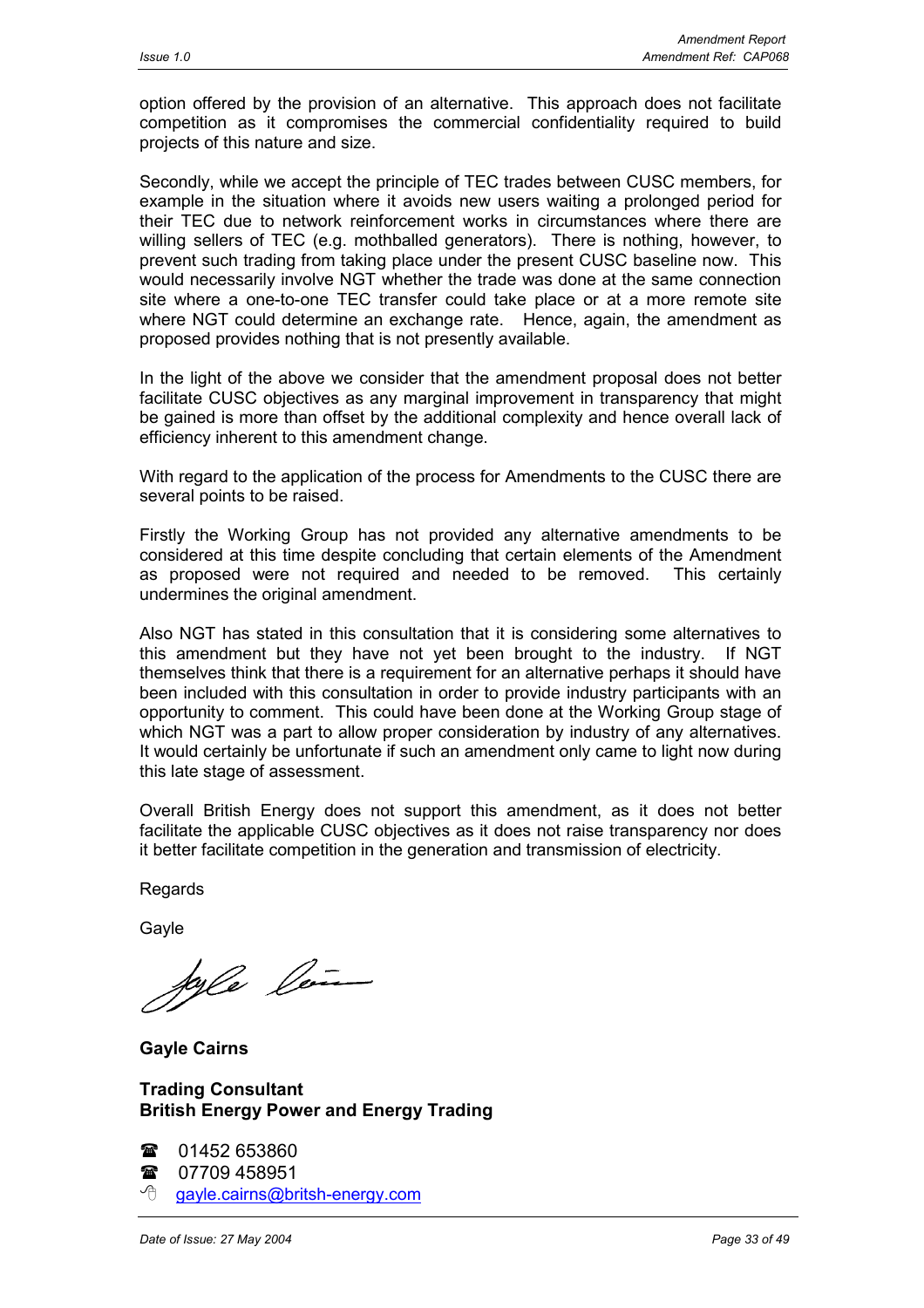# **Annex 4 – Copies of Representations Received to Consultation Alternative Amendment Consultation**

This Annex includes copies of any representations received following circulation of the Consultation Alternative Amendment Consultation Document (circulated on 30 April 2004, requesting comments by close of business on 14 May 2004).

Representations were received from the following parties:

| No. | Company               | <b>File Number</b> |
|-----|-----------------------|--------------------|
|     | Centrica              | CAP068-CAAC-01     |
|     | <b>British Energy</b> | CAP068-CAAC-02     |
| ົ   | PowerGen              | CAP068-CAAC-03     |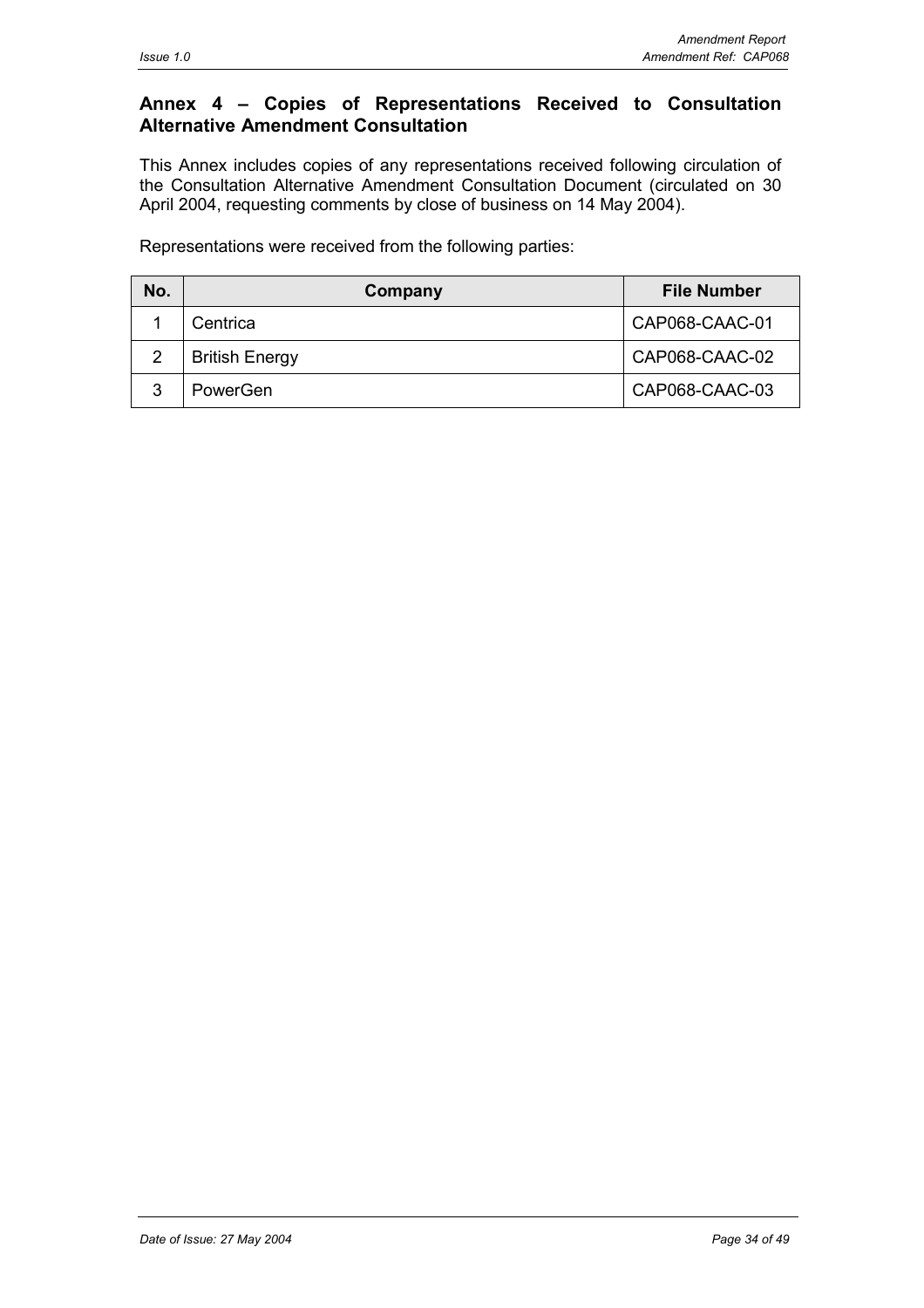| <b>Reference</b> | CAP068-CAAC-01  |
|------------------|-----------------|
| Company          | <b>Centrica</b> |

**From:** Lane, Danielle [Danielle.Lane@centrica.co.uk] **Sent:** 12 May 2004 15:01 **To:** Paradine, Lindsey **Subject:** CAP068 - Competing Requests for TEC - Consultation Alternative Amendment Consultation

#### Dear Lindsey

Thank you for the opportunity to comment on the Alternative proposal to CAP 68. Centrica support the Alternative Amendment over the original CAP68 proposal, believing it better facilitates the applicable CUSC objectives over the current text and the original proposal.

Regards

Danielle Lane Contracts Manager <sup>3</sup> 01753 431156 07979 563962  $\overline{\boxtimes}$  danielle.lane@centrica.co.uk Centrica Energy 2nd Floor Millstream East Maidenhead Road Windsor Berks SL4 5GD

------------------------------------------------------------

The information contained in or attached to this email is intended only for the use of the individual or entity to which it is addressed. If you are not the intended recipient, or a person responsible for delivering it to the intended recipient, you are not authorised to and must not disclose, copy, distribute, or retain this message or any part of it. It may contain information which is confidential and/or covered by legal professional or other privilege (or other rules or laws with similar effect in jurisdictions outside England and Wales).

The views expressed in this email are not necessarily the views of Centrica plc, and the company, its directors, officers or employees make no representation or accept any liability for its accuracy or completeness unless expressly stated to the contrary.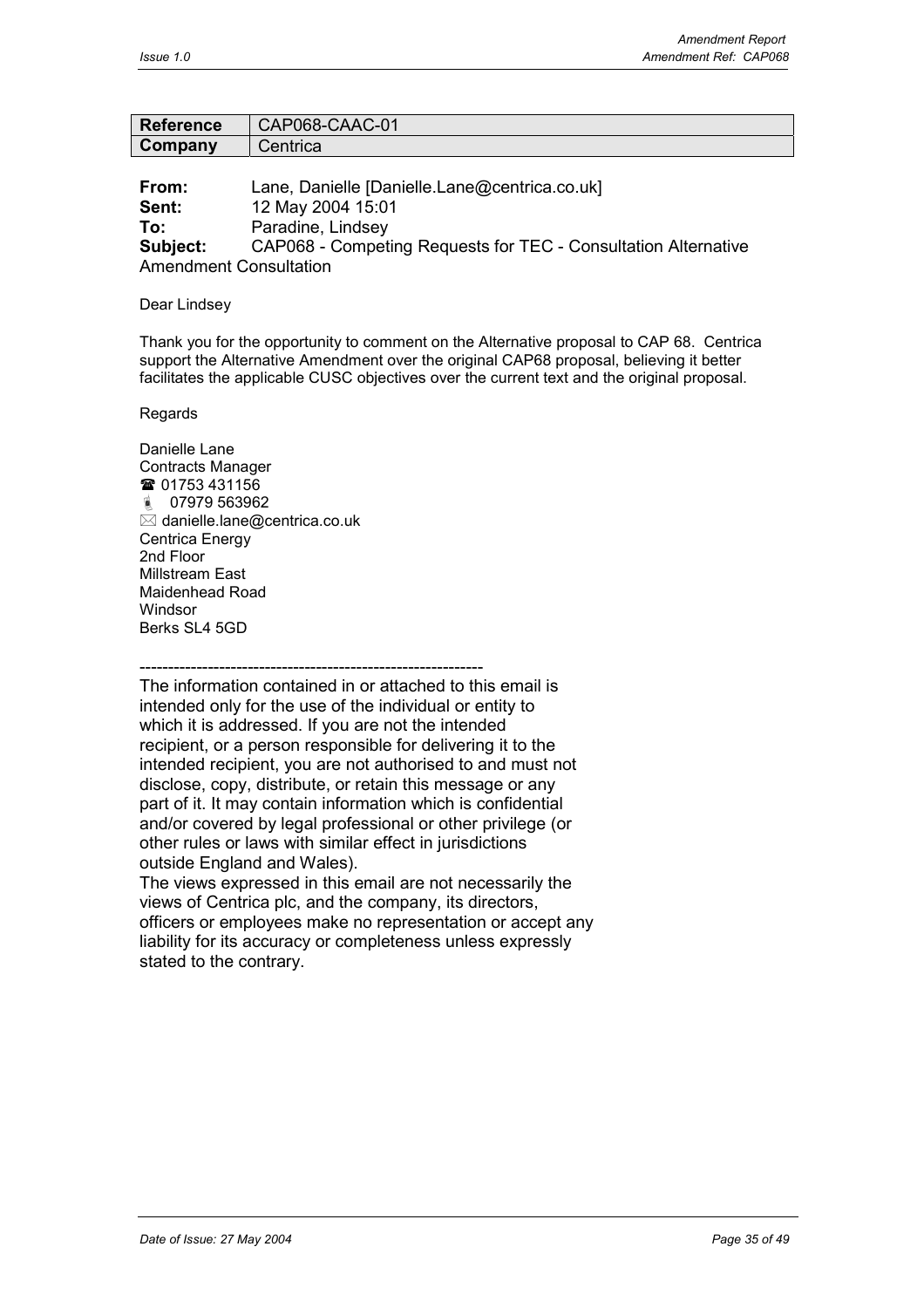| <b>Reference</b> | CAP068-CAAC-02        |
|------------------|-----------------------|
| Company          | <b>British Energy</b> |



14<sup>th</sup> May, 2004

Lindsey Paradine Commercial National Grid Company plc National Grid Transco House Warwick Technology Park Gallows Hill **Warwick** CV34 6DA

Dear Lindsey,

## **Alternative Amendment for CAP068: Competing Requests for TEC**

Thank you for the opportunity to comment on the CAP068 alternative amendment proposal.

**British Energy does not support this alternative amendment proposal, our comments below set out our rational for this view.**

**British Energy does not consider that the proposals set out in the CAP068 Amendment Report or the Alternative Amendment to improve on the present CUSC baseline to a sufficient extent to better facilitate CUSC objectives (a) or (b).**

The alternative amendment proposal requires the development of a bulletin board and a TEC trade facility to allow all requests for TEC to be managed in an equitable and transparent manner. This is the same as is required by the original CAP 068 Amendment. When an offer of TEC was made it was the intention that details of this offer would be published on the Seven Year Statement web-site. It was suggested that this would allow the trading of TEC on a one-to-one basis or facilitated by NGT.

Taking each of these elements in turn:

Firstly a suitable public bulletin already exists on the NGT external Seven Year Statement web site. The original intention was for access offer details to be publicly displayed but concerns relating to confidentiality raised by members of the working group resulted in agreement that this aspect ought to be dropped. The updating of TEC and CEC data as now on quarterly basis was considered acceptable. Hence the alternative amendment proposal provides nothing new. However, the legal draft of the amendment would still implement the bulletin board of connection applications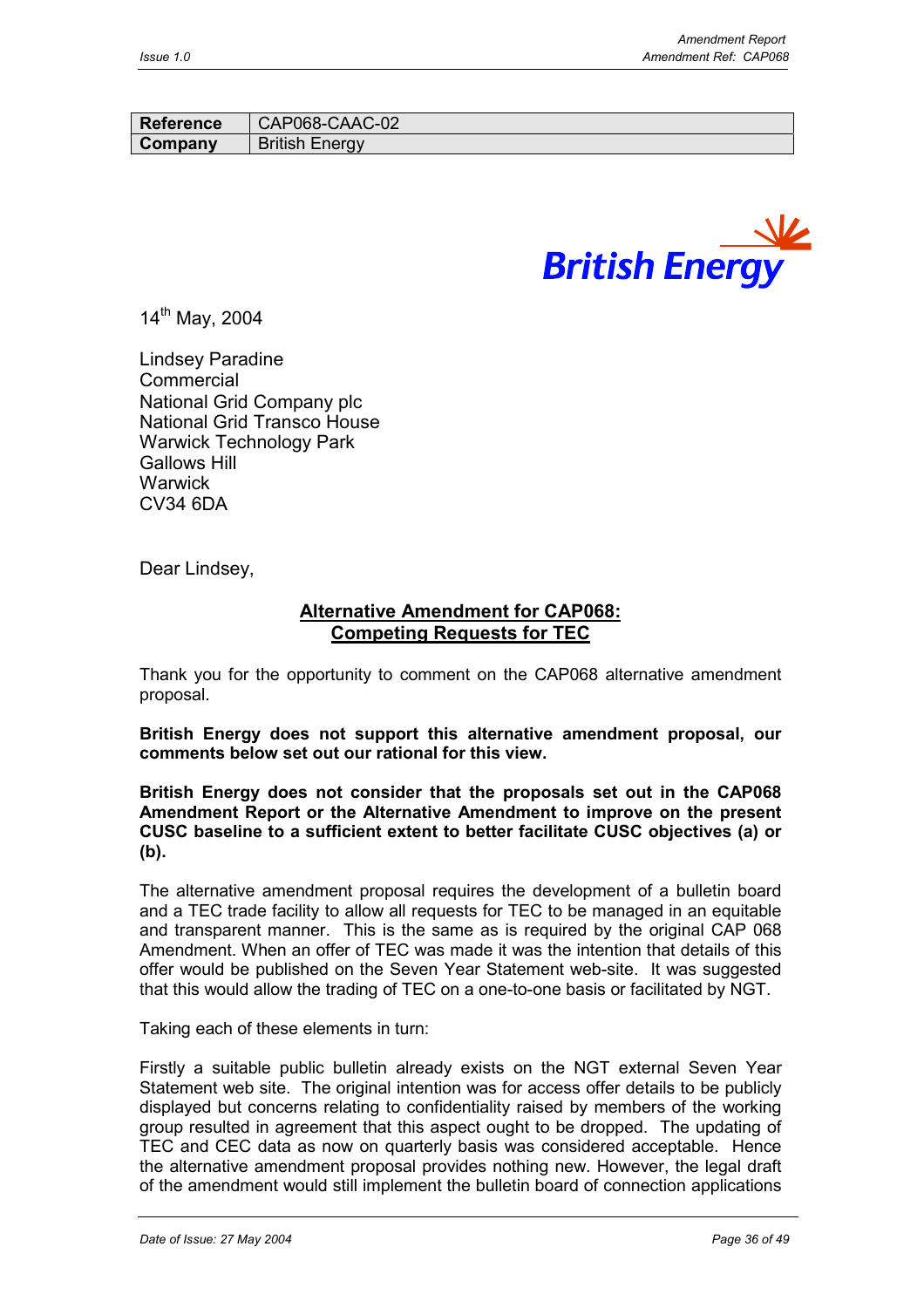#### approach. **This approach does not facilitate competition as it compromises the commercial confidentiality required to build projects of this nature and size.**

Secondly, while we accept the principle of TEC trades between CUSC signatories, for example in the situation where it avoids new users waiting a prolonged period for their TEC due to network reinforcement works in circumstances where there are willing sellers of TEC (e.g. mothballed generators). There is nothing, however, to prevent such trading from taking place under the present CUSC baseline. This would necessarily involve NGT whether the trade was done at the same connection site where a one-to-one TEC transfer could take place or at a more remote site where NGT could determine an exchange rate. Hence, again, the amendment as proposed provides nothing that is not presently available.

In the light of the above we consider that the alternative amendment proposal, like the original, does not better facilitate CUSC objectives as any marginal improvement in transparency that might be gained is more than offset by the additional complexity and hence overall lack of efficiency inherent to this amendment change. The proposed amendment and the alternative also have the impact of inhibiting competition in the market contrary to the NGC licence obligations.

With regard to the more general issue of Amendments to the CUSC there are several points to be raised.

Firstly the Working Group did not provide any alternative amendments to be considered despite concluding that certain elements of the Amendment as proposed were not required and needed to be removed. This raises questions over the working group approach.

NGT stated in the initial consultation that it was considering some alternatives to the amendment. NGT have failed to provide an alternative. They have commented that they do not find acceptable the alternative from Powergen. This leads to the conclusion that neither of these proposals is acceptable and they should not be recommended.

Overall British Energy does not support the original amendment or this alternative, as they do not better facilitate the applicable CUSC objectives. Any marginal improvement in transparency is more than offset by the compromising of commercial confidentiality for new entrants and consequential damage to competition.

Regards

Gayle

kyle len

**Gayle Cairns**

## **Trading Consultant British Energy Power and Energy Trading**

| $\mathbf{\mathcal{F}}$ 01452 653860         |
|---------------------------------------------|
| <b>雷</b> 07709 458951                       |
| <sup>t</sup> gayle.cairns@britsh-energy.com |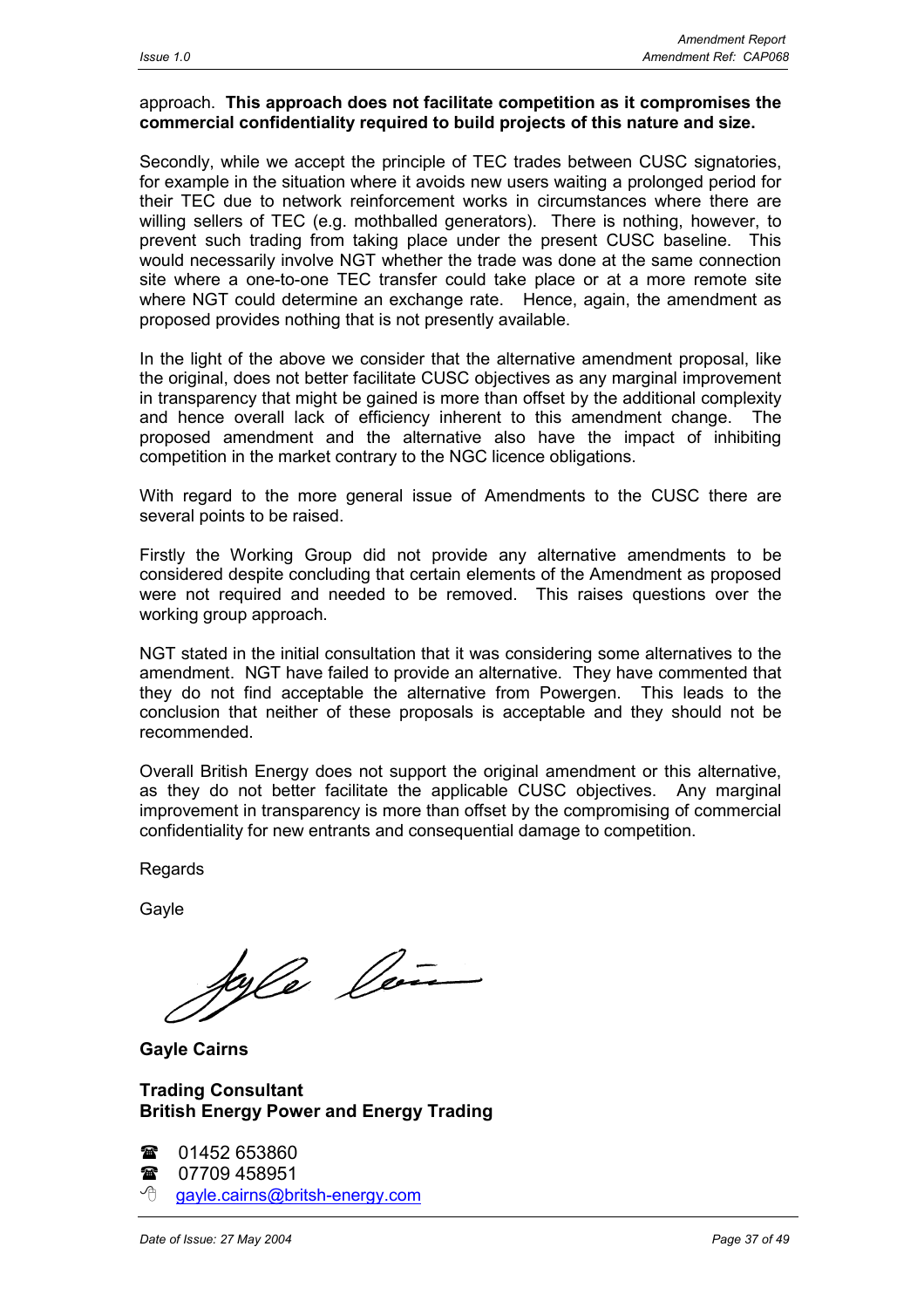Reference | CAP068-CAAC-03 **Company** PowerGen



Lindsey Paradine, Commercial National Grid Company plc NGT House, Warwick Technology Park Gallows Hill **Warwick** CV34 6DA

Date: 14 May 2004

Dear Lindsey,

## **CAP068 – Competing requests for TEC**

I am responding to the above consultation document on behalf of Powergen. We believe that the alternative amendment proposal suffers from the same deficiency as the original proposal in that it does not address the issue of how competing requests for TEC will be dealt with. However, it does appear to allay some of the other concerns we have with the original amendment and as such we believe that it better meets the applicable CUSC objectives compared with the original.

We noted in our response to the original proposal that the solution proposed did not actually address how competing requests for TEC will be dealt with. It only appeared to provide a bulletin board whereby existing owners of TEC can find users who are likely to be interested in undertaking a trade with them. We felt that it did not explain how two applications, which are made at a similar time will be prioritised when there is insufficient capacity to meet them both. In contrast, this alternative proposal does not appear to even provide any information for such an exchange to be identified. Instead, the alternative solution requires agreements to change TEC to be published only once they are entered into. We feel this provides an improvement in transparency, but it does not address the issue of competing TEC requests any more than the original proposal.

Additionally, in our response to the original amendment we stated that we were concerned that where there were competing applications for TEC, by making offers publicly available the proposal could act to disadvantage the first applicant. The alternative only provides for data to be made available once the increase in TEC has been agreed. Therefore, these concerns would not exist under the alternative proposal. We also felt that the original amendment was too vague in respect of the application fee and should have included at least an indicative fee. We note and welcome the inclusion of a requirement in the alternative proposal to publish the fee in the charging methodology statements.

Therefore, on balance we believe that the alternative amendment is an improvement over the original proposal. However, we feel that neither of them in reality addresses the issue of competing access.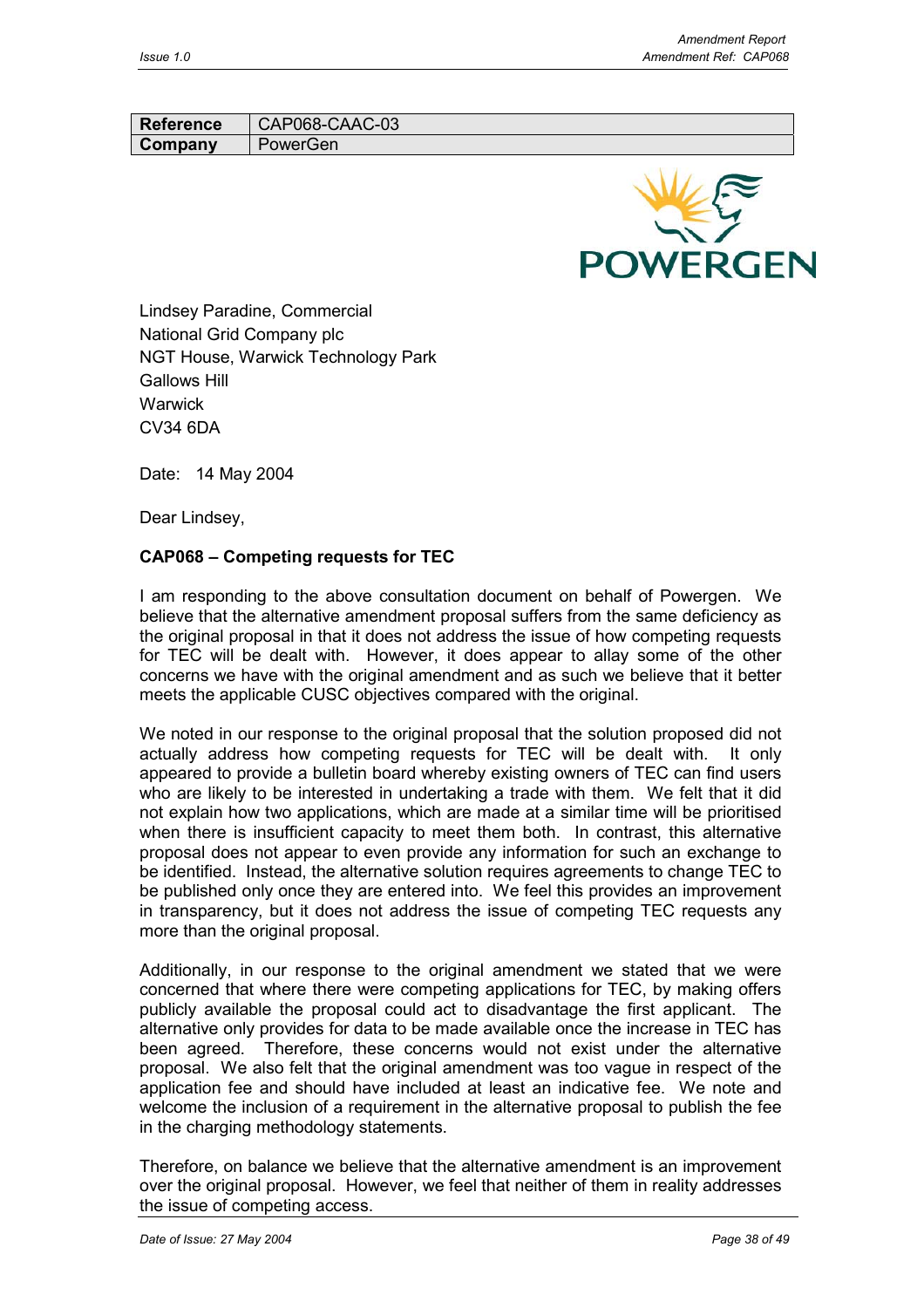Please call me on the above number should you wish to discuss this further.

Yours sincerely,

Paul Jones Trading Arrangements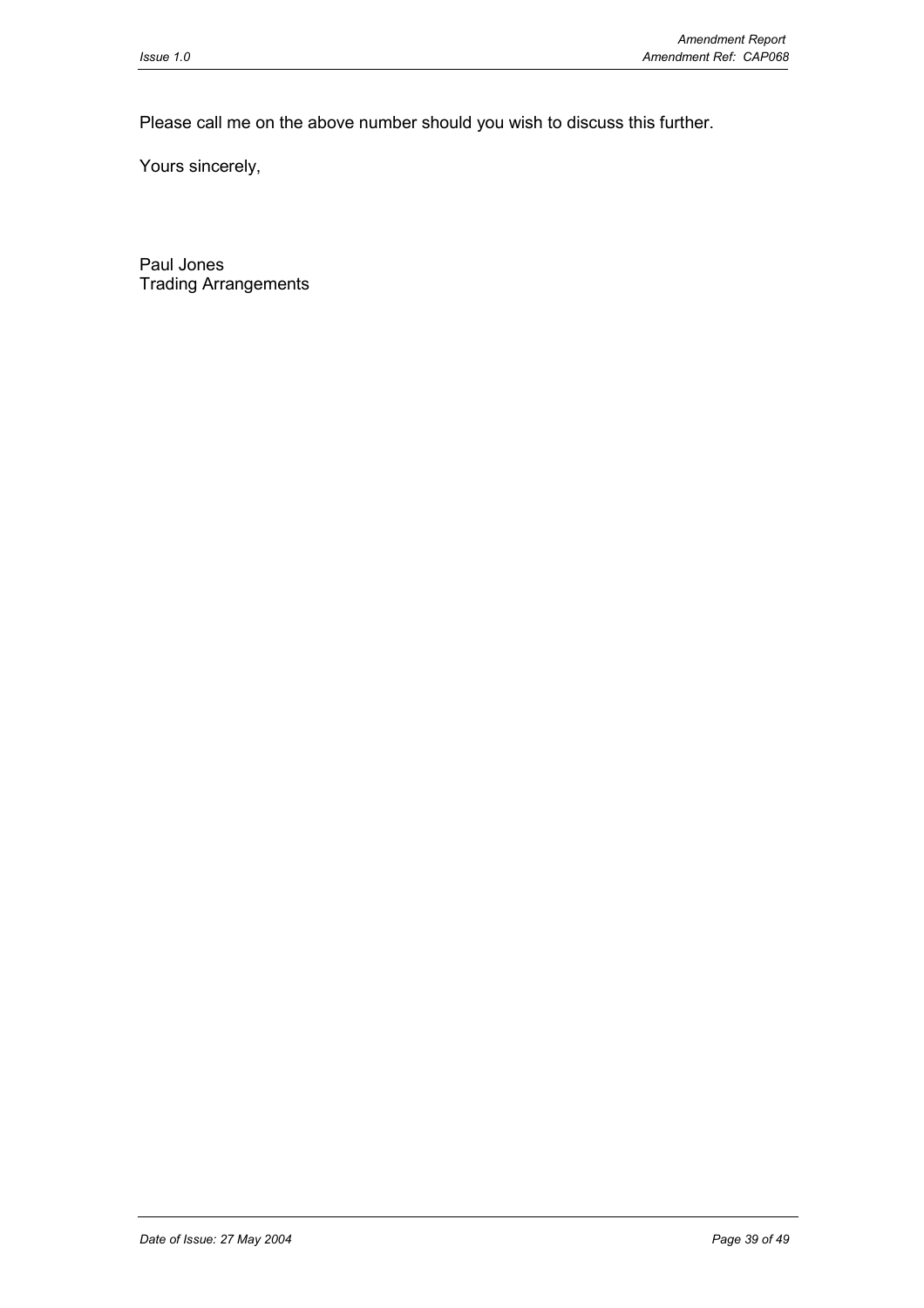## **Annex 5 – Copies of Comments received on the Draft Amendment Report**

This Annex includes copies of any representations received following circulation of the Draft Amendment Report (circulated on 19<sup>th</sup> May 2004, requesting comments by close of business on  $26<sup>th</sup>$  May 2004).

Representations were received from the following parties:

| No. | Company               | <b>File Number</b> |
|-----|-----------------------|--------------------|
|     | <b>British Energy</b> | CAP068-AR-01       |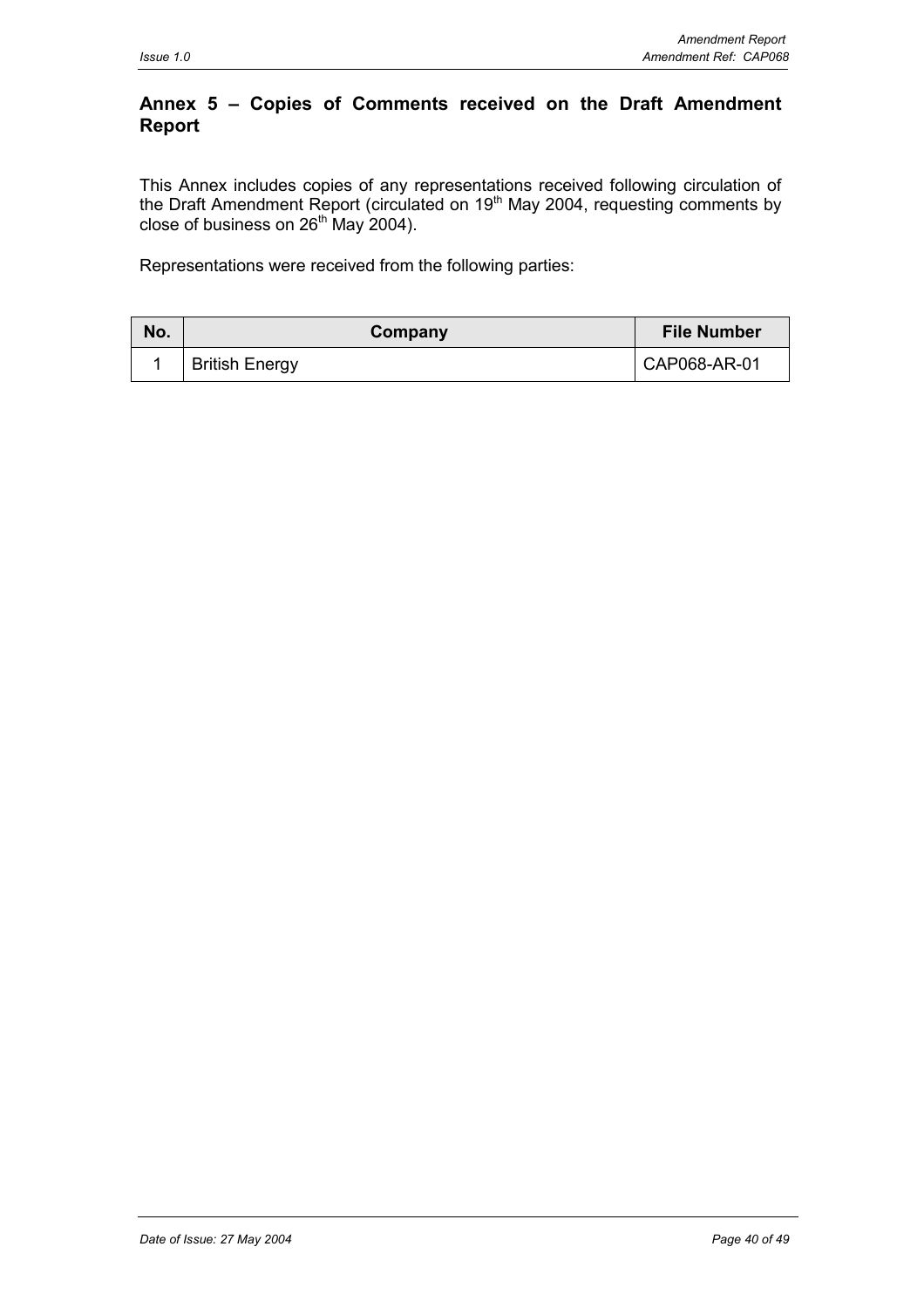| <b>Reference</b> | CAP068-AR-1           |
|------------------|-----------------------|
| Company          | <b>British Energy</b> |
|                  |                       |



 $25^{th}$  May, 2004

Lindsey Paradine Commercial National Grid Company plc National Grid Transco House Warwick Technology Park Gallows Hill **Warwick** CV34 6DA

Dear Lindsey,

# **Draft Amendment Report for CAP068: Competing Requests for TEC**

Thank you for the opportunity to comment on the CAP068 Draft Amendment Report.

**British Energy does not consider that the proposals set out in the CAP068 Amendment Report or the Alternative Amendment to improve on the present CUSC baseline to a sufficient extent to better facilitate CUSC objectives (a) or (b).**

**British Energy has concerns regarding the summary of respondent's views and the recommendation from National Grid. We also have some observations to make on the interpretation of the amendment and its implications.**

Taking each of these elements in turn:

The proposed amendment would not enable National Grid to make better-informed decisions in respect of multiple applications for TEC as it does not appear to give any additional information to National Grid. The trading of TEC may introduce additional efficiency to the use of the system process but such a wide ranging move would require its own amendment in order that it can be properly assessed.

CAP 068 does not generally introduce greater transparency of available TEC as it only puts into the public domain the requirements of new users for TEC which would seem to be discriminatory, to be undermining competition and commercial confidentiality. On this basis neither the original amendment proposal nor the alternative is acceptable.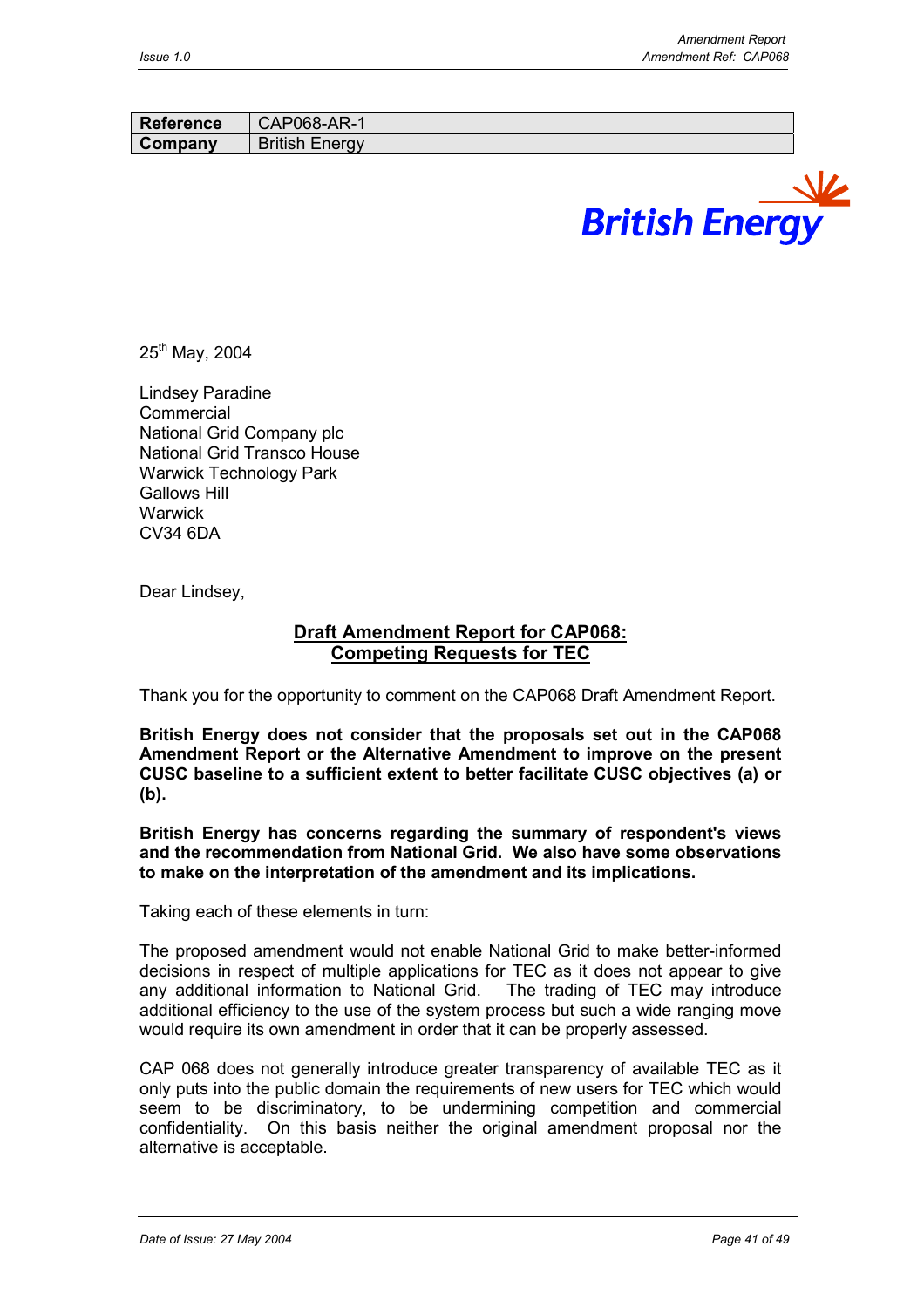Under CAP 068 National Grid would develop and maintain a bulletin board that publishes all offers for potential new generation. It would also provide a facility for users to trade TEC. This would not however allow competing requests for TEC to be managed in a more equitable manner. If anything the loss of commercial confidentiality is less reasonable than that afforded by the current system. Overall the proposed changes introduce additional complexity, which are not outweighed by the benefits and hence do not better facilitate the Applicable Objectives.

Finally, having examined the four responses received by National Grid on this amendment proposal we would like to point out that in fact all of the respondents disagreed with the implementation of a bulletin board which would publish details of offers to new connectees. The respondents also agreed that this amendment despite its title did not address the issue of competing requests for TEC. It only addresses the issue of availability of TEC for both new and existing connectees.

If you have any questions regarding these comments please do not hesitate to contact me.

**Regards** 

Gayle

Joyle len

**Gayle Cairns**

**Trading Consultant British Energy Power and Energy Trading**

 $\mathbf{r}$ 01452 653860

 $\mathbf{r}$ 07709 458951

<sup>t</sup> qayle.cairns@britsh-energy.com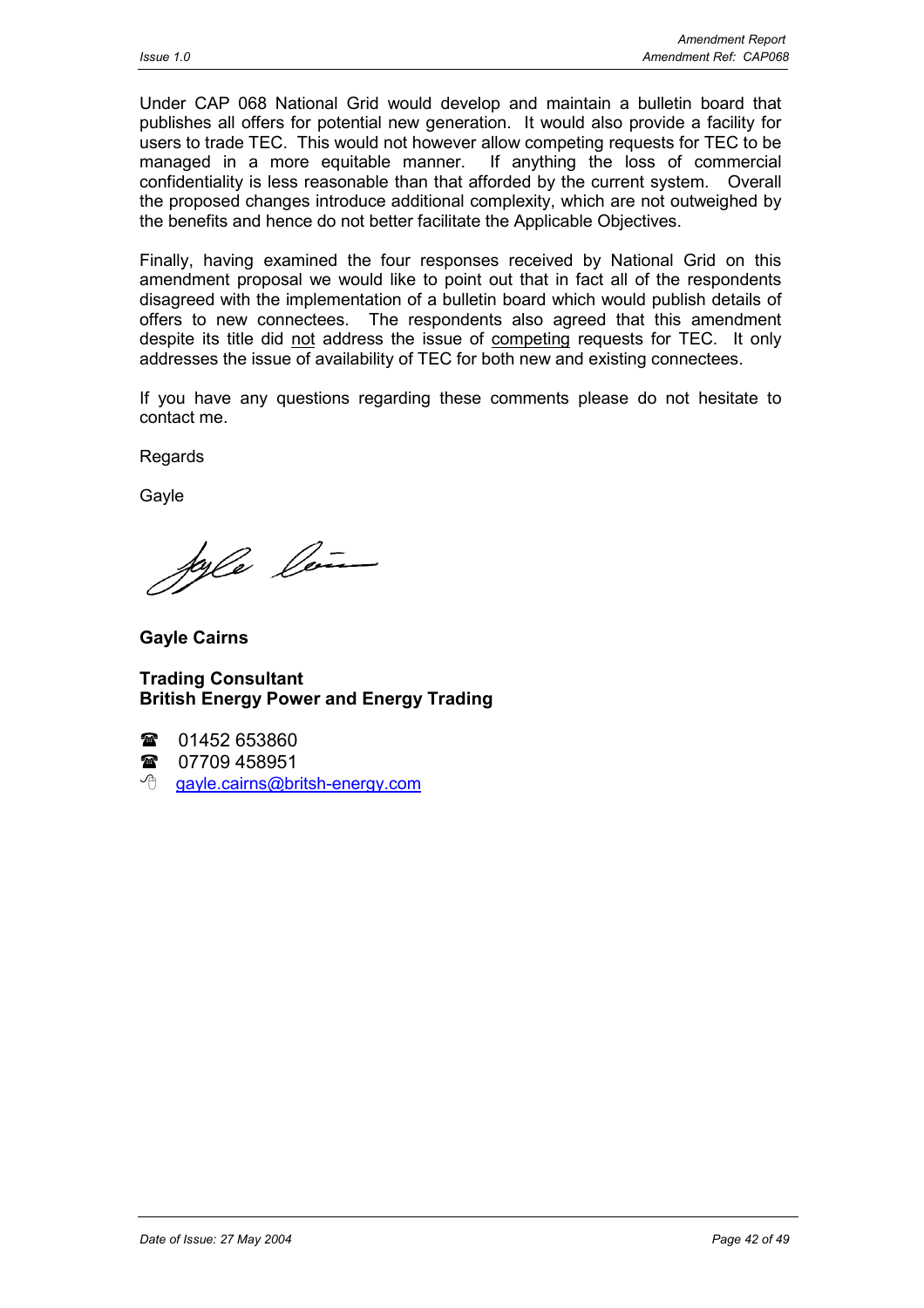#### **Annex 6 - Process Flow Diagram.**

(For CAP068 only. not applicable to CAP068 Consultation Alternative Amendment)

| <b>APPLICATION</b><br><b>PROCESS-</b><br><b>TRANSPARENCY</b> |                     |                                                    |  |                                                                              |                            |                                 |                       |
|--------------------------------------------------------------|---------------------|----------------------------------------------------|--|------------------------------------------------------------------------------|----------------------------|---------------------------------|-----------------------|
|                                                              |                     |                                                    |  |                                                                              |                            |                                 |                       |
|                                                              |                     |                                                    |  |                                                                              |                            |                                 |                       |
|                                                              |                     | Initial Discussion from Applicant to<br><b>NGT</b> |  | Valid<br>Application to to Applicant<br><b>NGT</b><br>Customer<br>Agreements |                            | Offer made Acceptance           | Construction<br>Phase |
| <b>NGC</b><br><b>Activity</b>                                |                     |                                                    |  |                                                                              |                            |                                 |                       |
|                                                              | <b>Confidential</b> |                                                    |  | Confidential                                                                 | <b>Confidential Public</b> |                                 | <b>Public</b>         |
|                                                              |                     | On-going discussions                               |  |                                                                              |                            |                                 |                       |
|                                                              |                     |                                                    |  |                                                                              |                            | Published<br>every three months | in SYS<br>update      |
|                                                              |                     |                                                    |  |                                                                              |                            |                                 |                       |
|                                                              |                     |                                                    |  |                                                                              |                            |                                 |                       |
|                                                              |                     |                                                    |  | 3 Months                                                                     | 3 Months                   | Published                       | Typical 2/3-year      |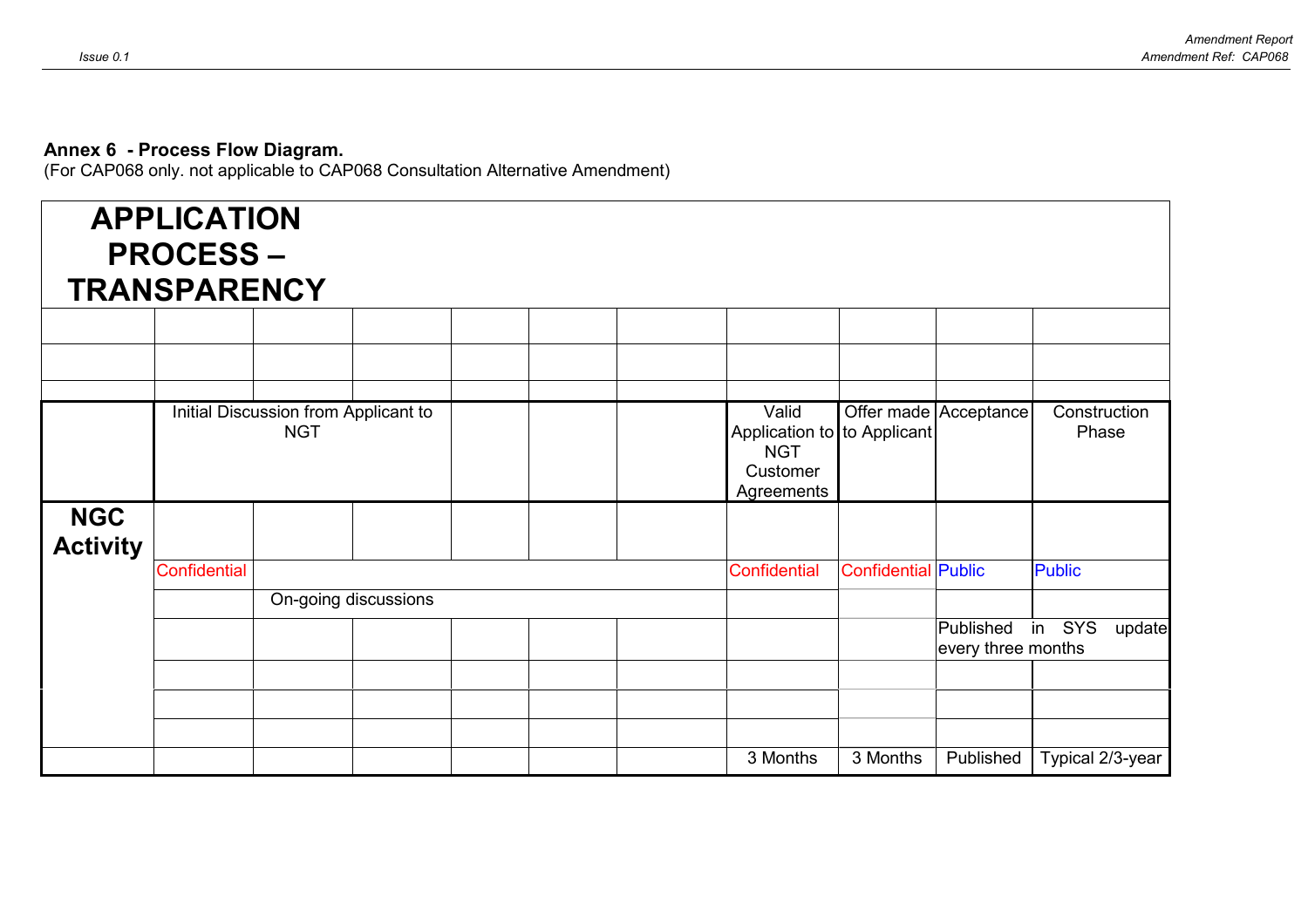|                  |                                          |                    |                               |                                                                          |                                   |                                              |                                                |                     | externally                          | lead time             |
|------------------|------------------------------------------|--------------------|-------------------------------|--------------------------------------------------------------------------|-----------------------------------|----------------------------------------------|------------------------------------------------|---------------------|-------------------------------------|-----------------------|
|                  |                                          |                    |                               |                                                                          |                                   |                                              |                                                |                     |                                     |                       |
|                  |                                          |                    |                               |                                                                          |                                   |                                              |                                                |                     |                                     |                       |
|                  |                                          |                    |                               |                                                                          |                                   |                                              |                                                |                     |                                     |                       |
|                  | Initial<br><b>Discussion</b><br>with NGT | <b>Obtain Land</b> | Contract<br>with<br>Developer | Govt.<br>Consent<br>$/$ (DTI)<br>S14/36<br>Permissi<br>on to<br>Generate | Environme<br>nt Agency            | Local<br>Authority<br>Planning<br>Permission | Apply to NGT<br>for<br>Connection to<br>System | <b>OFFER</b>        | Acceptance<br>Rejection<br>of Offer | Construction<br>Phase |
| <b>Generator</b> |                                          |                    |                               |                                                                          |                                   |                                              |                                                |                     |                                     |                       |
| <b>Process</b>   |                                          |                    |                               |                                                                          |                                   |                                              |                                                |                     |                                     |                       |
|                  | <b>Confidential Confidential</b>         |                    | Confidential Initially        | until<br>approval given.                                                 | confidential Public<br>Government |                                              | <b>Confidential</b>                            | Offer made Accepted |                                     | <b>Public</b>         |
|                  |                                          |                    |                               | <b>Public Consultation</b>                                               |                                   |                                              |                                                |                     |                                     |                       |
|                  |                                          |                    |                               |                                                                          |                                   |                                              |                                                |                     |                                     |                       |
|                  |                                          |                    |                               |                                                                          |                                   | Plans lodged<br>Authority                    | with Local                                     |                     |                                     |                       |
|                  |                                          |                    |                               |                                                                          |                                   |                                              |                                                |                     |                                     |                       |
|                  |                                          |                    |                               |                                                                          |                                   | premises                                     | Letters sent to surrounding                    |                     |                                     |                       |
|                  |                                          |                    |                               | carried out                                                              |                                   | Environmental Impact Assessment              |                                                |                     |                                     |                       |
|                  |                                          |                    |                               | Plans lodged                                                             |                                   | with Notice<br>placed                        | in<br>local                                    |                     |                                     |                       |
|                  |                                          |                    |                               | <b>Local Authority</b>                                                   |                                   | newspaper                                    |                                                |                     |                                     |                       |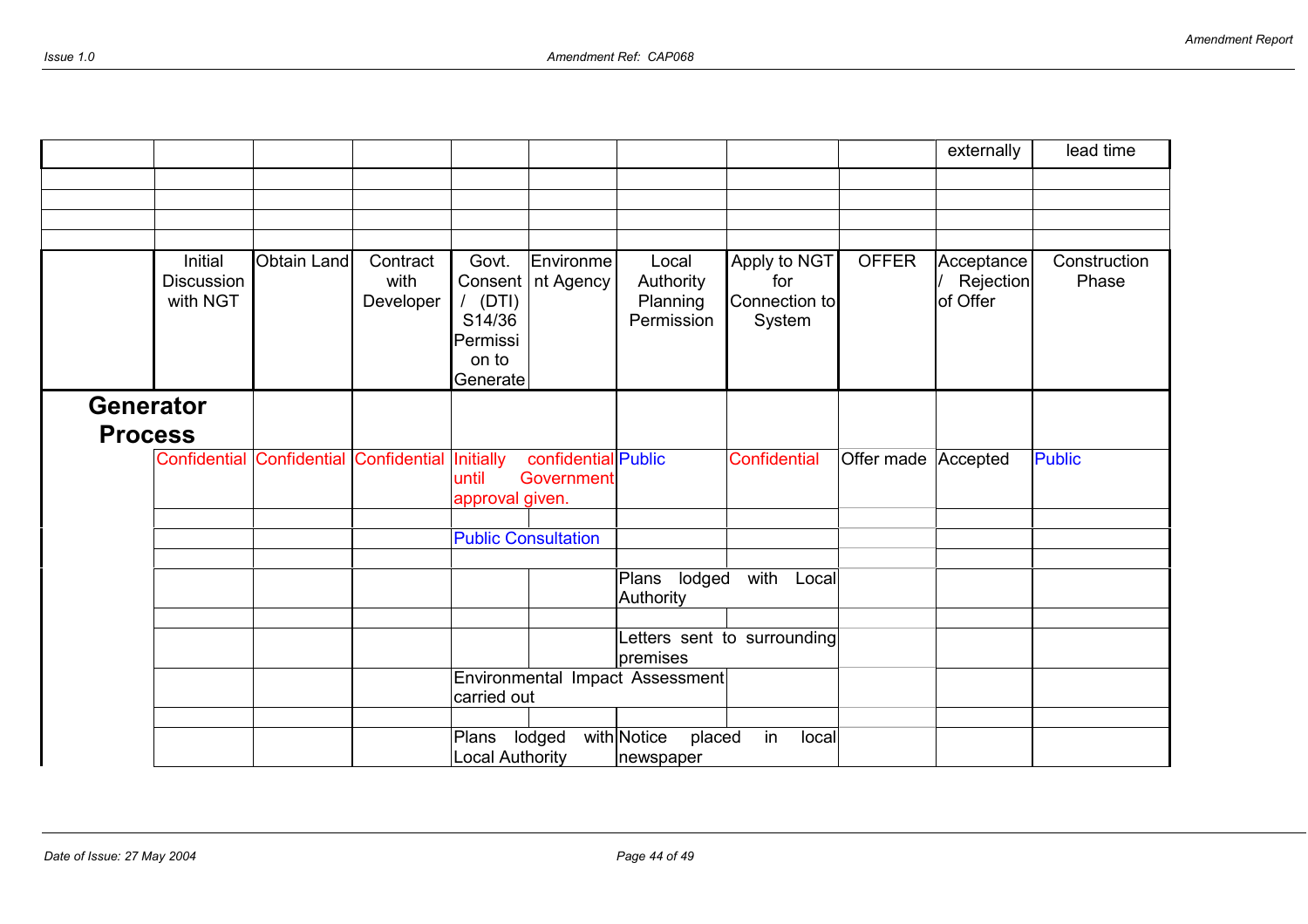| Issue | 10 |
|-------|----|
|-------|----|

|  |  | ∴ו∍מה  | with | affected |  |  |
|--|--|--------|------|----------|--|--|
|  |  | arties |      |          |  |  |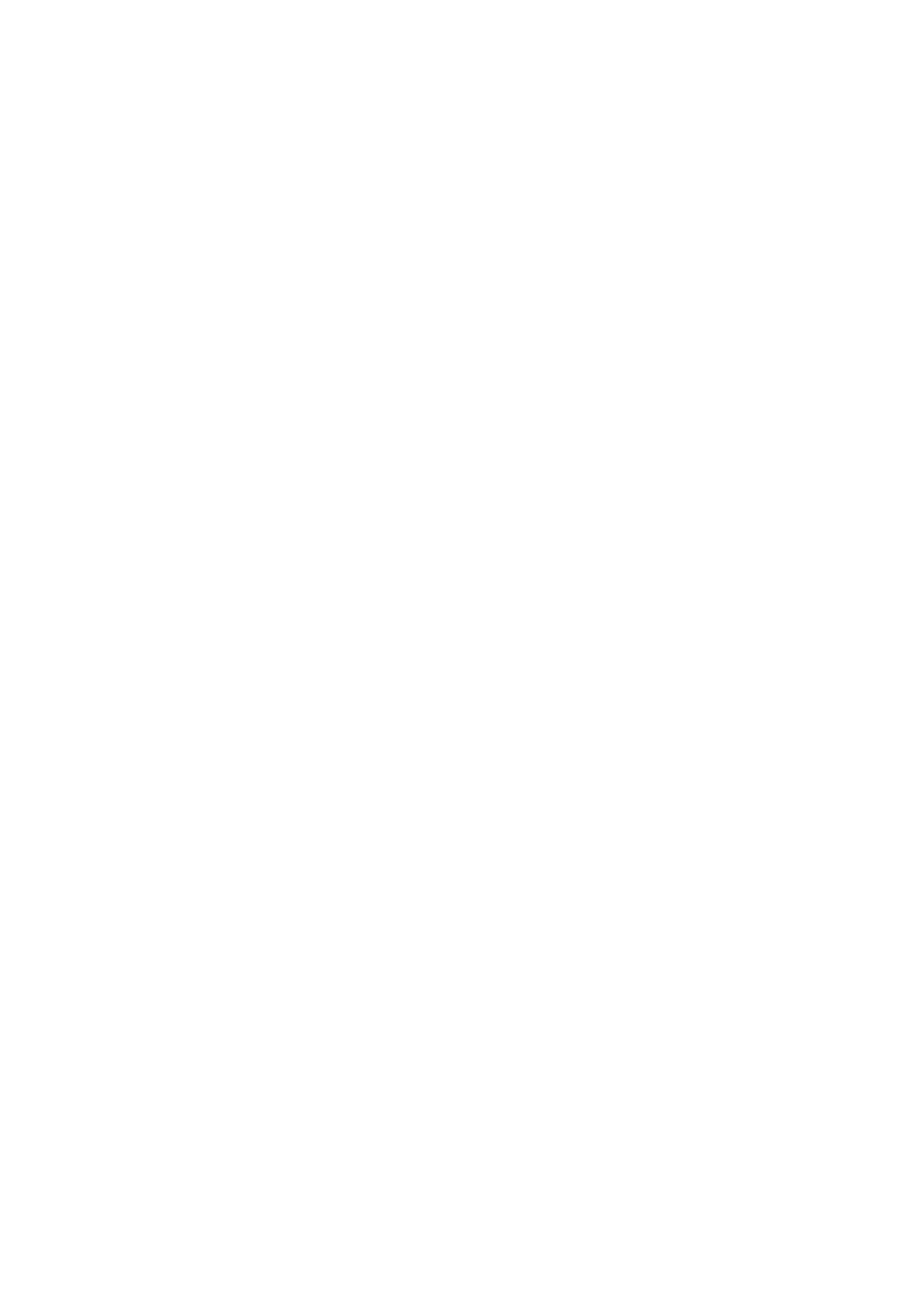# **Annex 7 - Worked Examples**

TEC Trading Scenarios- Amended after Meeting 9/1/04

Following discussion the 4 scenarios sketched before the meeting can be collapsed into 2 scenarios, intra GSPand interGSP, with comments to cover multiple sellers or purchasers. The scenario for new purchasers is very similar to existing seeking to extend or to return to a previously held higher level of TEC.

Also, it must be remembered that these scenarios only come into play in the event that the usual route (request additional TEC from NGT, NGT make an offer, and the offer is consistent with the timescales that suit the requester) has problems, typically delay.

1. Scenario 1-Intra GSP

| <b>Purchasing Party (PP)</b>             |                                                                              |  |  |  |
|------------------------------------------|------------------------------------------------------------------------------|--|--|--|
| Status of party                          | Existing Plant, or new plant with Connection Agreement                       |  |  |  |
|                                          | Offer                                                                        |  |  |  |
|                                          | Upgrade, extension, or reinstatement of mothballed                           |  |  |  |
|                                          | plant                                                                        |  |  |  |
| <b>Existing Station CEC</b>              | 1000 MW                                                                      |  |  |  |
| <b>Necessary Pre-requisites</b>          |                                                                              |  |  |  |
|                                          | Connection Agreement NB NGT obligated to offer, but                          |  |  |  |
|                                          | transmission capacity may be delayed (e.g. planning                          |  |  |  |
|                                          | issues)                                                                      |  |  |  |
|                                          | Regulatory consents in place                                                 |  |  |  |
|                                          |                                                                              |  |  |  |
| <b>Existing TEC Capacity</b>             | 500 MW                                                                       |  |  |  |
| Additional<br>Capacity<br><b>TEC</b>     | 500 MW                                                                       |  |  |  |
| Required                                 |                                                                              |  |  |  |
| <b>Duration Required</b>                 | Until NGT can deliver additional transmission capacity                       |  |  |  |
|                                          |                                                                              |  |  |  |
| <b>Selling Party (SP)</b>                |                                                                              |  |  |  |
| Status of party                          | <b>Existing Plant</b>                                                        |  |  |  |
|                                          | Mothballing option, closure under consideration                              |  |  |  |
| <b>Existing Station CEC</b>              | 600 MW                                                                       |  |  |  |
| <b>Necessary Pre-requisites</b>          |                                                                              |  |  |  |
|                                          | <b>Connection Agreement exists</b>                                           |  |  |  |
|                                          | Regulatory consents in place                                                 |  |  |  |
|                                          | $\overline{2}$                                                               |  |  |  |
| <b>Existing TEC Capacity</b>             | 500 MW                                                                       |  |  |  |
| <b>TEC Capacity Available</b>            | 500 MW                                                                       |  |  |  |
| <b>Duration Required</b>                 | Until NGT can deliver additional transmission capacity                       |  |  |  |
|                                          |                                                                              |  |  |  |
| <b>Elements of Deal</b>                  |                                                                              |  |  |  |
| <b>Selling Party agrees</b>              | To declare TEC to zero with effect from agreed date                          |  |  |  |
|                                          |                                                                              |  |  |  |
| <b>Purchasing Party agrees</b>           | To pay a sum to SP                                                           |  |  |  |
| <b>Purchasing</b><br>Party<br><u>and</u> | To NGC for TEC exchange with application fee                                 |  |  |  |
| <b>Selling Party apply</b>               |                                                                              |  |  |  |
| <b>NGT confirms</b>                      | TEC capacities are equivalent                                                |  |  |  |
|                                          | No other technical impediments, safety or fault issues                       |  |  |  |
|                                          | No other prior claims for the TEC                                            |  |  |  |
|                                          | Minimum period before additional transmission capacity<br>could be delivered |  |  |  |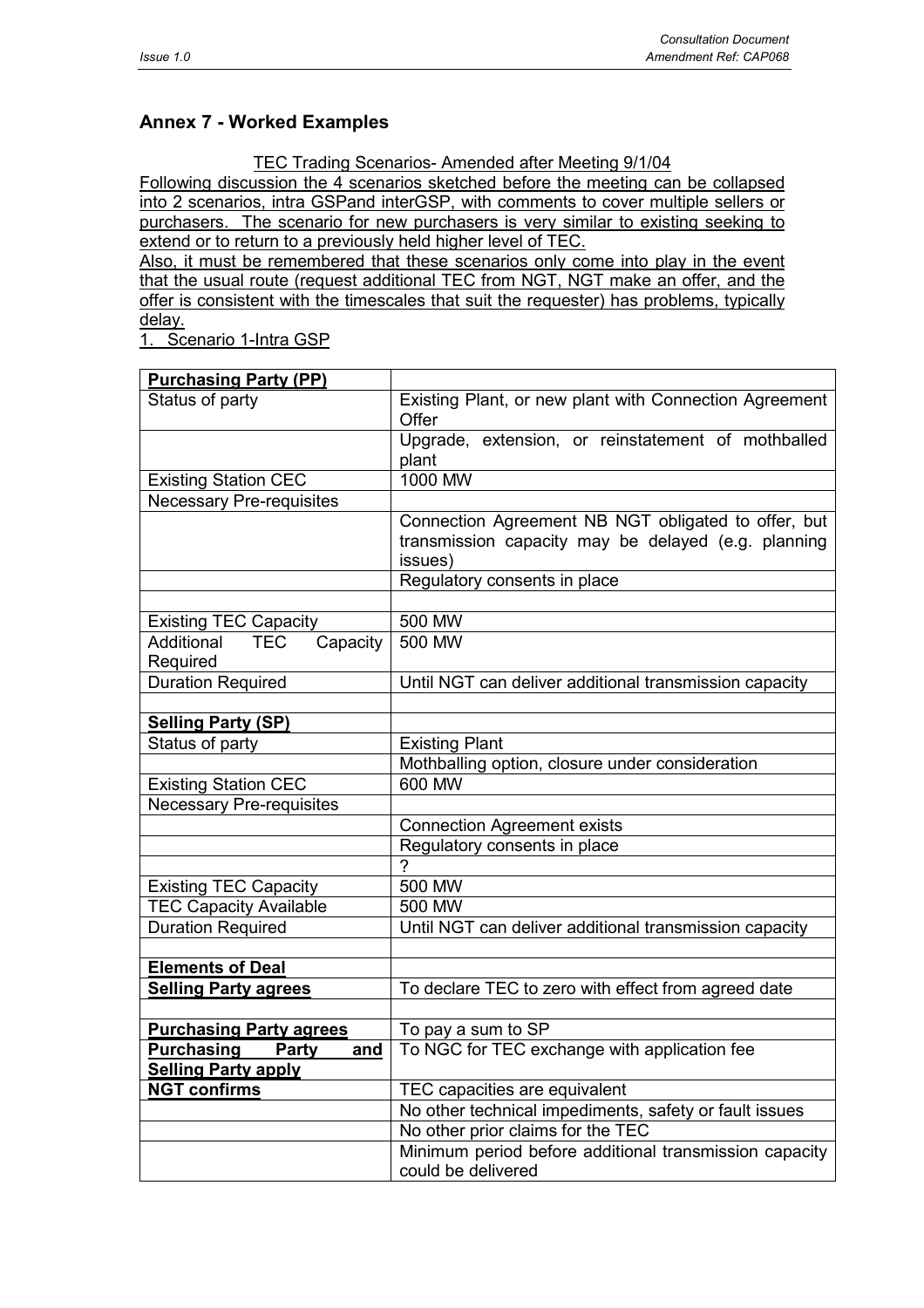| <b>NGT notes</b>               | Contracted transfer of 'property right' from SP to PP                                                                                                                                                                                                       |
|--------------------------------|-------------------------------------------------------------------------------------------------------------------------------------------------------------------------------------------------------------------------------------------------------------|
| <b>Basis of Valuation</b>      | Value of the early access, NB TNUoS still to be paid,                                                                                                                                                                                                       |
|                                | Plus any residual TNUoS paid to cover till end of<br>financial year, if transfer takes place mid year. Possible<br>issue for NGT charging and effect on Kt factor.<br>This will be subject to a Charging Methodology Change                                 |
| <b>Other issues</b>            |                                                                                                                                                                                                                                                             |
| <b>Timing</b>                  | SP relinguishing and PP taking up must be contiguous,<br>otherwise TEC goes back into pool<br>This could mean the SP continuing to pay for TEC for<br>longer than they might otherwise in order that they can<br>hand over when the SP is ready to take it. |
| <b>Multiple Parties</b>        | If >1 PPs and/or >1 SPs then up to SPs and PPs to do<br>the deal and notify NGT                                                                                                                                                                             |
|                                | Enhanced complexity of NGT needing to check<br>equivalence of a greater number of options for each PP                                                                                                                                                       |
| <b>Negative Charging Zones</b> | Because it's a -ve zone, likelihood is that there will not<br>be a lack of TEC                                                                                                                                                                              |
|                                | The calculation is the same, except that the SP has a<br>positive income stream from TNUoS                                                                                                                                                                  |
|                                | Issue of alleged hoarding being addressed in charging<br>arena                                                                                                                                                                                              |

# 2. Scenario 2 – Inter GSP

| <b>Purchasing Party (PP)</b>    |                                                        |  |  |  |  |  |
|---------------------------------|--------------------------------------------------------|--|--|--|--|--|
| Status of party                 | <b>Existing Plant</b>                                  |  |  |  |  |  |
|                                 | Upgrade, extension, or reinstatement of mothballed     |  |  |  |  |  |
|                                 | plant                                                  |  |  |  |  |  |
| <b>Existing Station CEC</b>     | 1000 MW                                                |  |  |  |  |  |
| <b>Necessary Pre-requisites</b> |                                                        |  |  |  |  |  |
|                                 | <b>Connection Agreement</b>                            |  |  |  |  |  |
|                                 | Regulatory consents in place                           |  |  |  |  |  |
|                                 |                                                        |  |  |  |  |  |
| <b>Existing TEC Capacity</b>    | 500 MW                                                 |  |  |  |  |  |
| Additional TEC<br>Capacity      | 500 MW                                                 |  |  |  |  |  |
| Required                        |                                                        |  |  |  |  |  |
| <b>Duration Required</b>        | Until NGT can deliver additional transmission capacity |  |  |  |  |  |
|                                 |                                                        |  |  |  |  |  |
| <b>Selling Party (SP)</b>       |                                                        |  |  |  |  |  |
| Status of party                 | <b>Existing Plant</b>                                  |  |  |  |  |  |
|                                 | Mothballing option, closure under consideration        |  |  |  |  |  |
| <b>Existing Station CEC</b>     | 1050 MW                                                |  |  |  |  |  |
| <b>Necessary Pre-requisites</b> |                                                        |  |  |  |  |  |
|                                 | <b>Connection Agreement exists</b>                     |  |  |  |  |  |
|                                 | Regulatory consents in place                           |  |  |  |  |  |
|                                 |                                                        |  |  |  |  |  |
| <b>Existing TEC Capacity</b>    | 1000 MW                                                |  |  |  |  |  |
| <b>TEC Capacity Available</b>   | 1000 MW equivalent to 600 MW at PP gsp                 |  |  |  |  |  |
| <b>Duration Required</b>        | Until NGT can deliver additional transmission capacity |  |  |  |  |  |
|                                 |                                                        |  |  |  |  |  |
| <b>Elements of Deal</b>         |                                                        |  |  |  |  |  |